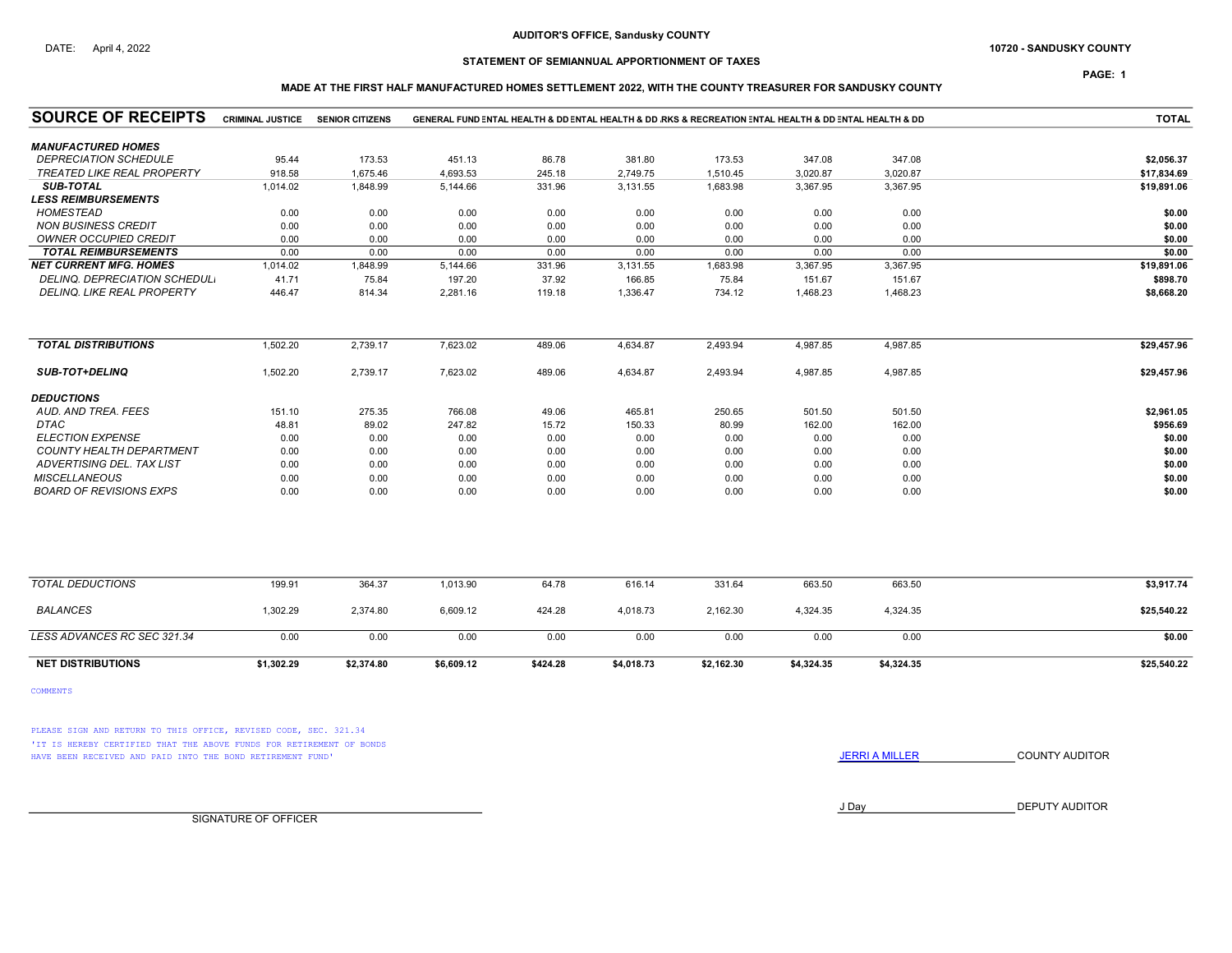# STATEMENT OF SEMIANNUAL APPORTIONMENT OF TAXES

## PAGE: 2

### MADE AT THE FIRST HALF MANUFACTURED HOMES SETTLEMENT 2022, WITH THE COUNTY TREASURER FOR BELLEVUE CSD

| <b>SOURCE OF RECEIPTS</b>        |          |         |            |          | GENERAL FUND VENT IMPROVEMENT CURRENT EXPENSE VENT IMPROVEMENT BOND (\$23,410,000) ERGENCY (\$925,000) BOND (\$2,800,000) RGENCY (\$1,350,000) |          |         |          | <b>TOTAL</b> |
|----------------------------------|----------|---------|------------|----------|------------------------------------------------------------------------------------------------------------------------------------------------|----------|---------|----------|--------------|
| <b>MANUFACTURED HOMES</b>        |          |         |            |          |                                                                                                                                                |          |         |          |              |
| <b>DEPRECIATION SCHEDULE</b>     | 62.59    | 7.28    | 340.66     | 29.12    | 58.23                                                                                                                                          | 40.76    | 7.28    | 59.69    | \$605.61     |
| TREATED LIKE REAL PROPERTY       | 162.54   | 18.90   | 593.47     | 47.43    | 151.20                                                                                                                                         | 105.84   | 18.90   | 154.97   | \$1,253.25   |
| <b>SUB-TOTAL</b>                 | 225.13   | 26.18   | 934.13     | 76.55    | 209.43                                                                                                                                         | 146.60   | 26.18   | 214.66   | \$1,858.86   |
| <b>LESS REIMBURSEMENTS</b>       |          |         |            |          |                                                                                                                                                |          |         |          |              |
| <b>HOMESTEAD</b>                 | 0.00     | 0.00    | 0.00       | 0.00     | 0.00                                                                                                                                           | 0.00     | 0.00    | 0.00     | \$0.00       |
| <b>NON BUSINESS CREDIT</b>       | 0.00     | 0.00    | 0.00       | 0.00     | 0.00                                                                                                                                           | 0.00     | 0.00    | 0.00     | \$0.00       |
| <b>OWNER OCCUPIED CREDIT</b>     | 0.00     | 0.00    | 0.00       | 0.00     | 0.00                                                                                                                                           | 0.00     | 0.00    | 0.00     | \$0.00       |
| <b>TOTAL REIMBURSEMENTS</b>      | 0.00     | 0.00    | 0.00       | 0.00     | 0.00                                                                                                                                           | 0.00     | 0.00    | 0.00     | \$0.00       |
| <b>NET CURRENT MFG. HOMES</b>    | 225.13   | 26.18   | 934.13     | 76.55    | 209.43                                                                                                                                         | 146.60   | 26.18   | 214.66   | \$1,858.86   |
| DELINQ. DEPRECIATION SCHEDUL.    | 0.00     | 0.00    | 0.00       | 0.00     | 0.00                                                                                                                                           | 0.00     | 0.00    | 0.00     | \$0.00       |
| DELINQ. LIKE REAL PROPERTY       | 205.12   | 23.85   | 748.91     | 59.86    | 190.80                                                                                                                                         | 133.56   | 23.85   | 195.58   | \$1,581.53   |
| <b>TOTAL DISTRIBUTIONS</b>       | 430.25   | 50.03   | 1,683.04   | 136.41   | 400.23                                                                                                                                         | 280.16   | 50.03   | 410.24   | \$3,440.39   |
|                                  |          |         |            |          |                                                                                                                                                |          |         |          |              |
| <b>SUB-TOT+DELINQ</b>            | 430.25   | 50.03   | 1,683.04   | 136.41   | 400.23                                                                                                                                         | 280.16   | 50.03   | 410.24   | \$3,440.39   |
| <b>DEDUCTIONS</b>                |          |         |            |          |                                                                                                                                                |          |         |          |              |
| AUD. AND TREA. FEES              | 44.63    | 5.19    | 174.19     | 14.11    | 41.52                                                                                                                                          | 29.04    | 5.19    | 42.56    | \$356.43     |
| <b>DTAC</b>                      | 20.51    | 2.39    | 74.89      | 5.98     | 19.08                                                                                                                                          | 13.36    | 2.39    | 19.56    | \$158.16     |
| <b>ELECTION EXPENSE</b>          | 0.00     | 0.00    | 0.00       | 0.00     | 0.00                                                                                                                                           | 0.00     | 0.00    | 0.00     | \$0.00       |
| COUNTY HEALTH DEPARTMENT         | 0.00     | 0.00    | 0.00       | 0.00     | 0.00                                                                                                                                           | 0.00     | 0.00    | 0.00     | \$0.00       |
| <b>ADVERTISING DEL. TAX LIST</b> | 0.00     | 0.00    | 0.00       | 0.00     | 0.00                                                                                                                                           | 0.00     | 0.00    | 0.00     | \$0.00       |
| <b>MISCELLANEOUS</b>             | 0.00     | 0.00    | 0.00       | 0.00     | 0.00                                                                                                                                           | 0.00     | 0.00    | 0.00     | \$0.00       |
| <b>BOARD OF REVISIONS EXPS</b>   | 0.00     | 0.00    | 0.00       | 0.00     | 0.00                                                                                                                                           | 0.00     | 0.00    | 0.00     | \$0.00       |
|                                  |          |         |            |          |                                                                                                                                                |          |         |          |              |
| <b>TOTAL DEDUCTIONS</b>          | 65.14    | 7.58    | 249.08     | 20.09    | 60.60                                                                                                                                          | 42.40    | 7.58    | 62.12    | \$514.59     |
| <b>BALANCES</b>                  | 365.11   | 42.45   | 1,433.96   | 116.32   | 339.63                                                                                                                                         | 237.76   | 42.45   | 348.12   | \$2,925.80   |
| LESS ADVANCES RC SEC 321.34      | 0.00     | 0.00    | 0.00       | 0.00     | 0.00                                                                                                                                           | 0.00     | 0.00    | 0.00     | \$0.00       |
| <b>NET DISTRIBUTIONS</b>         | \$365.11 | \$42.45 | \$1,433.96 | \$116.32 | \$339.63                                                                                                                                       | \$237.76 | \$42.45 | \$348.12 | \$2,925.80   |

COMMENTS

PLEASE SIGN AND RETURN TO THIS OFFICE, REVISED CODE, SEC. 321.34 'IT IS HEREBY CERTIFIED THAT THE ABOVE FUNDS FOR RETIREMENT OF BONDS HAVE BEEN RECEIVED AND PAID INTO THE BOND RETIREMENT FUND' **SECULTS** THE COUNTY AUDITOR

J Day DEPUTY AUDITOR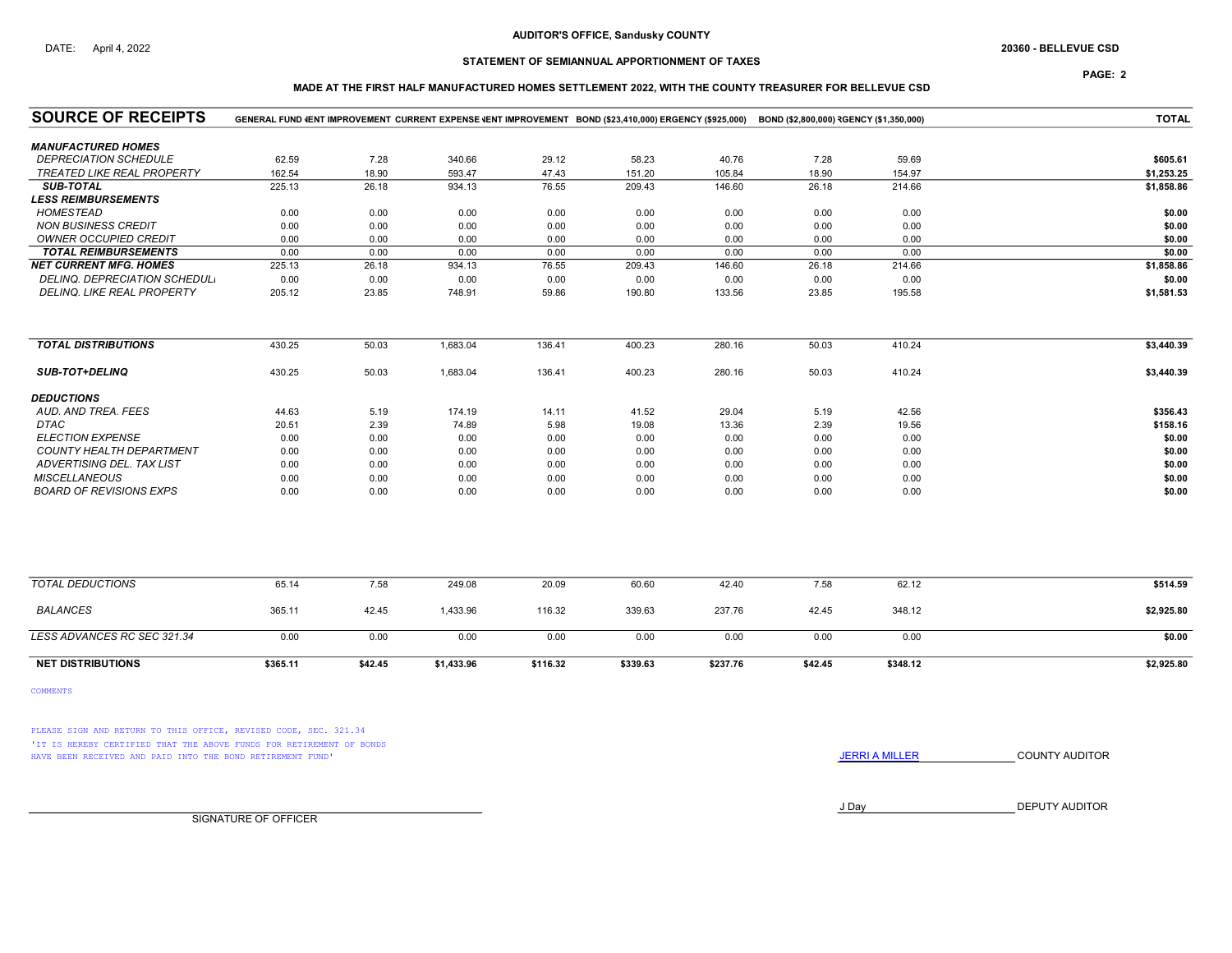## STATEMENT OF SEMIANNUAL APPORTIONMENT OF TAXES

### PAGE: 3

### MADE AT THE FIRST HALF MANUFACTURED HOMES SETTLEMENT 2022, WITH THE COUNTY TREASURER FOR CLYDE EVSD

| <b>SOURCE OF RECEIPTS</b>            | GENERAL FUND CURRENT EXPENSE CURRENT EXPENSE CURRENT EXPENSE VENT IMPROVEMENT CURRENT EXPENSE BOND (\$2,500,000) RGENCY (\$1,265,000) ERGENCY (\$539,000) |            |            |            |          |            |          |            |            |             |  |
|--------------------------------------|-----------------------------------------------------------------------------------------------------------------------------------------------------------|------------|------------|------------|----------|------------|----------|------------|------------|-------------|--|
| <b>MANUFACTURED HOMES</b>            |                                                                                                                                                           |            |            |            |          |            |          |            |            |             |  |
| <b>DEPRECIATION SCHEDULE</b>         | 215.31                                                                                                                                                    | 1,210.42   | 145.49     | 436.45     | 87.30    | 334.61     | 40.73    | 285.15     | 122.19     | \$2,877.65  |  |
| <b>TREATED LIKE REAL PROPERTY</b>    | 2,720.78                                                                                                                                                  | 6,276.42   | 754.39     | 2,739.70   | 470.55   | 2,215.64   | 514.75   | 3,603.22   | 1.544.24   | \$20,839.69 |  |
| <b>SUB-TOTAL</b>                     | 2,936.09                                                                                                                                                  | 7,486.84   | 899.88     | 3,176.15   | 557.85   | 2,550.25   | 555.48   | 3,888.37   | 1,666.43   | \$23,717.34 |  |
| <b>LESS REIMBURSEMENTS</b>           |                                                                                                                                                           |            |            |            |          |            |          |            |            |             |  |
| <b>HOMESTEAD</b>                     | 0.00                                                                                                                                                      | 0.00       | 0.00       | 0.00       | 0.00     | 0.00       | 0.00     | 0.00       | 0.00       | \$0.00      |  |
| <b>NON BUSINESS CREDIT</b>           | 0.00                                                                                                                                                      | 0.00       | 0.00       | 0.00       | 0.00     | 0.00       | 0.00     | 0.00       | 0.00       | \$0.00      |  |
| <b>OWNER OCCUPIED CREDIT</b>         | 0.00                                                                                                                                                      | 0.00       | 0.00       | 0.00       | 0.00     | 0.00       | 0.00     | 0.00       | 0.00       | \$0.00      |  |
| <b>TOTAL REIMBURSEMENTS</b>          | 0.00                                                                                                                                                      | 0.00       | 0.00       | 0.00       | 0.00     | 0.00       | 0.00     | 0.00       | 0.00       | \$0.00      |  |
| <b>NET CURRENT MFG. HOMES</b>        | 2,936.09                                                                                                                                                  | 7,486.84   | 899.88     | 3,176.15   | 557.85   | 2,550.25   | 555.48   | 3,888.37   | 1,666.43   | \$23,717.34 |  |
| <b>DELINQ. DEPRECIATION SCHEDULI</b> | 71.84                                                                                                                                                     | 403.92     | 48.55      | 145.65     | 29.13    | 111.66     | 13.60    | 95.15      | 40.78      | \$960.28    |  |
| DELINQ. LIKE REAL PROPERTY           | 1,371.39                                                                                                                                                  | 3,163.59   | 380.23     | 1,380.92   | 237.18   | 1,116.78   | 259.46   | 1,816.17   | 778.37     | \$10,504.09 |  |
| <b>TOTAL DISTRIBUTIONS</b>           | 4.379.32                                                                                                                                                  | 11,054.35  | 1.328.66   | 4,702.72   | 824.16   | 3,778.69   | 828.54   | 5.799.69   | 2.485.58   | \$35,181.71 |  |
|                                      |                                                                                                                                                           |            |            |            |          |            |          |            |            |             |  |
| <b>SUB-TOT+DELINQ</b>                | 4,379.32                                                                                                                                                  | 11,054.35  | 1,328.66   | 4,702.72   | 824.16   | 3,778.69   | 828.54   | 5,799.69   | 2,485.58   | \$35,181.71 |  |
| <b>DEDUCTIONS</b>                    |                                                                                                                                                           |            |            |            |          |            |          |            |            |             |  |
| AUD. AND TREA. FEES                  | 442.03                                                                                                                                                    | 1,115.40   | 134.05     | 474.56     | 83.18    | 381.30     | 83.60    | 585.34     | 250.83     | \$3,550.29  |  |
| <b>DTAC</b>                          | 144.37                                                                                                                                                    | 356.76     | 42.87      | 152.65     | 26.63    | 122.84     | 27.30    | 191.13     | 81.91      | \$1,146.46  |  |
| <b>ELECTION EXPENSE</b>              | 0.00                                                                                                                                                      | 0.00       | 0.00       | 0.00       | 0.00     | 0.00       | 0.00     | 0.00       | 0.00       | \$0.00      |  |
| <b>COUNTY HEALTH DEPARTMENT</b>      | 0.00                                                                                                                                                      | 0.00       | 0.00       | 0.00       | 0.00     | 0.00       | 0.00     | 0.00       | 0.00       | \$0.00      |  |
| ADVERTISING DEL. TAX LIST            | 0.00                                                                                                                                                      | 0.00       | 0.00       | 0.00       | 0.00     | 0.00       | 0.00     | 0.00       | 0.00       | \$0.00      |  |
| <b>MISCELLANEOUS</b>                 | 0.00                                                                                                                                                      | 0.00       | 0.00       | 0.00       | 0.00     | 0.00       | 0.00     | 0.00       | 0.00       | \$0.00      |  |
| <b>BOARD OF REVISIONS EXPS</b>       | 0.00                                                                                                                                                      | 0.00       | 0.00       | 0.00       | 0.00     | 0.00       | 0.00     | 0.00       | 0.00       | \$0.00      |  |
|                                      |                                                                                                                                                           |            |            |            |          |            |          |            |            |             |  |
| <b>TOTAL DEDUCTIONS</b>              | 586.40                                                                                                                                                    | 1,472.16   | 176.92     | 627.21     | 109.81   | 504.14     | 110.90   | 776.47     | 332.74     | \$4,696.75  |  |
| <b>BALANCES</b>                      | 3,792.92                                                                                                                                                  | 9,582.19   | 1,151.74   | 4,075.51   | 714.35   | 3,274.55   | 717.64   | 5,023.22   | 2,152.84   | \$30,484.96 |  |
| LESS ADVANCES RC SEC 321.34          | 0.00                                                                                                                                                      | 0.00       | 0.00       | 0.00       | 0.00     | 0.00       | 0.00     | 0.00       | 0.00       | \$0.00      |  |
| <b>NET DISTRIBUTIONS</b>             | \$3,792.92                                                                                                                                                | \$9,582.19 | \$1,151.74 | \$4,075.51 | \$714.35 | \$3,274.55 | \$717.64 | \$5,023.22 | \$2,152.84 | \$30,484.96 |  |

COMMENTS

PLEASE SIGN AND RETURN TO THIS OFFICE, REVISED CODE, SEC. 321.34 'IT IS HEREBY CERTIFIED THAT THE ABOVE FUNDS FOR RETIREMENT OF BONDS HAVE BEEN RECEIVED AND PAID INTO THE BOND RETIREMENT FUND' **SECULTS** THE COUNTY AUDITOR

J Day DEPUTY AUDITOR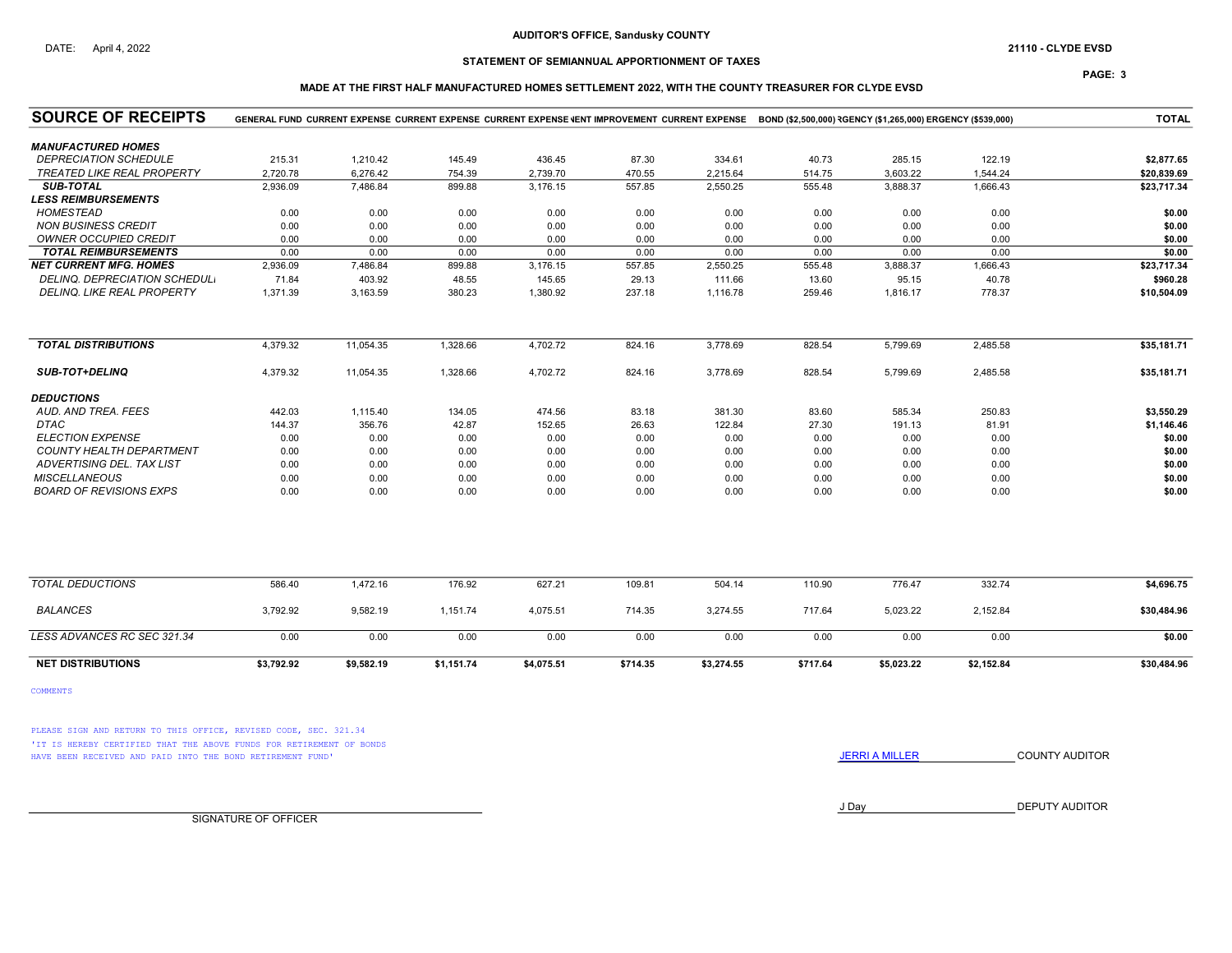PAGE: 4

### MADE AT THE FIRST HALF MANUFACTURED HOMES SETTLEMENT 2022, WITH THE COUNTY TREASURER FOR FREMONT CSD

| <b>SOURCE OF RECEIPTS</b>         | BOND (\$58,636,592) |            |             |            | GENERAL FUND CURRENT EXPENSE CURRENT EXPENSE BOND (\$18,635,000) JENT IMPROVEMENT |            | <b>TOTAL</b> |
|-----------------------------------|---------------------|------------|-------------|------------|-----------------------------------------------------------------------------------|------------|--------------|
| <b>MANUFACTURED HOMES</b>         |                     |            |             |            |                                                                                   |            |              |
| <b>DEPRECIATION SCHEDULE</b>      | 252.97              | 216.83     | 1,187.42    | 252.97     | 92.93                                                                             | 69.70      | \$2,072.82   |
| <b>TREATED LIKE REAL PROPERTY</b> | 4,025.75            | 3,450.63   | 10,453.30   | 2,527.72   | 1,478.85                                                                          | 947.29     | \$22,883.54  |
| <b>SUB-TOTAL</b>                  | 4,278.72            | 3,667.46   | 11,640.72   | 2,780.69   | 1,571.78                                                                          | 1,016.99   | \$24,956.36  |
| <b>LESS REIMBURSEMENTS</b>        |                     |            |             |            |                                                                                   |            |              |
| <b>HOMESTEAD</b>                  | 0.00                | 0.00       | 0.00        | 0.00       | 0.00                                                                              | 0.00       | \$0.00       |
| <b>NON BUSINESS CREDIT</b>        | 0.00                | 0.00       | 0.00        | 0.00       | 0.00                                                                              | 0.00       | \$0.00       |
| <b>OWNER OCCUPIED CREDIT</b>      | 0.00                | 0.00       | 0.00        | 0.00       | 0.00                                                                              | 0.00       | \$0.00       |
| <b>TOTAL REIMBURSEMENTS</b>       | 0.00                | 0.00       | 0.00        | 0.00       | 0.00                                                                              | 0.00       | \$0.00       |
| <b>NET CURRENT MFG. HOMES</b>     | 4,278.72            | 3,667.46   | 11,640.72   | 2,780.69   | 1,571.78                                                                          | 1,016.99   | \$24,956.36  |
| DELINQ. DEPRECIATION SCHEDUL.     | 219.05              | 187.74     | 1,028.15    | 219.05     | 80.46                                                                             | 60.35      | \$1,794.80   |
| DELINQ. LIKE REAL PROPERTY        | 774.41              | 663.76     | 2,010.81    | 486.24     | 284.47                                                                            | 182.21     | \$4,401.90   |
|                                   |                     |            |             |            |                                                                                   |            |              |
| <b>TOTAL DISTRIBUTIONS</b>        | 5,272.18            | 4,518.96   | 14,679.68   | 3,485.98   | 1,936.71                                                                          | 1,259.55   | \$31,153.06  |
| <b>SUB-TOT+DELINQ</b>             | 5,272.18            | 4,518.96   | 14,679.68   | 3,485.98   | 1,936.71                                                                          | 1,259.55   | \$31,153.06  |
| <b>DEDUCTIONS</b>                 |                     |            |             |            |                                                                                   |            |              |
| AUD. AND TREA. FEES               | 527.22              | 451.94     | 1,467.96    | 348.59     | 193.63                                                                            | 125.94     | \$3,115.28   |
| DTAC                              | 99.36               | 85.11      | 303.89      | 70.55      | 36.50                                                                             | 24.26      | \$619.67     |
| <b>ELECTION EXPENSE</b>           | 0.00                | 0.00       | 0.00        | 0.00       | 0.00                                                                              | 0.00       | \$0.00       |
| <b>COUNTY HEALTH DEPARTMENT</b>   | 0.00                | 0.00       | 0.00        | 0.00       | 0.00                                                                              | 0.00       | \$0.00       |
| ADVERTISING DEL. TAX LIST         | 0.00                | 0.00       | 0.00        | 0.00       | 0.00                                                                              | 0.00       | \$0.00       |
| <b>MISCELLANEOUS</b>              | 0.00                | 0.00       | 0.00        | 0.00       | 0.00                                                                              | 0.00       | \$0.00       |
| <b>BOARD OF REVISIONS EXPS</b>    | 0.00                | 0.00       | 0.00        | 0.00       | 0.00                                                                              | 0.00       | \$0.00       |
|                                   |                     |            |             |            |                                                                                   |            |              |
| <b>TOTAL DEDUCTIONS</b>           | 626.58              | 537.05     | 1,771.85    | 419.14     | 230.13                                                                            | 150.20     | \$3,734.95   |
| <b>BALANCES</b>                   | 4,645.60            | 3,981.91   | 12,907.83   | 3,066.84   | 1,706.58                                                                          | 1,109.35   | \$27,418.11  |
| LESS ADVANCES RC SEC 321.34       | 0.00                | 0.00       | 0.00        | 0.00       | 0.00                                                                              | 0.00       | \$0.00       |
| <b>NET DISTRIBUTIONS</b>          | \$4,645.60          | \$3,981.91 | \$12,907.83 | \$3,066.84 | \$1,706.58                                                                        | \$1,109.35 | \$27,418.11  |

COMMENTS

PLEASE SIGN AND RETURN TO THIS OFFICE, REVISED CODE, SEC. 321.34 'IT IS HEREBY CERTIFIED THAT THE ABOVE FUNDS FOR RETIREMENT OF BONDS HAVE BEEN RECEIVED AND PAID INTO THE BOND RETIREMENT FUND' **SECULTS** THE COUNTY AUDITOR

J Day DEPUTY AUDITOR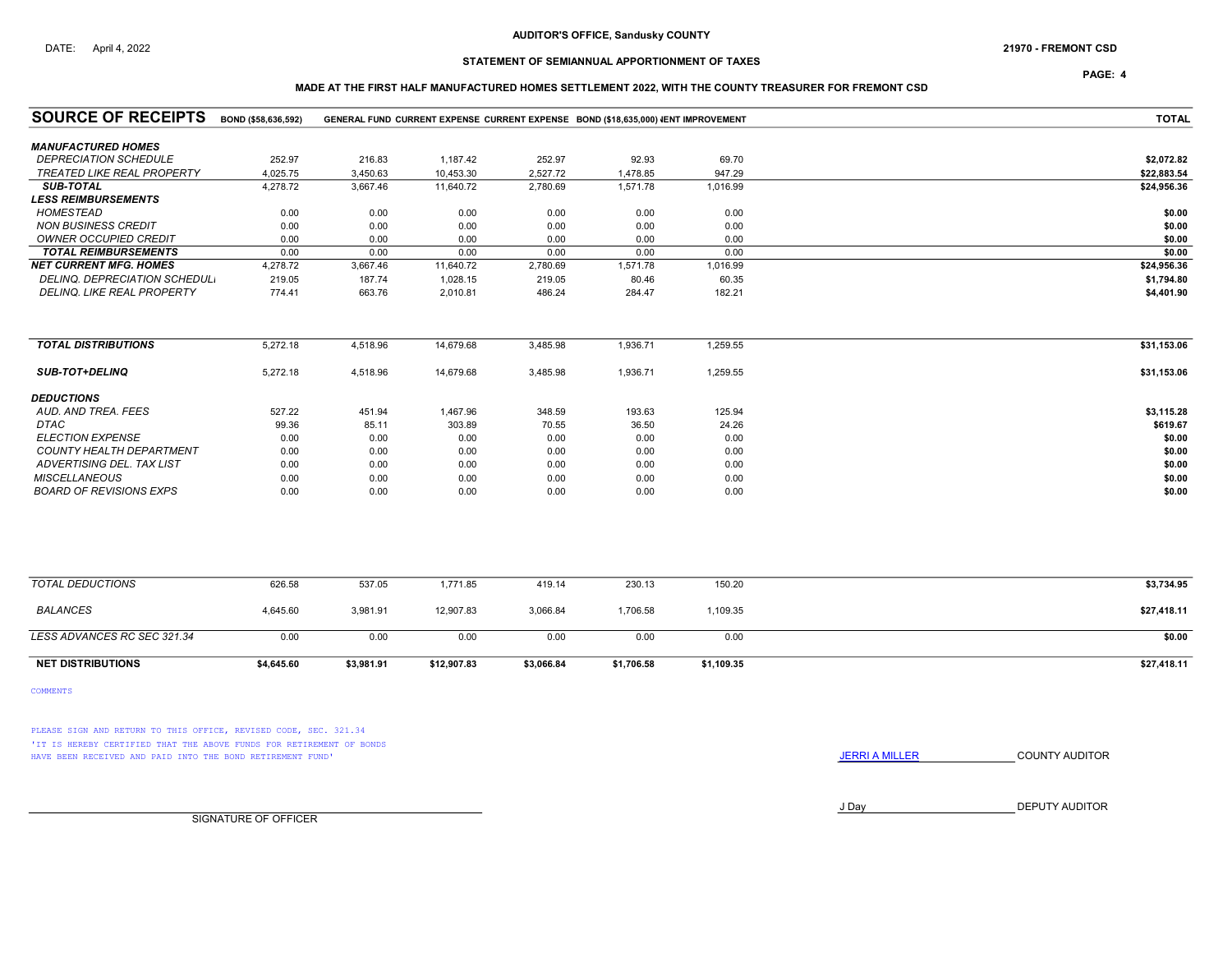### DATE: April 4, 2022 22070 - GIBSONBURG EVSD

# STATEMENT OF SEMIANNUAL APPORTIONMENT OF TAXES

# MADE AT THE FIRST HALF MANUFACTURED HOMES SETTLEMENT 2022, WITH THE COUNTY TREASURER FOR GIBSONBURG EVSD

| <b>SOURCE OF RECEIPTS</b>         |          | GENERAL FUND CURRENT EXPENSE CURRENT EXPENSE VENT IMPROVEMENT CURRENT EXPENSE CURRENT EXPENSE CURRENT EXPENSE BOND (\$1,500,000) |          |         |          |          |          |         | BOND (\$4,279,000) SSROOM FACILITIES |         | <b>TOTAL</b> |
|-----------------------------------|----------|----------------------------------------------------------------------------------------------------------------------------------|----------|---------|----------|----------|----------|---------|--------------------------------------|---------|--------------|
| <b>MANUFACTURED HOMES</b>         |          |                                                                                                                                  |          |         |          |          |          |         |                                      |         |              |
| <b>DEPRECIATION SCHEDULE</b>      | 100.32   | 507.15                                                                                                                           | 55.73    | 27.87   | 167.19   | 220.13   | 208.99   | 11.15   | 52.94                                | 13.93   | \$1,365.40   |
| <b>TREATED LIKE REAL PROPERTY</b> | 207.39   | 376.36                                                                                                                           | 47.13    | 20.78   | 141.40   | 186.17   | 193.74   | 23.04   | 109.46                               | 17.80   | \$1,323.27   |
| <b>SUB-TOTAL</b>                  | 307.71   | 883.51                                                                                                                           | 102.86   | 48.65   | 308.59   | 406.30   | 402.73   | 34.19   | 162.40                               | 31.73   | \$2,688.67   |
| <i><b>LESS REIMBURSEMENTS</b></i> |          |                                                                                                                                  |          |         |          |          |          |         |                                      |         |              |
| <b>HOMESTEAD</b>                  | 0.00     | 0.00                                                                                                                             | 0.00     | 0.00    | 0.00     | 0.00     | 0.00     | 0.00    | 0.00                                 | 0.00    | \$0.00       |
| <b>NON BUSINESS CREDIT</b>        | 0.00     | 0.00                                                                                                                             | 0.00     | 0.00    | 0.00     | 0.00     | 0.00     | 0.00    | 0.00                                 | 0.00    | \$0.00       |
| OWNER OCCUPIED CREDIT             | 0.00     | 0.00                                                                                                                             | 0.00     | 0.00    | 0.00     | 0.00     | 0.00     | 0.00    | 0.00                                 | 0.00    | \$0.00       |
| <b>TOTAL REIMBURSEMENTS</b>       | 0.00     | 0.00                                                                                                                             | 0.00     | 0.00    | 0.00     | 0.00     | 0.00     | 0.00    | 0.00                                 | 0.00    | \$0.00       |
| <b>NET CURRENT MFG. HOMES</b>     | 307.71   | 883.51                                                                                                                           | 102.86   | 48.65   | 308.59   | 406.30   | 402.73   | 34.19   | 162.40                               | 31.73   | \$2,688.67   |
| DELINQ. DEPRECIATION SCHEDUL.     | 30.63    | 154.85                                                                                                                           | 17.02    | 8.51    | 51.05    | 67.22    | 63.81    | 3.40    | 16.17                                | 4.25    | \$416.91     |
| DELINQ. LIKE REAL PROPERTY        | 2.79     | 5.05                                                                                                                             | 0.63     | 0.28    | 1.90     | 2.50     | 2.60     | 0.31    | 1.47                                 | 0.24    | \$17.77      |
| <b>TOTAL DISTRIBUTIONS</b>        | 341.13   | 1,043.41                                                                                                                         | 120.51   | 57.44   | 361.54   | 476.02   | 469.14   | 37.90   | 180.04                               | 36.22   | \$3,123.35   |
| <b>SUB-TOT+DELINQ</b>             | 341.13   | 1,043.41                                                                                                                         | 120.51   | 57.44   | 361.54   | 476.02   | 469.14   | 37.90   | 180.04                               | 36.22   | \$3,123.35   |
| <b>DEDUCTIONS</b>                 |          |                                                                                                                                  |          |         |          |          |          |         |                                      |         |              |
| AUD. AND TREA. FEES               | 34.38    | 105.23                                                                                                                           | 12.14    | 5.77    | 36.46    | 47.97    | 47.29    | 3.81    | 18.09                                | 3.67    | \$314.81     |
| <b>DTAC</b>                       | 3.35     | 15.99                                                                                                                            | 1.76     | 0.88    | 5.29     | 6.97     | 6.64     | 0.37    | 1.77                                 | 0.45    | \$43.47      |
| <b>ELECTION EXPENSE</b>           | 0.00     | 0.00                                                                                                                             | 0.00     | 0.00    | 0.00     | 0.00     | 0.00     | 0.00    | 0.00                                 | 0.00    | \$0.00       |
| COUNTY HEALTH DEPARTMENT          | 0.00     | 0.00                                                                                                                             | 0.00     | 0.00    | 0.00     | 0.00     | 0.00     | 0.00    | 0.00                                 | 0.00    | \$0.00       |
| ADVERTISING DEL. TAX LIST         | 0.00     | 0.00                                                                                                                             | 0.00     | 0.00    | 0.00     | 0.00     | 0.00     | 0.00    | 0.00                                 | 0.00    | \$0.00       |
| <b>MISCELLANEOUS</b>              | 0.00     | 0.00                                                                                                                             | 0.00     | 0.00    | 0.00     | 0.00     | 0.00     | 0.00    | 0.00                                 | 0.00    | \$0.00       |
| <b>BOARD OF REVISIONS EXPS</b>    | 0.00     | 0.00                                                                                                                             | 0.00     | 0.00    | 0.00     | 0.00     | 0.00     | 0.00    | 0.00                                 | 0.00    | \$0.00       |
|                                   |          |                                                                                                                                  |          |         |          |          |          |         |                                      |         |              |
| <b>TOTAL DEDUCTIONS</b>           | 37.73    | 121.22                                                                                                                           | 13.90    | 6.65    | 41.75    | 54.94    | 53.93    | 4.18    | 19.86                                | 4.12    | \$358.28     |
| <b>BALANCES</b>                   | 303.40   | 922.19                                                                                                                           | 106.61   | 50.79   | 319.79   | 421.08   | 415.21   | 33.72   | 160.18                               | 32.10   | \$2,765.07   |
| LESS ADVANCES RC SEC 321.34       | 0.00     | 0.00                                                                                                                             | 0.00     | 0.00    | 0.00     | 0.00     | 0.00     | 0.00    | 0.00                                 | 0.00    | \$0.00       |
| <b>NET DISTRIBUTIONS</b>          | \$303.40 | \$922.19                                                                                                                         | \$106.61 | \$50.79 | \$319.79 | \$421.08 | \$415.21 | \$33.72 | \$160.18                             | \$32.10 | \$2,765.07   |

COMMENTS

PLEASE SIGN AND RETURN TO THIS OFFICE, REVISED CODE, SEC. 321.34 'IT IS HEREBY CERTIFIED THAT THE ABOVE FUNDS FOR RETIREMENT OF BONDS HAVE BEEN RECEIVED AND PAID INTO THE BOND RETIREMENT FUND' **JERRIA MILLER COUNTY AUDITOR** 

J Day DEPUTY AUDITOR

SIGNATURE OF OFFICER

PAGE: 5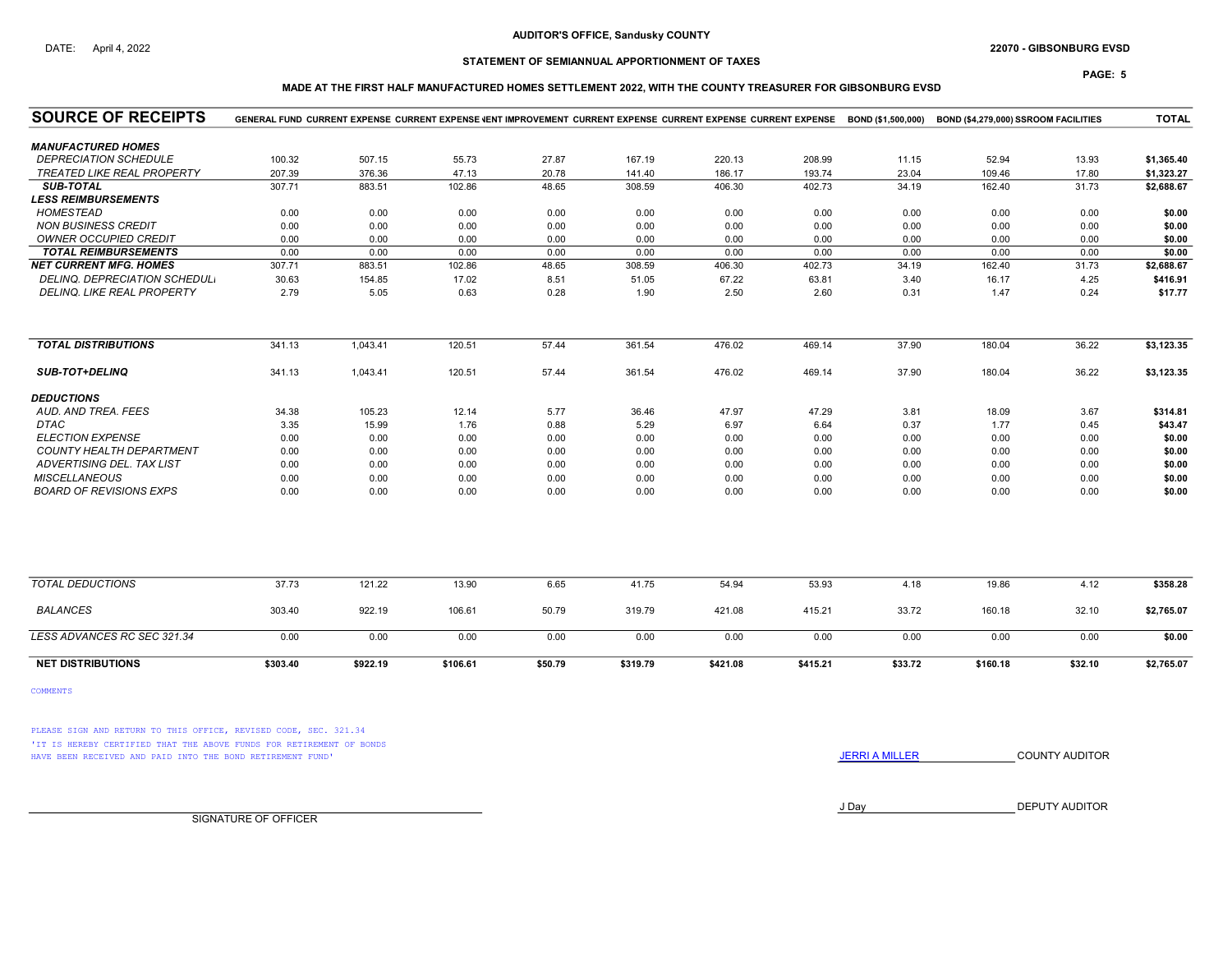PAGE: 6

# MADE AT THE FIRST HALF MANUFACTURED HOMES SETTLEMENT 2022, WITH THE COUNTY TREASURER FOR LAKOTA LSD (SANDUSKY CO.)

| <b>SOURCE OF RECEIPTS</b>       | GENERAL FUND CURRENT EXPENSE CURRENT EXPENSE CURRENT EXPENSE CURRENT EXPENSE BOND (\$12.230.000) | <b>TOTAL</b> |          |          |          |          |            |
|---------------------------------|--------------------------------------------------------------------------------------------------|--------------|----------|----------|----------|----------|------------|
| <b>MANUFACTURED HOMES</b>       |                                                                                                  |              |          |          |          |          |            |
| <b>DEPRECIATION SCHEDULE</b>    | 87.00                                                                                            | 262.87       | 111.58   | 94.56    | 132.38   | 68.08    | \$756.47   |
| TREATED LIKE REAL PROPERTY      | 182.72                                                                                           | 291.98       | 123.97   | 114.54   | 163.10   | 143.00   | \$1,019.31 |
| <b>SUB-TOTAL</b>                | 269.72                                                                                           | 554.85       | 235.55   | 209.10   | 295.48   | 211.08   | \$1,775.78 |
| <b>LESS REIMBURSEMENTS</b>      |                                                                                                  |              |          |          |          |          |            |
| <b>HOMESTEAD</b>                | 0.00                                                                                             | 0.00         | 0.00     | 0.00     | 0.00     | 0.00     | \$0.00     |
| <b>NON BUSINESS CREDIT</b>      | 0.00                                                                                             | 0.00         | 0.00     | 0.00     | 0.00     | 0.00     | \$0.00     |
| <b>OWNER OCCUPIED CREDIT</b>    | 0.00                                                                                             | 0.00         | 0.00     | 0.00     | 0.00     | 0.00     | \$0.00     |
| <b>TOTAL REIMBURSEMENTS</b>     | 0.00                                                                                             | 0.00         | 0.00     | 0.00     | 0.00     | 0.00     | \$0.00     |
| <b>NET CURRENT MFG. HOMES</b>   | 269.72                                                                                           | 554.85       | 235.55   | 209.10   | 295.48   | 211.08   | \$1,775.78 |
| DELINQ. DEPRECIATION SCHEDUL.   | 14.74                                                                                            | 44.62        | 18.94    | 16.06    | 22.48    | 11.56    | \$128.40   |
| DELINQ. LIKE REAL PROPERTY      | 185.85                                                                                           | 296.99       | 126.09   | 116.50   | 165.89   | 145.44   | \$1,036.76 |
| <b>TOTAL DISTRIBUTIONS</b>      | 470.31                                                                                           | 896.46       | 380.58   | 341.66   | 483.85   | 368.08   | \$2,940.94 |
|                                 |                                                                                                  |              |          |          |          |          |            |
| <b>SUB-TOT+DELINQ</b>           | 470.31                                                                                           | 896.46       | 380.58   | 341.66   | 483.85   | 368.08   | \$2,940.94 |
| <b>DEDUCTIONS</b>               |                                                                                                  |              |          |          |          |          |            |
| AUD. AND TREA. FEES             | 47.03                                                                                            | 89.67        | 38.05    | 34.17    | 48.40    | 36.80    | \$294.12   |
| DTAC                            | 20.04                                                                                            | 34.16        | 14.51    | 13.25    | 18.84    | 15.71    | \$116.51   |
| <b>ELECTION EXPENSE</b>         | 0.00                                                                                             | 0.00         | 0.00     | 0.00     | 0.00     | 0.00     | \$0.00     |
| <b>COUNTY HEALTH DEPARTMENT</b> | 0.00                                                                                             | 0.00         | 0.00     | 0.00     | 0.00     | 0.00     | \$0.00     |
| ADVERTISING DEL. TAX LIST       | 0.00                                                                                             | 0.00         | 0.00     | 0.00     | 0.00     | 0.00     | \$0.00     |
| <b>MISCELLANEOUS</b>            | 0.00                                                                                             | 0.00         | 0.00     | 0.00     | 0.00     | 0.00     | \$0.00     |
| <b>BOARD OF REVISIONS EXPS</b>  | 0.00                                                                                             | 0.00         | 0.00     | 0.00     | 0.00     | 0.00     | \$0.00     |
|                                 |                                                                                                  |              |          |          |          |          |            |
| <b>TOTAL DEDUCTIONS</b>         | 67.07                                                                                            | 123.83       | 52.56    | 47.42    | 67.24    | 52.51    | \$410.63   |
| <b>BALANCES</b>                 | 403.24                                                                                           | 772.63       | 328.02   | 294.24   | 416.61   | 315.57   | \$2,530.31 |
| LESS ADVANCES RC SEC 321.34     | 0.00                                                                                             | 0.00         | 0.00     | 0.00     | 0.00     | 0.00     | \$0.00     |
| <b>NET DISTRIBUTIONS</b>        | \$403.24                                                                                         | \$772.63     | \$328.02 | \$294.24 | \$416.61 | \$315.57 | \$2,530.31 |

COMMENTS

PLEASE SIGN AND RETURN TO THIS OFFICE, REVISED CODE, SEC. 321.34 'IT IS HEREBY CERTIFIED THAT THE ABOVE FUNDS FOR RETIREMENT OF BONDS HAVE BEEN RECEIVED AND PAID INTO THE BOND RETIREMENT FUND' **SECULTS** THE COUNTY AUDITOR

J Day DEPUTY AUDITOR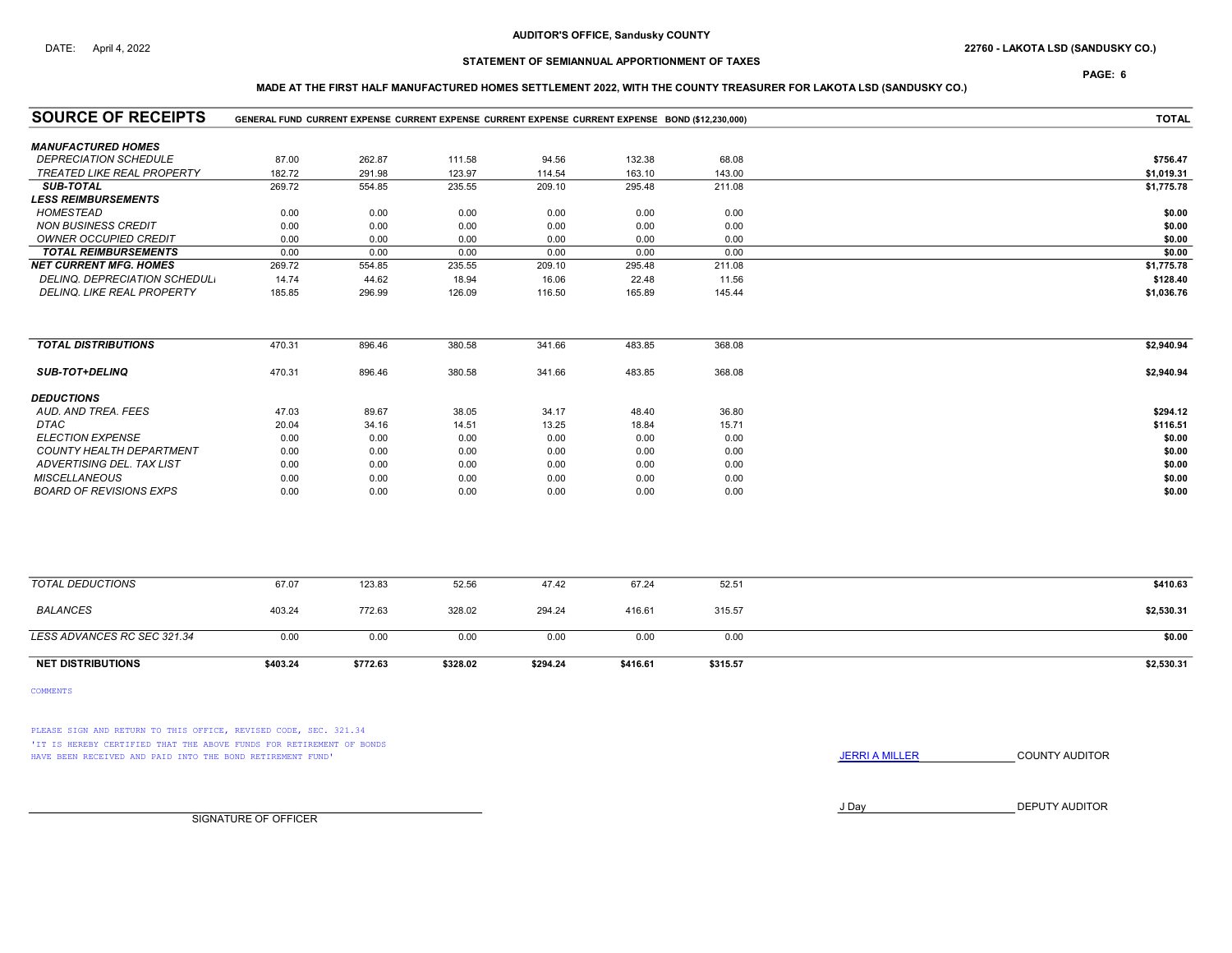## DATE: April 4, 2022 23190 - MARGARETTA LSD

# STATEMENT OF SEMIANNUAL APPORTIONMENT OF TAXES

## PAGE: 7

### MADE AT THE FIRST HALF MANUFACTURED HOMES SETTLEMENT 2022, WITH THE COUNTY TREASURER FOR MARGARETTA LSD

| <b>SOURCE OF RECEIPTS</b>         |            | GENERAL FUND CURRENT EXPENSE CURRENT EXPENSE CURRENT EXPENSE CURRENT EXPENSE (ENT IMPROVEMENT CURRENT EXPENSE RGENCY (\$1.205.950) |          |          |          |          |            |          | <b>TOTAL</b> |
|-----------------------------------|------------|------------------------------------------------------------------------------------------------------------------------------------|----------|----------|----------|----------|------------|----------|--------------|
| <b>MANUFACTURED HOMES</b>         |            |                                                                                                                                    |          |          |          |          |            |          |              |
| <b>DEPRECIATION SCHEDULE</b>      | 9.57       | 36.12                                                                                                                              | 11.59    | 11.26    | 11.34    | 2.52     | 13.02      | 5.46     | \$100.88     |
| <b>TREATED LIKE REAL PROPERTY</b> | 616.14     | 452.58                                                                                                                             | 201.34   | 288.77   | 329.87   | 84.56    | 503.21     | 351.31   | \$2,827.78   |
| <b>SUB-TOTAL</b>                  | 625.71     | 488.70                                                                                                                             | 212.93   | 300.03   | 341.21   | 87.08    | 516.23     | 356.77   | \$2,928.66   |
| <b>LESS REIMBURSEMENTS</b>        |            |                                                                                                                                    |          |          |          |          |            |          |              |
| <b>HOMESTEAD</b>                  | 0.00       | 0.00                                                                                                                               | 0.00     | 0.00     | 0.00     | 0.00     | 0.00       | 0.00     | \$0.00       |
| <b>NON BUSINESS CREDIT</b>        | 0.00       | 0.00                                                                                                                               | 0.00     | 0.00     | 0.00     | 0.00     | 0.00       | 0.00     | \$0.00       |
| <b>OWNER OCCUPIED CREDIT</b>      | 0.00       | 0.00                                                                                                                               | 0.00     | 0.00     | 0.00     | 0.00     | 0.00       | 0.00     | \$0.00       |
| <b>TOTAL REIMBURSEMENTS</b>       | 0.00       | 0.00                                                                                                                               | 0.00     | 0.00     | 0.00     | 0.00     | 0.00       | 0.00     | \$0.00       |
| <b>NET CURRENT MFG. HOMES</b>     | 625.71     | 488.70                                                                                                                             | 212.93   | 300.03   | 341.21   | 87.08    | 516.23     | 356.77   | \$2,928.66   |
| DELINQ, DEPRECIATION SCHEDUL.     | 0.00       | 0.00                                                                                                                               | 0.00     | 0.00     | 0.00     | 0.00     | 0.00       | 0.00     | \$0.00       |
| DELINQ. LIKE REAL PROPERTY        | 1,451.98   | 1,066.54                                                                                                                           | 474.46   | 680.51   | 777.36   | 199.27   | 1,185.84   | 827.88   | \$6,663.84   |
| <b>TOTAL DISTRIBUTIONS</b>        | 2,077.69   | 1,555.24                                                                                                                           | 687.39   | 980.54   | 1,118.57 | 286.35   | 1,702.07   | 1,184.65 | \$9,592.50   |
|                                   |            |                                                                                                                                    |          |          |          |          |            |          |              |
| <b>SUB-TOT+DELINQ</b>             | 2,077.69   | 1,555.24                                                                                                                           | 687.39   | 980.54   | 1,118.57 | 286.35   | 1,702.07   | 1,184.65 | \$9,592.50   |
| <b>DEDUCTIONS</b>                 |            |                                                                                                                                    |          |          |          |          |            |          |              |
| AUD. AND TREA. FEES               | 207.78     | 155.52                                                                                                                             | 68.73    | 98.06    | 111.84   | 28.63    | 170.20     | 118.46   | \$959.22     |
| <b>DTAC</b>                       | 145.19     | 106.65                                                                                                                             | 47.45    | 68.05    | 77.74    | 19.93    | 118.58     | 82.79    | \$666.38     |
| <b>ELECTION EXPENSE</b>           | 0.00       | 0.00                                                                                                                               | 0.00     | 0.00     | 0.00     | 0.00     | 0.00       | 0.00     | \$0.00       |
| COUNTY HEALTH DEPARTMENT          | 0.00       | 0.00                                                                                                                               | 0.00     | 0.00     | 0.00     | 0.00     | 0.00       | 0.00     | \$0.00       |
| ADVERTISING DEL. TAX LIST         | 0.00       | 0.00                                                                                                                               | 0.00     | 0.00     | 0.00     | 0.00     | 0.00       | 0.00     | \$0.00       |
| <b>MISCELLANEOUS</b>              | 0.00       | 0.00                                                                                                                               | 0.00     | 0.00     | 0.00     | 0.00     | 0.00       | 0.00     | \$0.00       |
| <b>BOARD OF REVISIONS EXPS</b>    | 0.00       | 0.00                                                                                                                               | 0.00     | 0.00     | 0.00     | 0.00     | 0.00       | 0.00     | \$0.00       |
|                                   |            |                                                                                                                                    |          |          |          |          |            |          |              |
| <b>TOTAL DEDUCTIONS</b>           | 352.97     | 262.17                                                                                                                             | 116.18   | 166.11   | 189.58   | 48.56    | 288.78     | 201.25   | \$1,625.60   |
| <b>BALANCES</b>                   | 1,724.72   | 1,293.07                                                                                                                           | 571.21   | 814.43   | 928.99   | 237.79   | 1,413.29   | 983.40   | \$7,966.90   |
| LESS ADVANCES RC SEC 321.34       | 0.00       | 0.00                                                                                                                               | 0.00     | 0.00     | 0.00     | 0.00     | 0.00       | 0.00     | \$0.00       |
| <b>NET DISTRIBUTIONS</b>          | \$1,724.72 | \$1,293.07                                                                                                                         | \$571.21 | \$814.43 | \$928.99 | \$237.79 | \$1,413.29 | \$983.40 | \$7,966.90   |

COMMENTS

PLEASE SIGN AND RETURN TO THIS OFFICE, REVISED CODE, SEC. 321.34 'IT IS HEREBY CERTIFIED THAT THE ABOVE FUNDS FOR RETIREMENT OF BONDS HAVE BEEN RECEIVED AND PAID INTO THE BOND RETIREMENT FUND' **SECULTS** THE COUNTY AUDITOR

J Day DEPUTY AUDITOR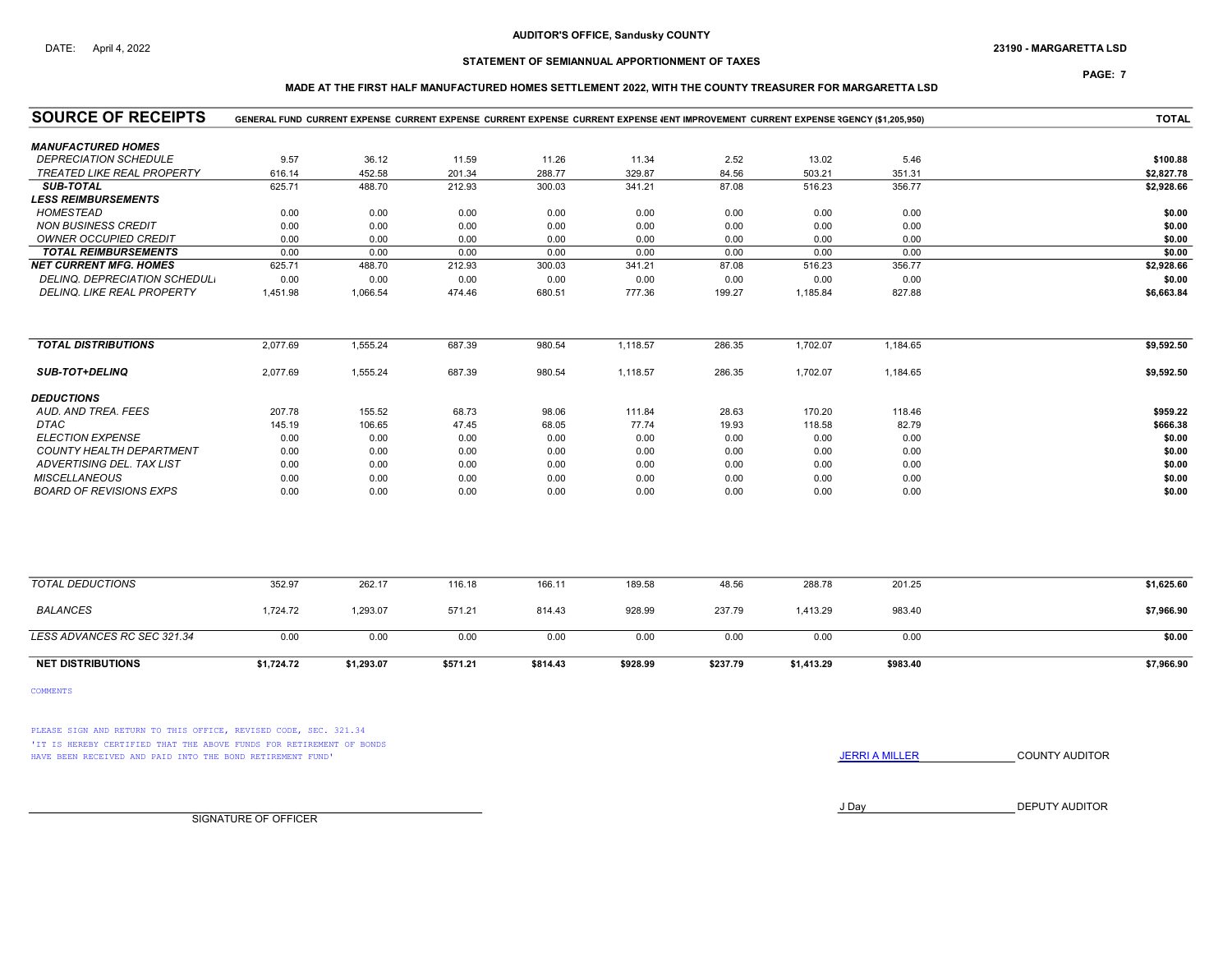## STATEMENT OF SEMIANNUAL APPORTIONMENT OF TAXES

PAGE: 8

## MADE AT THE FIRST HALF MANUFACTURED HOMES SETTLEMENT 2022, WITH THE COUNTY TREASURER FOR OLD FORT LSD

| <b>SOURCE OF RECEIPTS</b>            | GENERAL FUND CURRENT EXPENSE CURRENT EXPENSE CURRENT EXPENSE |        |        |        | BOND (\$610,000) SSROOM FACILITIES NT EXPENSE (DUAL) IPROVEMENT (DUAL) |        |        | <b>TOTAL</b> |         |
|--------------------------------------|--------------------------------------------------------------|--------|--------|--------|------------------------------------------------------------------------|--------|--------|--------------|---------|
| <b>MANUFACTURED HOMES</b>            |                                                              |        |        |        |                                                                        |        |        |              |         |
| <b>DEPRECIATION SCHEDULE</b>         | 0.00                                                         | 0.00   | 0.00   | 0.00   | 0.00                                                                   | 0.00   | 0.00   | 0.00         | \$0.00  |
| <b>TREATED LIKE REAL PROPERTY</b>    | 2.60                                                         | 4.81   | 1.56   | 1.82   | 0.21                                                                   | 0.17   | 1.63   | 0.68         | \$13.48 |
| <b>SUB-TOTAL</b>                     | 2.60                                                         | 4.81   | 1.56   | 1.82   | 0.21                                                                   | 0.17   | 1.63   | 0.68         | \$13.48 |
| <b>LESS REIMBURSEMENTS</b>           |                                                              |        |        |        |                                                                        |        |        |              |         |
| <b>HOMESTEAD</b>                     | 0.00                                                         | 0.00   | 0.00   | 0.00   | 0.00                                                                   | 0.00   | 0.00   | 0.00         | \$0.00  |
| <b>NON BUSINESS CREDIT</b>           | 0.00                                                         | 0.00   | 0.00   | 0.00   | 0.00                                                                   | 0.00   | 0.00   | 0.00         | \$0.00  |
| OWNER OCCUPIED CREDIT                | 0.00                                                         | 0.00   | 0.00   | 0.00   | 0.00                                                                   | 0.00   | 0.00   | 0.00         | \$0.00  |
| <b>TOTAL REIMBURSEMENTS</b>          | 0.00                                                         | 0.00   | 0.00   | 0.00   | 0.00                                                                   | 0.00   | 0.00   | 0.00         | \$0.00  |
| <b>NET CURRENT MFG. HOMES</b>        | 2.60                                                         | 4.81   | 1.56   | 1.82   | 0.21                                                                   | 0.17   | 1.63   | 0.68         | \$13.48 |
| <b>DELINQ. DEPRECIATION SCHEDUL.</b> | 0.00                                                         | 0.00   | 0.00   | 0.00   | 0.00                                                                   | 0.00   | 0.00   | 0.00         | \$0.00  |
| DELINQ. LIKE REAL PROPERTY           | 0.00                                                         | 0.00   | 0.00   | 0.00   | 0.00                                                                   | 0.00   | 0.00   | 0.00         | \$0.00  |
|                                      |                                                              |        |        |        |                                                                        |        |        |              |         |
| <b>TOTAL DISTRIBUTIONS</b>           | 2.60                                                         | 4.81   | 1.56   | 1.82   | 0.21                                                                   | 0.17   | 1.63   | 0.68         | \$13.48 |
| SUB-TOT+DELINQ                       | 2.60                                                         | 4.81   | 1.56   | 1.82   | 0.21                                                                   | 0.17   | 1.63   | 0.68         | \$13.48 |
| <b>DEDUCTIONS</b>                    |                                                              |        |        |        |                                                                        |        |        |              |         |
| AUD, AND TREA, FEES                  | 0.26                                                         | 0.48   | 0.15   | 0.18   | 0.02                                                                   | 0.02   | 0.17   | 0.07         | \$1.35  |
| <b>DTAC</b>                          | 0.00                                                         | 0.00   | 0.00   | 0.00   | 0.00                                                                   | 0.00   | 0.00   | 0.00         | \$0.00  |
| <b>ELECTION EXPENSE</b>              | 0.00                                                         | 0.00   | 0.00   | 0.00   | 0.00                                                                   | 0.00   | 0.00   | 0.00         | \$0.00  |
| <b>COUNTY HEALTH DEPARTMENT</b>      | 0.00                                                         | 0.00   | 0.00   | 0.00   | 0.00                                                                   | 0.00   | 0.00   | 0.00         | \$0.00  |
| ADVERTISING DEL. TAX LIST            | 0.00                                                         | 0.00   | 0.00   | 0.00   | 0.00                                                                   | 0.00   | 0.00   | 0.00         | \$0.00  |
| <b>MISCELLANEOUS</b>                 | 0.00                                                         | 0.00   | 0.00   | 0.00   | 0.00                                                                   | 0.00   | 0.00   | 0.00         | \$0.00  |
| <b>BOARD OF REVISIONS EXPS</b>       | 0.00                                                         | 0.00   | 0.00   | 0.00   | 0.00                                                                   | 0.00   | 0.00   | 0.00         | \$0.00  |
|                                      |                                                              |        |        |        |                                                                        |        |        |              |         |
| <b>TOTAL DEDUCTIONS</b>              | 0.26                                                         | 0.48   | 0.15   | 0.18   | 0.02                                                                   | 0.02   | 0.17   | 0.07         | \$1.35  |
| <b>BALANCES</b>                      | 2.34                                                         | 4.33   | 1.41   | 1.64   | 0.19                                                                   | 0.15   | 1.46   | 0.61         | \$12.13 |
| LESS ADVANCES RC SEC 321.34          | 0.00                                                         | 0.00   | 0.00   | 0.00   | 0.00                                                                   | 0.00   | 0.00   | 0.00         | \$0.00  |
| <b>NET DISTRIBUTIONS</b>             | \$2.34                                                       | \$4.33 | \$1.41 | \$1.64 | \$0.19                                                                 | \$0.15 | \$1.46 | \$0.61       | \$12.13 |

COMMENTS

PLEASE SIGN AND RETURN TO THIS OFFICE, REVISED CODE, SEC. 321.34 'IT IS HEREBY CERTIFIED THAT THE ABOVE FUNDS FOR RETIREMENT OF BONDS HAVE BEEN RECEIVED AND PAID INTO THE BOND RETIREMENT FUND' **SECULTS** THE COUNTY AUDITOR

J Day DEPUTY AUDITOR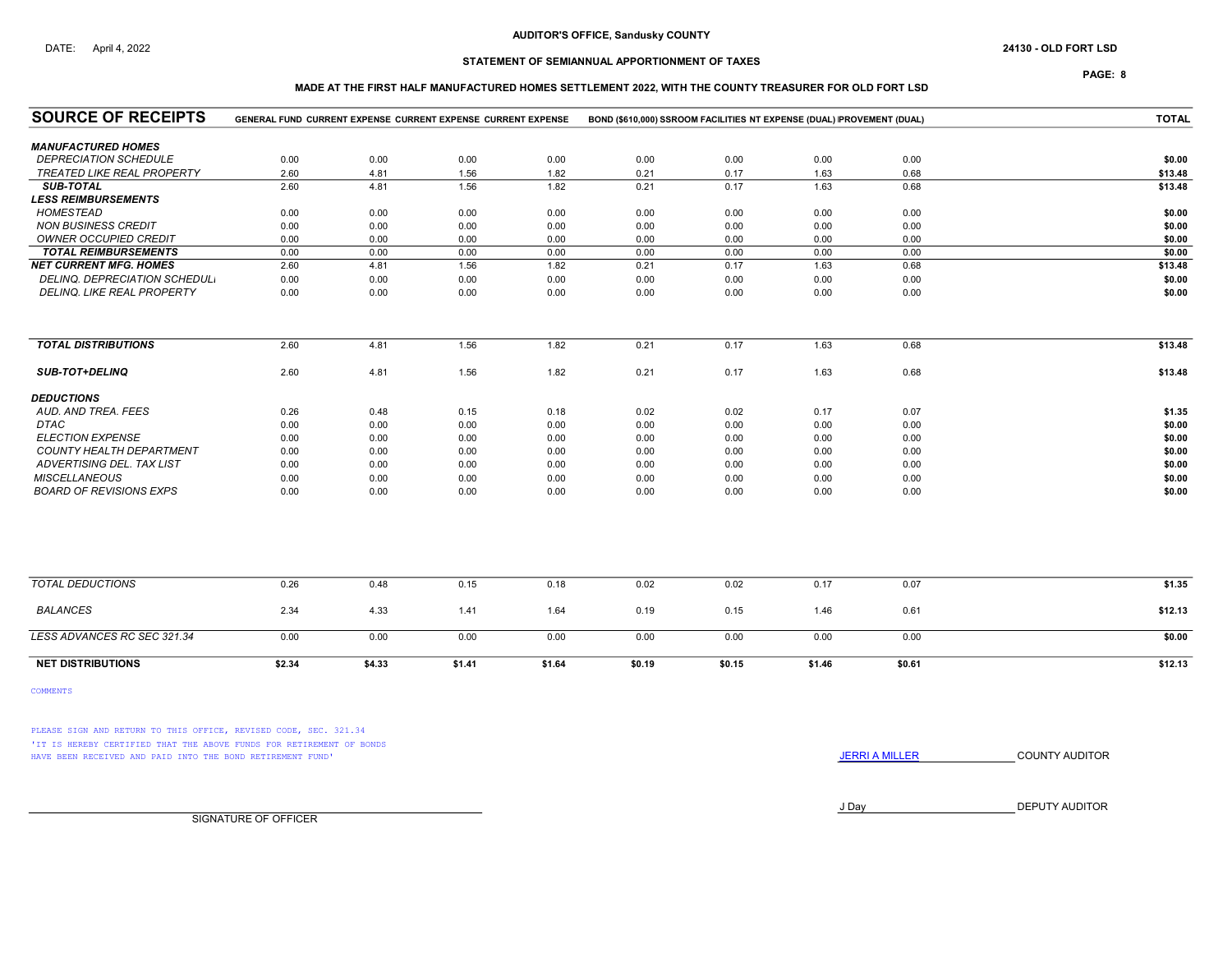# DATE: April 4, 2022 2000 - WOODMORE LSD

# STATEMENT OF SEMIANNUAL APPORTIONMENT OF TAXES

## PAGE: 9

### MADE AT THE FIRST HALF MANUFACTURED HOMES SETTLEMENT 2022, WITH THE COUNTY TREASURER FOR WOODMORE LSD

| <b>SOURCE OF RECEIPTS</b>         |         | GENERAL FUND CURRENT EXPENSE CURRENT EXPENSE CURRENT EXPENSE VENT IMPROVEMENT ITITUTE RC 5705.199 BOND (\$15,709,840) VENT IMPROVEMENT |         |         |         |         |         |        | <b>TOTAL</b> |
|-----------------------------------|---------|----------------------------------------------------------------------------------------------------------------------------------------|---------|---------|---------|---------|---------|--------|--------------|
| <b>MANUFACTURED HOMES</b>         |         |                                                                                                                                        |         |         |         |         |         |        |              |
| <b>DEPRECIATION SCHEDULE</b>      | 2.81    | 16.24                                                                                                                                  | 4.55    | 2.10    | 2.10    | 5.04    | 2.80    | 0.35   | \$35.99      |
| <b>TREATED LIKE REAL PROPERTY</b> | 17.89   | 48.19                                                                                                                                  | 15.77   | 7.63    | 10.77   | 32.21   | 17.89   | 1.81   | \$152.16     |
| <b>SUB-TOTAL</b>                  | 20.70   | 64.43                                                                                                                                  | 20.32   | 9.73    | 12.87   | 37.25   | 20.69   | 2.16   | \$188.15     |
| <b>LESS REIMBURSEMENTS</b>        |         |                                                                                                                                        |         |         |         |         |         |        |              |
| <b>HOMESTEAD</b>                  | 0.00    | 0.00                                                                                                                                   | 0.00    | 0.00    | 0.00    | 0.00    | 0.00    | 0.00   | \$0.00       |
| <b>NON BUSINESS CREDIT</b>        | 0.00    | 0.00                                                                                                                                   | 0.00    | 0.00    | 0.00    | 0.00    | 0.00    | 0.00   | \$0.00       |
| <b>OWNER OCCUPIED CREDIT</b>      | 0.00    | 0.00                                                                                                                                   | 0.00    | 0.00    | 0.00    | 0.00    | 0.00    | 0.00   | \$0.00       |
| <b>TOTAL REIMBURSEMENTS</b>       | 0.00    | 0.00                                                                                                                                   | 0.00    | 0.00    | 0.00    | 0.00    | 0.00    | 0.00   | \$0.00       |
| <b>NET CURRENT MFG. HOMES</b>     | 20.70   | 64.43                                                                                                                                  | 20.32   | 9.73    | 12.87   | 37.25   | 20.69   | 2.16   | \$188.15     |
| DELINQ. DEPRECIATION SCHEDUL.     | 0.00    | 0.00                                                                                                                                   | 0.00    | 0.00    | 0.00    | 0.00    | 0.00    | 0.00   | \$0.00       |
| DELINQ. LIKE REAL PROPERTY        | 20.27   | 54.58                                                                                                                                  | 17.86   | 8.64    | 12.20   | 36.49   | 20.27   | 2.05   | \$172.36     |
|                                   |         |                                                                                                                                        |         |         |         |         |         |        |              |
| <b>TOTAL DISTRIBUTIONS</b>        | 40.97   | 119.01                                                                                                                                 | 38.18   | 18.37   | 25.07   | 73.74   | 40.96   | 4.21   | \$360.51     |
| <b>SUB-TOT+DELINQ</b>             | 40.97   | 119.01                                                                                                                                 | 38.18   | 18.37   | 25.07   | 73.74   | 40.96   | 4.21   | \$360.51     |
| <b>DEDUCTIONS</b>                 |         |                                                                                                                                        |         |         |         |         |         |        |              |
| AUD. AND TREA. FEES               | 4.13    | 11.90                                                                                                                                  | 3.80    | 1.82    | 2.49    | 7.38    | 4.09    | 0.41   | \$36.02      |
| <b>DTAC</b>                       | 2.03    | 5.46                                                                                                                                   | 1.79    | 0.86    | 1.22    | 3.65    | 2.03    | 0.20   | \$17.24      |
| <b>ELECTION EXPENSE</b>           | 0.00    | 0.00                                                                                                                                   | 0.00    | 0.00    | 0.00    | 0.00    | 0.00    | 0.00   | \$0.00       |
| COUNTY HEALTH DEPARTMENT          | 0.00    | 0.00                                                                                                                                   | 0.00    | 0.00    | 0.00    | 0.00    | 0.00    | 0.00   | \$0.00       |
| ADVERTISING DEL. TAX LIST         | 0.00    | 0.00                                                                                                                                   | 0.00    | 0.00    | 0.00    | 0.00    | 0.00    | 0.00   | \$0.00       |
| <b>MISCELLANEOUS</b>              | 0.00    | 0.00                                                                                                                                   | 0.00    | 0.00    | 0.00    | 0.00    | 0.00    | 0.00   | \$0.00       |
| <b>BOARD OF REVISIONS EXPS</b>    | 0.00    | 0.00                                                                                                                                   | 0.00    | 0.00    | 0.00    | 0.00    | 0.00    | 0.00   | \$0.00       |
|                                   |         |                                                                                                                                        |         |         |         |         |         |        |              |
| <b>TOTAL DEDUCTIONS</b>           | 6.16    | 17.36                                                                                                                                  | 5.59    | 2.68    | 3.71    | 11.03   | 6.12    | 0.61   | \$53.26      |
| <b>BALANCES</b>                   | 34.81   | 101.65                                                                                                                                 | 32.59   | 15.69   | 21.36   | 62.71   | 34.84   | 3.60   | \$307.25     |
| LESS ADVANCES RC SEC 321.34       | 0.00    | 0.00                                                                                                                                   | 0.00    | 0.00    | 0.00    | 0.00    | 0.00    | 0.00   | \$0.00       |
| <b>NET DISTRIBUTIONS</b>          | \$34.81 | \$101.65                                                                                                                               | \$32.59 | \$15.69 | \$21.36 | \$62.71 | \$34.84 | \$3.60 | \$307.25     |

COMMENTS

PLEASE SIGN AND RETURN TO THIS OFFICE, REVISED CODE, SEC. 321.34 'IT IS HEREBY CERTIFIED THAT THE ABOVE FUNDS FOR RETIREMENT OF BONDS HAVE BEEN RECEIVED AND PAID INTO THE BOND RETIREMENT FUND' **SECULTS** THE COUNTY AUDITOR

J Day DEPUTY AUDITOR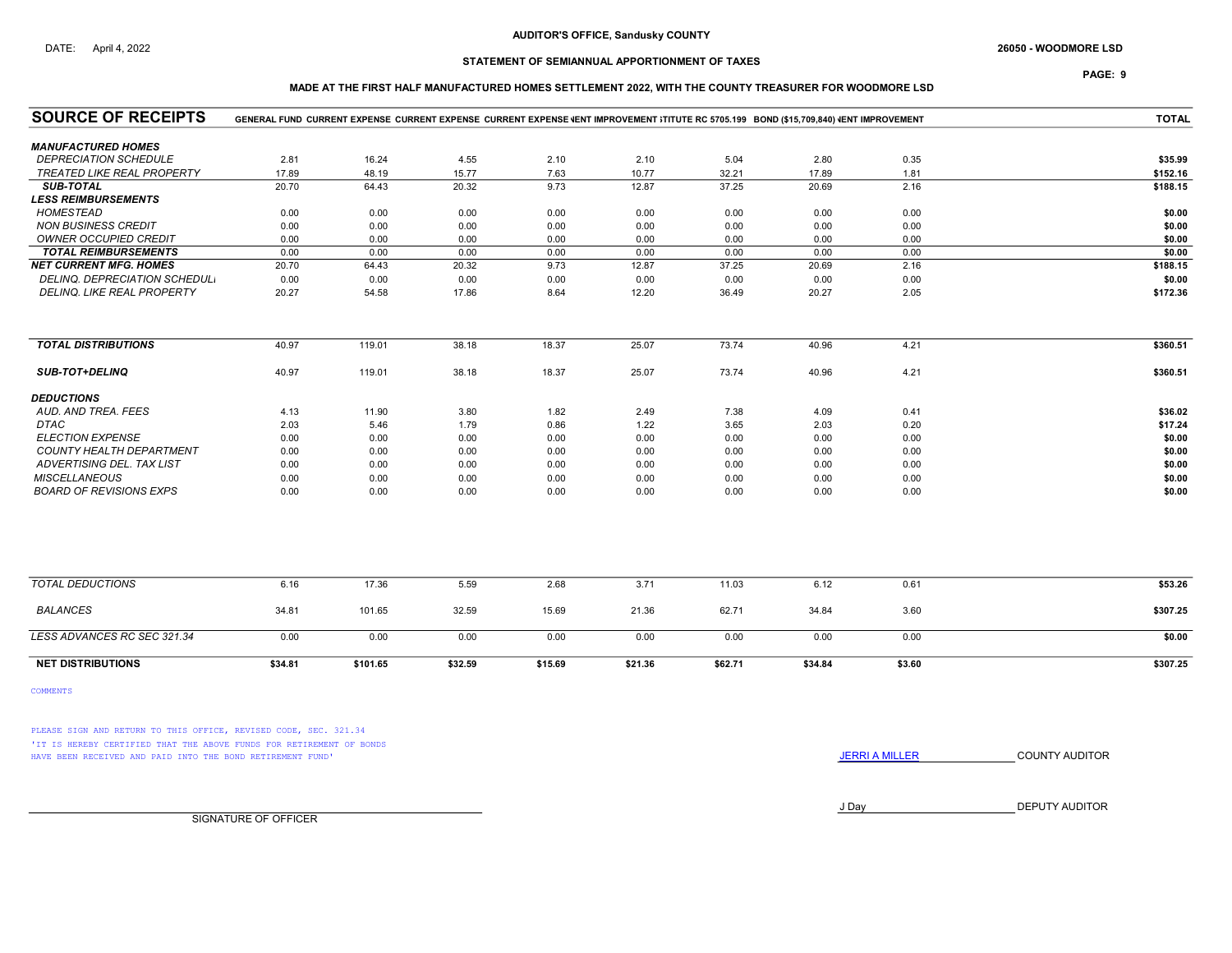# PAGE: 10

### MADE AT THE FIRST HALF MANUFACTURED HOMES SETTLEMENT 2022, WITH THE COUNTY TREASURER FOR EHOVE JVSD

| <b>SOURCE OF RECEIPTS</b> CURRENT EXPENSE VENT IMPROVEMENT CURRENT EXPENSE CURRENT EXPENSE |          |          |          | <b>TOTAL</b> |            |
|--------------------------------------------------------------------------------------------|----------|----------|----------|--------------|------------|
| <b>MANUFACTURED HOMES</b>                                                                  |          |          |          |              |            |
| <b>DEPRECIATION SCHEDULE</b>                                                               | 8.12     | 8.12     | 31.66    | 24.36        | \$72.26    |
| <b>TREATED LIKE REAL PROPERTY</b>                                                          | 59.31    | 62.77    | 111.31   | 177.82       | \$411.21   |
| <b>SUB-TOTAL</b>                                                                           | 67.43    | 70.89    | 142.97   | 202.18       | \$483.47   |
| <b>LESS REIMBURSEMENTS</b>                                                                 |          |          |          |              |            |
| <b>HOMESTEAD</b>                                                                           | 0.00     | 0.00     | 0.00     | 0.00         | \$0.00     |
| <b>NON BUSINESS CREDIT</b>                                                                 | 0.00     | 0.00     | 0.00     | 0.00         | \$0.00     |
| <b>OWNER OCCUPIED CREDIT</b>                                                               | 0.00     | 0.00     | 0.00     | 0.00         | \$0.00     |
| <b>TOTAL REIMBURSEMENTS</b>                                                                | 0.00     | 0.00     | 0.00     | 0.00         | \$0.00     |
| <b>NET CURRENT MFG. HOMES</b>                                                              | 67.43    | 70.89    | 142.97   | 202.18       | \$483.47   |
| DELINQ. DEPRECIATION SCHEDUL.                                                              | 0.00     | 0.00     | 0.00     | 0.00         | \$0.00     |
| DELINQ. LIKE REAL PROPERTY                                                                 | 122.92   | 130.11   | 230.72   | 368.62       | \$852.37   |
|                                                                                            |          |          |          |              |            |
| <b>TOTAL DISTRIBUTIONS</b>                                                                 | 190.35   | 201.00   | 373.69   | 570.80       | \$1,335.84 |
| <b>SUB-TOT+DELINQ</b>                                                                      | 190.35   | 201.00   | 373.69   | 570.80       | \$1,335.84 |
| <b>DEDUCTIONS</b>                                                                          |          |          |          |              |            |
| AUD. AND TREA. FEES                                                                        | 19.19    | 20.24    | 37.69    | 57.52        | \$134.64   |
| <b>DTAC</b>                                                                                | 12.29    | 13.02    | 23.05    | 36.87        | \$85.23    |
| <b>ELECTION EXPENSE</b>                                                                    | 0.00     | 0.00     | 0.00     | 0.00         | \$0.00     |
| <b>COUNTY HEALTH DEPARTMENT</b>                                                            | 0.00     | 0.00     | 0.00     | 0.00         | \$0.00     |
| ADVERTISING DEL. TAX LIST                                                                  | 0.00     | 0.00     | 0.00     | 0.00         | \$0.00     |
| <b>MISCELLANEOUS</b>                                                                       | 0.00     | 0.00     | 0.00     | 0.00         | \$0.00     |
| <b>BOARD OF REVISIONS EXPS</b>                                                             | 0.00     | 0.00     | 0.00     | 0.00         | \$0.00     |
|                                                                                            |          |          |          |              |            |
| <b>TOTAL DEDUCTIONS</b>                                                                    | 31.48    | 33.26    | 60.74    | 94.39        | \$219.87   |
| <b>BALANCES</b>                                                                            | 158.87   | 167.74   | 312.95   | 476.41       | \$1,115.97 |
| LESS ADVANCES RC SEC 321.34                                                                | 0.00     | 0.00     | 0.00     | 0.00         | \$0.00     |
| <b>NET DISTRIBUTIONS</b>                                                                   | \$158.87 | \$167.74 | \$312.95 | \$476.41     | \$1,115.97 |

COMMENTS

PLEASE SIGN AND RETURN TO THIS OFFICE, REVISED CODE, SEC. 321.34 'IT IS HEREBY CERTIFIED THAT THE ABOVE FUNDS FOR RETIREMENT OF BONDS HAVE BEEN RECEIVED AND PAID INTO THE BOND RETIREMENT FUND' **JERRIA MILLER COUNTY AUDITOR** 

J Day DEPUTY AUDITOR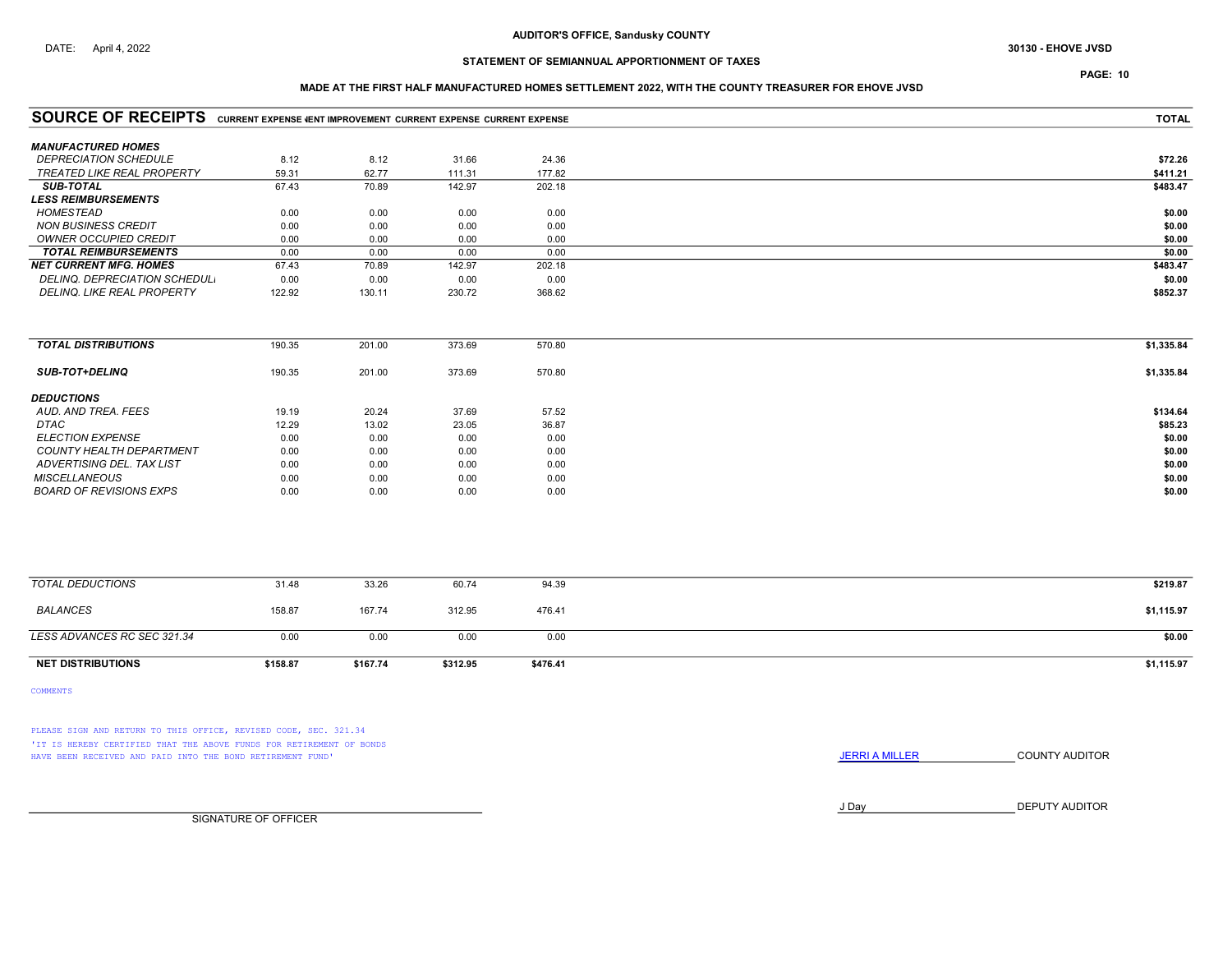# DATE: April 4, 2022 **Subset of the COUNTY JVSD 30300 - PENTA COUNTY JVSD 30300 - PENTA COUNTY JVSD**

# STATEMENT OF SEMIANNUAL APPORTIONMENT OF TAXES

# PAGE: 11

### MADE AT THE FIRST HALF MANUFACTURED HOMES SETTLEMENT 2022, WITH THE COUNTY TREASURER FOR PENTA COUNTY JVSD

| <b>COMMENTS</b>                                                                     |        |        |        |              |         |
|-------------------------------------------------------------------------------------|--------|--------|--------|--------------|---------|
| <b>NET DISTRIBUTIONS</b>                                                            | \$4.77 | \$6.39 | \$6.39 | \$6.68       | \$24.23 |
| LESS ADVANCES RC SEC 321.34                                                         | 0.00   | 0.00   | 0.00   | 0.00         | \$0.00  |
| <b>BALANCES</b>                                                                     | 4.77   | 6.39   | 6.39   | 6.68         | \$24.23 |
| <b>TOTAL DEDUCTIONS</b>                                                             | 0.85   | 1.11   | 1.11   | 1.17         | \$4.24  |
|                                                                                     |        |        |        |              |         |
| <b>BOARD OF REVISIONS EXPS</b>                                                      | 0.00   | 0.00   | 0.00   | 0.00         | \$0.00  |
| <b>MISCELLANEOUS</b>                                                                | 0.00   | 0.00   | 0.00   | 0.00         | \$0.00  |
| ADVERTISING DEL. TAX LIST                                                           | 0.00   | 0.00   | 0.00   | 0.00         | \$0.00  |
| COUNTY HEALTH DEPARTMENT                                                            | 0.00   | 0.00   | 0.00   | 0.00         | \$0.00  |
| <b>ELECTION EXPENSE</b>                                                             | 0.00   | 0.00   | 0.00   | 0.00         | \$0.00  |
| DTAC                                                                                | 0.27   | 0.37   | 0.37   | 0.38         | \$1.39  |
| <b>DEDUCTIONS</b><br>AUD. AND TREA. FEES                                            | 0.58   | 0.74   | 0.74   | 0.79         | \$2.85  |
| <b>SUB-TOT+DELINQ</b>                                                               | 5.62   | 7.50   | 7.50   | 7.85         | \$28.47 |
| <b>TOTAL DISTRIBUTIONS</b>                                                          | 5.62   | 7.50   | 7.50   | 7.85         | \$28.47 |
| DELINQ. LIKE REAL PROPERTY                                                          | 2.76   | 3.69   | 3.69   | 3.80         | \$13.94 |
| DELINQ. DEPRECIATION SCHEDUL.                                                       | 0.00   | 0.00   | 0.00   | 0.00         | \$0.00  |
| <b>NET CURRENT MFG. HOMES</b>                                                       | 2.86   | 3.81   | 3.81   | 4.05         | \$14.53 |
| <b>TOTAL REIMBURSEMENTS</b>                                                         | 0.00   | 0.00   | 0.00   | 0.00         | \$0.00  |
| <b>OWNER OCCUPIED CREDIT</b>                                                        | 0.00   | 0.00   | 0.00   | 0.00         | \$0.00  |
| <b>NON BUSINESS CREDIT</b>                                                          | 0.00   | 0.00   | 0.00   | 0.00         | \$0.00  |
| <b>HOMESTEAD</b>                                                                    | 0.00   | 0.00   | 0.00   | 0.00         | \$0.00  |
| <b>SUB-TOTAL</b><br><b>LESS REIMBURSEMENTS</b>                                      | 2.86   | 3.81   | 3.81   | 4.05         | \$14.53 |
| TREATED LIKE REAL PROPERTY                                                          | 2.44   | 3.25   | 3.25   | 3.35         | \$12.29 |
| <b>DEPRECIATION SCHEDULE</b>                                                        | 0.42   | 0.56   | 0.56   | 0.70         | \$2.24  |
| <b>MANUFACTURED HOMES</b>                                                           |        |        |        |              |         |
| SOURCE OF RECEIPTS CURRENT EXPENSE CURRENT EXPENSE CURRENT EXPENSE WENT IMP-ONGOING |        |        |        | <b>TOTAL</b> |         |
|                                                                                     |        |        |        |              |         |

PLEASE SIGN AND RETURN TO THIS OFFICE, REVISED CODE, SEC. 321.34 'IT IS HEREBY CERTIFIED THAT THE ABOVE FUNDS FOR RETIREMENT OF BONDS HAVE BEEN RECEIVED AND PAID INTO THE BOND RETIREMENT FUND' **SECULTS** THE COUNTY AUDITOR

J Day DEPUTY AUDITOR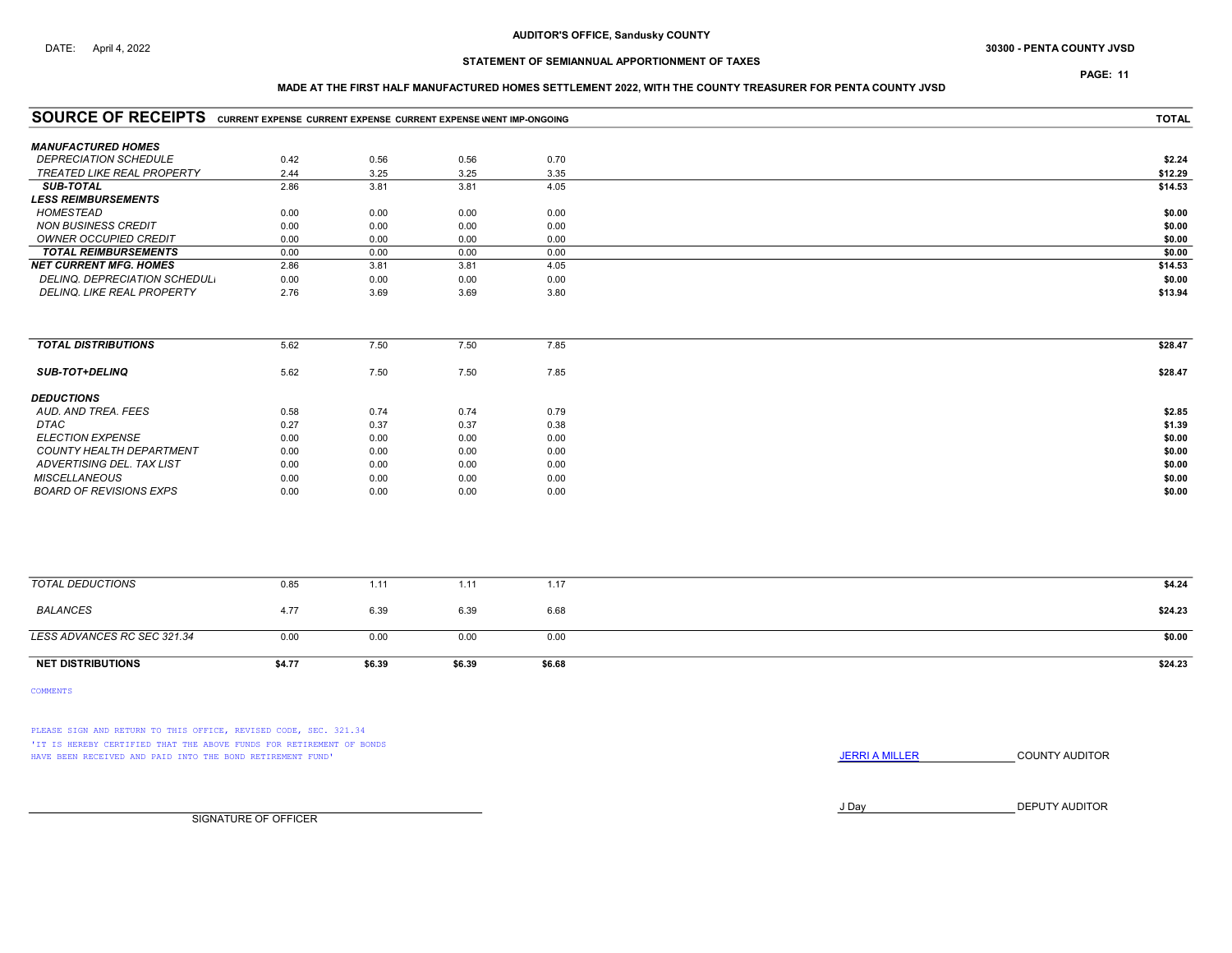PAGE: 12

## MADE AT THE FIRST HALF MANUFACTURED HOMES SETTLEMENT 2022, WITH THE COUNTY TREASURER FOR VANGUARD JVSD

| <b>SOURCE OF RECEIPTS</b>         | <b>CURRENT EXPENSE</b> | <b>TOTAL</b> |
|-----------------------------------|------------------------|--------------|
| <b>MANUFACTURED HOMES</b>         |                        |              |
| <b>DEPRECIATION SCHEDULE</b>      | 250.54                 | \$250.54     |
| <b>TREATED LIKE REAL PROPERTY</b> | 2.647.65               | \$2,647.65   |
| <b>SUB-TOTAL</b>                  | 2,898.19               | \$2,898.19   |
| <i><b>LESS REIMBURSEMENTS</b></i> |                        |              |
| HOMESTEAD                         | 0.00                   | \$0.00       |
| <b>NON BUSINESS CREDIT</b>        | 0.00                   | \$0.00       |
| OWNER OCCUPIED CREDIT             | 0.00                   | \$0.00       |
| <b>TOTAL REIMBURSEMENTS</b>       | 0.00                   | \$0.00       |
| <b>NET CURRENT MFG. HOMES</b>     | 2.898.19               | \$2,898.19   |
| DELINQ. DEPRECIATION SCHEDUL.     | 121.34                 | \$121.34     |
| DELINQ, LIKE REAL PROPERTY        | 911.76                 | \$911.76     |

| <b>TOTAL DISTRIBUTIONS</b>     | 3,931.29 | \$3,931.29 |
|--------------------------------|----------|------------|
| <b>SUB-TOT+DELINQ</b>          | 3,931.29 | \$3,931.29 |
| <b>DEDUCTIONS</b>              |          |            |
| AUD, AND TREA, FEES            | 394.91   | \$394.91   |
| DTAC                           | 103.28   | \$103.28   |
| <b>ELECTION EXPENSE</b>        | 0.00     | \$0.00     |
| COUNTY HEALTH DEPARTMENT       | 0.00     | \$0.00     |
| ADVERTISING DEL. TAX LIST      | 0.00     | \$0.00     |
| <b>MISCELLANEOUS</b>           | 0.00     | \$0.00     |
| <b>BOARD OF REVISIONS EXPS</b> | 0.00     | \$0.00     |

| TOTAL DEDUCTIONS            | 498.19     | \$498.19   |
|-----------------------------|------------|------------|
| BALANCES                    | 3,433.10   | \$3,433.10 |
| LESS ADVANCES RC SEC 321.34 | 0.00       | \$0.00     |
| <b>NET DISTRIBUTIONS</b>    | \$3,433.10 | \$3,433.10 |

COMMENTS

PLEASE SIGN AND RETURN TO THIS OFFICE, REVISED CODE, SEC. 321.34 'IT IS HEREBY CERTIFIED THAT THE ABOVE FUNDS FOR RETIREMENT OF BONDS HAVE BEEN RECEIVED AND PAID INTO THE BOND RETIREMENT FUND' **JERRIA MILLER COUNTY AUDITOR** 

J Day DEPUTY AUDITOR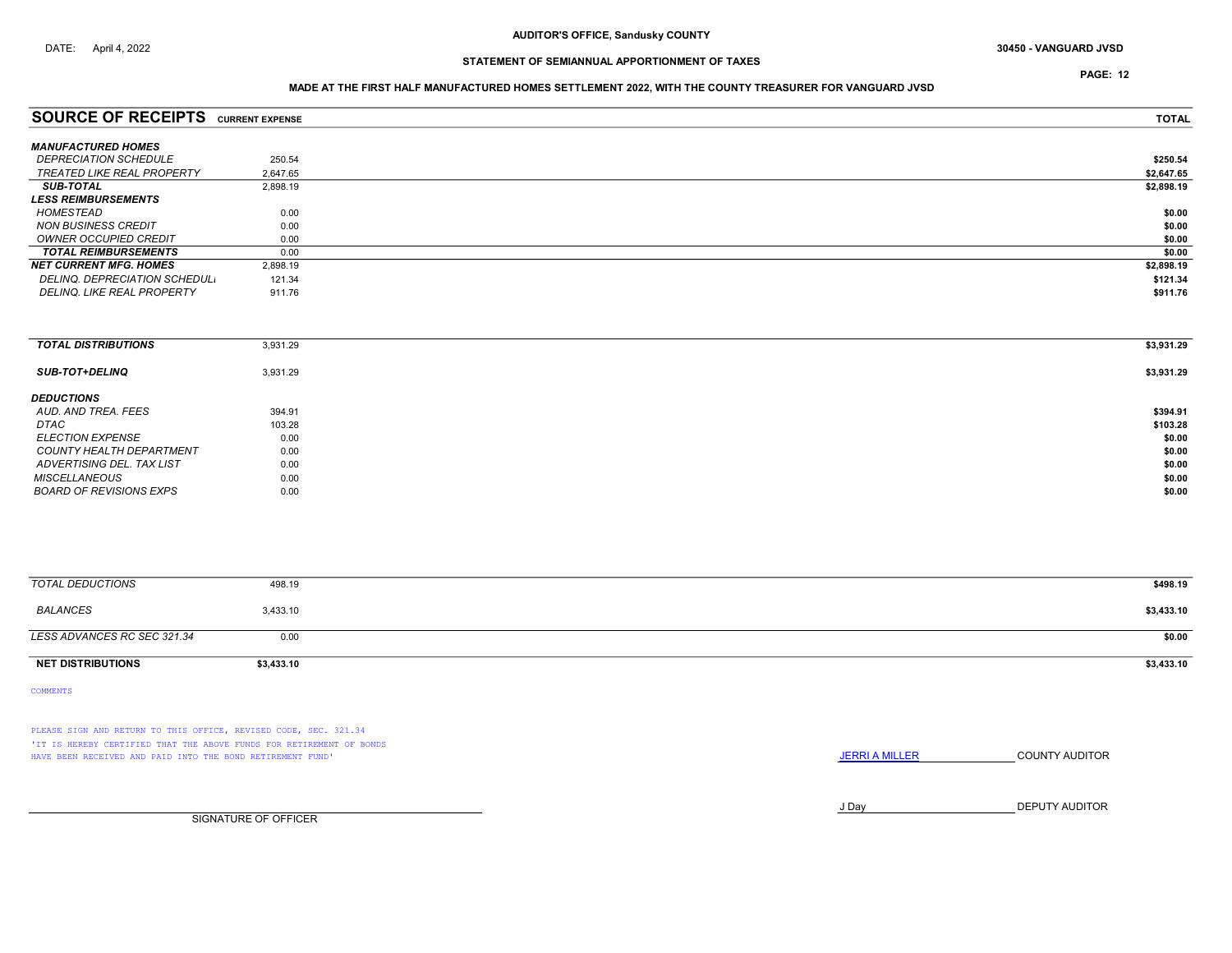# STATEMENT OF SEMIANNUAL APPORTIONMENT OF TAXES

PAGE: 13

### MADE AT THE FIRST HALF MANUFACTURED HOMES SETTLEMENT 2022, WITH THE COUNTY TREASURER FOR BALLVILLE TWP

| <b>SOURCE OF RECEIPTS ROAD IMPROVEMENT</b> |         | FIRE & E.M.S. CURRENT EXPENSE |         |         | GENERAL FUND ROAD AND BRIDGE |         | FIRE & E.M.S. (OAD IMPROVEMENT | <b>TOTAL</b> |
|--------------------------------------------|---------|-------------------------------|---------|---------|------------------------------|---------|--------------------------------|--------------|
| <b>MANUFACTURED HOMES</b>                  |         |                               |         |         |                              |         |                                |              |
| <b>DEPRECIATION SCHEDULE</b>               | 0.62    | 0.62                          | 3.11    | 2.49    | 3.74                         | 3.74    | 2.49                           | \$16.81      |
| <b>TREATED LIKE REAL PROPERTY</b>          | 14.13   | 15.08                         | 78.17   | 67.27   | 100.91                       | 84.76   | 56.51                          | \$416.83     |
| <b>SUB-TOTAL</b>                           | 14.75   | 15.70                         | 81.28   | 69.76   | 104.65                       | 88.50   | 59.00                          | \$433.64     |
| <b>LESS REIMBURSEMENTS</b>                 |         |                               |         |         |                              |         |                                |              |
| <b>HOMESTEAD</b>                           | 0.00    | 0.00                          | 0.00    | 0.00    | 0.00                         | 0.00    | 0.00                           | \$0.00       |
| <b>NON BUSINESS CREDIT</b>                 | 0.00    | 0.00                          | 0.00    | 0.00    | 0.00                         | 0.00    | 0.00                           | \$0.00       |
| <b>OWNER OCCUPIED CREDIT</b>               | 0.00    | 0.00                          | 0.00    | 0.00    | 0.00                         | 0.00    | 0.00                           | \$0.00       |
| <b>TOTAL REIMBURSEMENTS</b>                | 0.00    | 0.00                          | 0.00    | 0.00    | 0.00                         | 0.00    | 0.00                           | \$0.00       |
| <b>NET CURRENT MFG. HOMES</b>              | 14.75   | 15.70                         | 81.28   | 69.76   | 104.65                       | 88.50   | 59.00                          | \$433.64     |
| DELINQ. DEPRECIATION SCHEDUL.              | 0.00    | 0.00                          | 0.00    | 0.00    | 0.00                         | 0.00    | 0.00                           | \$0.00       |
| DELINQ. LIKE REAL PROPERTY                 | 1.21    | 1.29                          | 6.71    | 5.77    | 8.66                         | 7.27    | 4.85                           | \$35.76      |
| <b>TOTAL DISTRIBUTIONS</b>                 | 15.96   | 16.99                         | 87.99   | 75.53   | 113.31                       | 95.77   | 63.85                          | \$469.40     |
|                                            |         |                               |         |         |                              |         |                                |              |
| <b>SUB-TOT+DELINQ</b>                      | 15.96   | 16.99                         | 87.99   | 75.53   | 113.31                       | 95.77   | 63.85                          | \$469.40     |
| <b>DEDUCTIONS</b>                          |         |                               |         |         |                              |         |                                |              |
| AUD. AND TREA. FEES                        | 1.57    | 1.68                          | 8.77    | 7.63    | 11.33                        | 9.57    | 6.38                           | \$46.93      |
| <b>DTAC</b>                                | 0.12    | 0.13                          | 0.67    | 0.57    | 0.87                         | 0.73    | 0.49                           | \$3.58       |
| <b>ELECTION EXPENSE</b>                    | 0.00    | 0.00                          | 0.00    | 0.00    | 0.00                         | 0.00    | 0.00                           | \$0.00       |
| COUNTY HEALTH DEPARTMENT                   | 0.00    | 0.00                          | 0.00    | 0.00    | 0.00                         | 0.00    | 0.00                           | \$0.00       |
| ADVERTISING DEL. TAX LIST                  | 0.00    | 0.00                          | 0.00    | 0.00    | 0.00                         | 0.00    | 0.00                           | \$0.00       |
| <b>MISCELLANEOUS</b>                       | 0.00    | 0.00                          | 0.00    | 0.00    | 0.00                         | 0.00    | 0.00                           | \$0.00       |
| <b>BOARD OF REVISIONS EXPS</b>             | 0.00    | 0.00                          | 0.00    | 0.00    | 0.00                         | 0.00    | 0.00                           | \$0.00       |
|                                            |         |                               |         |         |                              |         |                                |              |
| <b>TOTAL DEDUCTIONS</b>                    | 1.69    | 1.81                          | 9.44    | 8.20    | 12.20                        | 10.30   | 6.87                           | \$50.51      |
| <b>BALANCES</b>                            | 14.27   | 15.18                         | 78.55   | 67.33   | 101.11                       | 85.47   | 56.98                          | \$418.89     |
| LESS ADVANCES RC SEC 321.34                | 0.00    | 0.00                          | 0.00    | 0.00    | 0.00                         | 0.00    | 0.00                           | \$0.00       |
| <b>NET DISTRIBUTIONS</b>                   | \$14.27 | \$15.18                       | \$78.55 | \$67.33 | \$101.11                     | \$85.47 | \$56.98                        | \$418.89     |

COMMENTS

PLEASE SIGN AND RETURN TO THIS OFFICE, REVISED CODE, SEC. 321.34 'IT IS HEREBY CERTIFIED THAT THE ABOVE FUNDS FOR RETIREMENT OF BONDS HAVE BEEN RECEIVED AND PAID INTO THE BOND RETIREMENT FUND' **SECULTS** THE COUNTY AUDITOR

J Day DEPUTY AUDITOR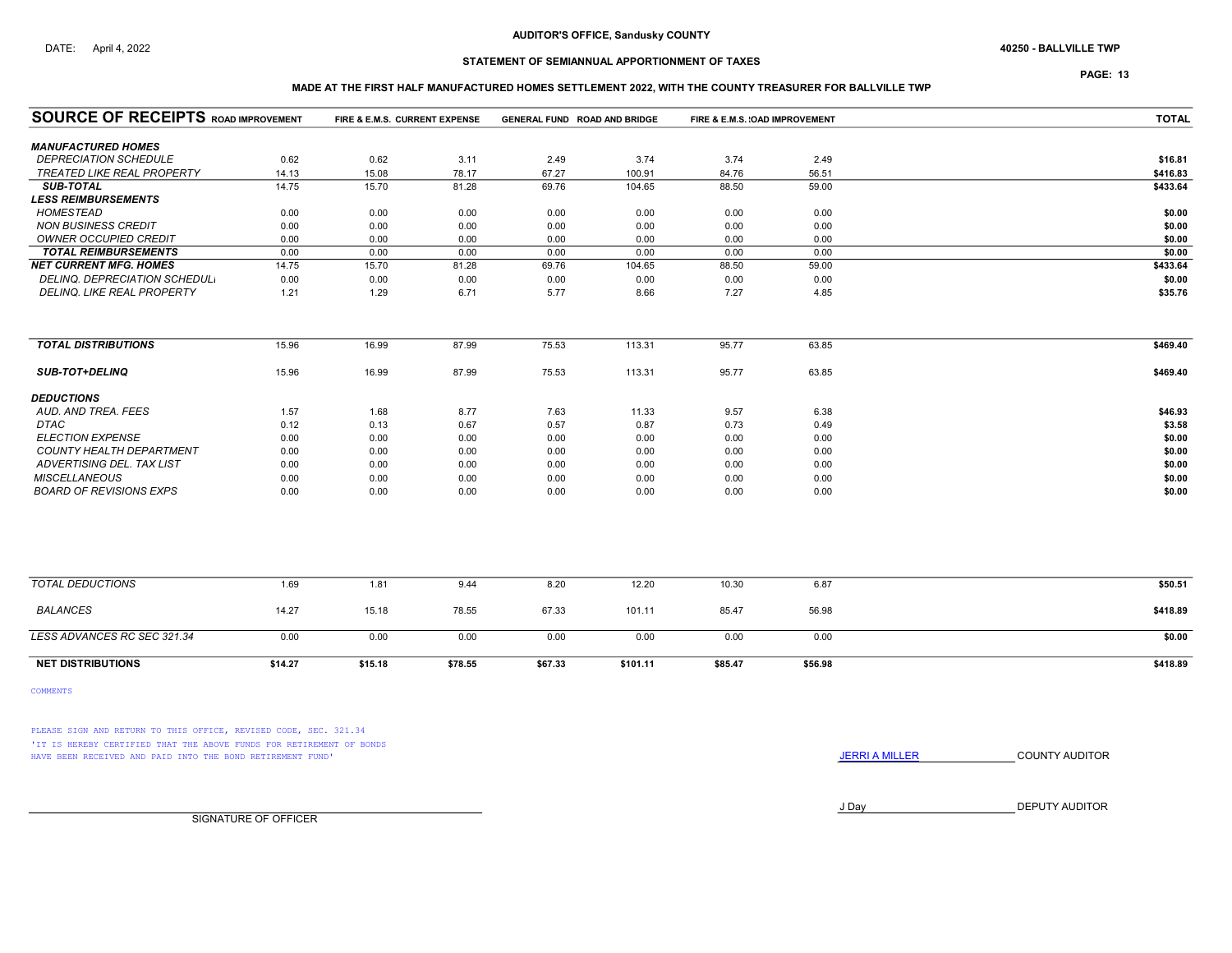### DATE: April 4, 2022 42090 - GREEN CREEK TWP

# STATEMENT OF SEMIANNUAL APPORTIONMENT OF TAXES

PAGE: 14

### MADE AT THE FIRST HALF MANUFACTURED HOMES SETTLEMENT 2022, WITH THE COUNTY TREASURER FOR GREEN CREEK TWP

| <b>SOURCE OF RECEIPTS</b>         |        | GENERAL FUND ROAD AND BRIDGE | FIRE & E.M.S. | <b>TOTAL</b> |
|-----------------------------------|--------|------------------------------|---------------|--------------|
|                                   |        |                              |               |              |
| <b>MANUFACTURED HOMES</b>         |        |                              |               |              |
| <b>DEPRECIATION SCHEDULE</b>      | 79.64  | 47.79                        | 65.70         | \$193.13     |
| TREATED LIKE REAL PROPERTY        | 678.35 | 407.01                       | 433.21        | \$1,518.57   |
| <b>SUB-TOTAL</b>                  | 757.99 | 454.80                       | 498.91        | \$1,711.70   |
| <b>LESS REIMBURSEMENTS</b>        |        |                              |               |              |
| HOMESTEAD                         | 0.00   | 0.00                         | 0.00          | \$0.00       |
| NON BUSINESS CREDIT               | 0.00   | 0.00                         | 0.00          | \$0.00       |
| OWNER OCCUPIED CREDIT             | 0.00   | 0.00                         | 0.00          | \$0.00       |
| <b>TOTAL REIMBURSEMENTS</b>       | 0.00   | 0.00                         | 0.00          | \$0.00       |
| <b>NET CURRENT MFG. HOMES</b>     | 757.99 | 454.80                       | 498.91        | \$1,711.70   |
| DELINQ. DEPRECIATION SCHEDUL.     | 28.19  | 16.91                        | 23.25         | \$68.35      |
| <b>DELINQ. LIKE REAL PROPERTY</b> | 433.06 | 259.84                       | 276.56        | \$969.46     |

| <b>TOTAL DISTRIBUTIONS</b> | 1.219.24 | 731.55 | 798.72 | \$2,749.51 |
|----------------------------|----------|--------|--------|------------|
| <b>SUB-TOT+DELINQ</b>      | 1,219.24 | 731.55 | 798.72 | \$2,749.51 |
| <b>DEDUCTIONS</b>          |          |        |        |            |
| AUD. AND TREA. FEES        | 122.23   | 73.34  | 80.09  | \$275.66   |
| DTAC                       | 46.13    | 27.68  | 29.98  | \$103.79   |
| <b>ELECTION EXPENSE</b>    | 0.00     | 0.00   | 0.00   | \$0.00     |
| COUNTY HEALTH DEPARTMENT   | 0.00     | 0.00   | 0.00   | \$0.00     |
| ADVERTISING DEL. TAX LIST  | 0.00     | 0.00   | 0.00   | \$0.00     |
| <b>MISCELLANEOUS</b>       | 0.00     | 0.00   | 0.00   | \$0.00     |
| BOARD OF REVISIONS EXPS    | 0.00     | 0.00   | 0.00   | \$0.00     |
|                            |          |        |        |            |

| TOTAL DEDUCTIONS            | 168.36     | 101.02   | 110.07   | \$379.45   |
|-----------------------------|------------|----------|----------|------------|
| BALANCES                    | 1,050.88   | 630.53   | 688.65   | \$2,370.06 |
| LESS ADVANCES RC SEC 321.34 | 0.00       | 0.00     | 0.00     | \$0.00     |
| <b>NET DISTRIBUTIONS</b>    | \$1,050.88 | \$630.53 | \$688.65 | \$2,370.06 |

COMMENTS

PLEASE SIGN AND RETURN TO THIS OFFICE, REVISED CODE, SEC. 321.34 'IT IS HEREBY CERTIFIED THAT THE ABOVE FUNDS FOR RETIREMENT OF BONDS HAVE BEEN RECEIVED AND PAID INTO THE BOND RETIREMENT FUND' **JERRIA MILLER COUNTY AUDITOR** 

J Day DEPUTY AUDITOR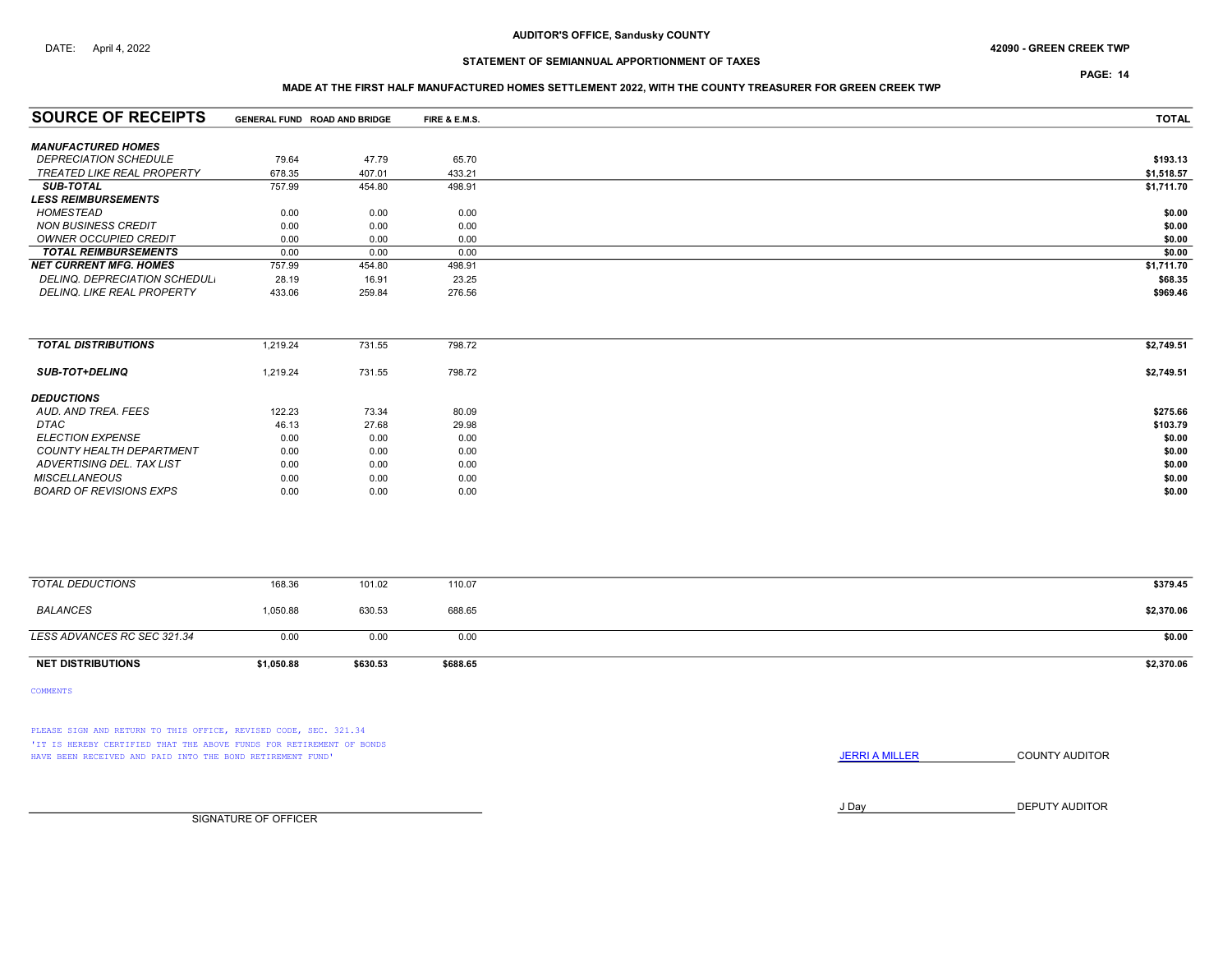PAGE: 15

### MADE AT THE FIRST HALF MANUFACTURED HOMES SETTLEMENT 2022, WITH THE COUNTY TREASURER FOR RICE TWP

| <b>SOURCE OF RECEIPTS</b>         | <b>FIRE</b> | <b>GENERAL FUND D AND BRIDGE FUND</b> |        | <b>TOTAL</b> |
|-----------------------------------|-------------|---------------------------------------|--------|--------------|
| <b>MANUFACTURED HOMES</b>         |             |                                       |        |              |
| <b>DEPRECIATION SCHEDULE</b>      | 39.30       | 33.41                                 | 29.48  | \$102.19     |
| TREATED LIKE REAL PROPERTY        | 540.10      | 478.01                                | 421.77 | \$1,439.88   |
| <b>SUB-TOTAL</b>                  | 579.40      | 511.42                                | 451.25 | \$1,542.07   |
| <b>LESS REIMBURSEMENTS</b>        |             |                                       |        |              |
| HOMESTEAD                         | 0.00        | 0.00                                  | 0.00   | \$0.00       |
| NON BUSINESS CREDIT               | 0.00        | 0.00                                  | 0.00   | \$0.00       |
| <b>OWNER OCCUPIED CREDIT</b>      | 0.00        | 0.00                                  | 0.00   | \$0.00       |
| <b>TOTAL REIMBURSEMENTS</b>       | 0.00        | 0.00                                  | 0.00   | \$0.00       |
| <b>NET CURRENT MFG. HOMES</b>     | 579.40      | 511.42                                | 451.25 | \$1,542.07   |
| DELINQ. DEPRECIATION SCHEDUL.     | 64.10       | 54.49                                 | 48.08  | \$166.67     |
| <b>DELINQ. LIKE REAL PROPERTY</b> | 14.88       | 13.17                                 | 11.62  | \$39.67      |

| <b>TOTAL DISTRIBUTIONS</b> | 658.38 | 579.08 | 510.95 | \$1,748.41 |
|----------------------------|--------|--------|--------|------------|
| <b>SUB-TOT+DELINQ</b>      | 658.38 | 579.08 | 510.95 | \$1,748.41 |
| <b>DEDUCTIONS</b>          |        |        |        |            |
| AUD. AND TREA. FEES        | 65.84  | 57.90  | 51.10  | \$174.84   |
| DTAC                       | 7.90   | 6.77   | 5.97   | \$20.64    |
| <b>ELECTION EXPENSE</b>    | 0.00   | 0.00   | 0.00   | \$0.00     |
| COUNTY HEALTH DEPARTMENT   | 0.00   | 0.00   | 0.00   | \$0.00     |
| ADVERTISING DEL. TAX LIST  | 0.00   | 0.00   | 0.00   | \$0.00     |
| <b>MISCELLANEOUS</b>       | 0.00   | 0.00   | 0.00   | \$0.00     |
| BOARD OF REVISIONS EXPS    | 0.00   | 0.00   | 0.00   | \$0.00     |
|                            |        |        |        |            |

| TOTAL DEDUCTIONS            | 73.74    | 64.67    | 57.07    | \$195.48   |
|-----------------------------|----------|----------|----------|------------|
| <b>BALANCES</b>             | 584.64   | 514.41   | 453.88   | \$1,552.93 |
| LESS ADVANCES RC SEC 321.34 | 0.00     | 0.00     | 0.00     | \$0.00     |
| <b>NET DISTRIBUTIONS</b>    | \$584.64 | \$514.41 | \$453.88 | \$1,552.93 |

COMMENTS

PLEASE SIGN AND RETURN TO THIS OFFICE, REVISED CODE, SEC. 321.34 'IT IS HEREBY CERTIFIED THAT THE ABOVE FUNDS FOR RETIREMENT OF BONDS HAVE BEEN RECEIVED AND PAID INTO THE BOND RETIREMENT FUND' **SECULTS THE COUNTY AUDITOR JERRI A MILLER COUNTY AUDITOR** 

J Day DEPUTY AUDITOR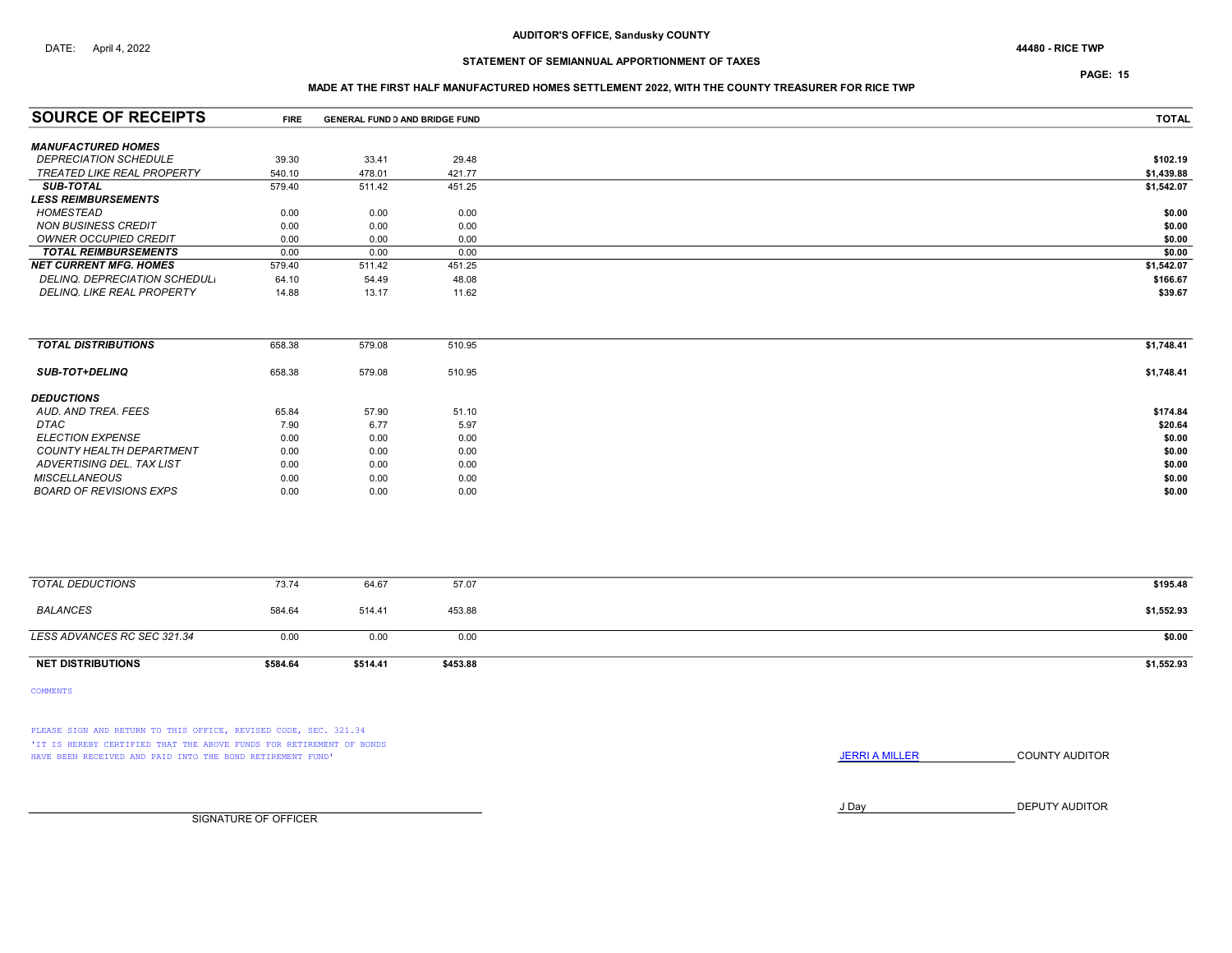PAGE: 16

### MADE AT THE FIRST HALF MANUFACTURED HOMES SETTLEMENT 2022, WITH THE COUNTY TREASURER FOR RILEY TWP

| <b>SOURCE OF RECEIPTS</b>         | GENERAL FUND ROAD AND BRIDGE |       | <b>FIRE</b> | <b>TOTAL</b> |
|-----------------------------------|------------------------------|-------|-------------|--------------|
| <b>MANUFACTURED HOMES</b>         |                              |       |             |              |
| <b>DEPRECIATION SCHEDULE</b>      | 3.54                         | 5.19  | 3.96        | \$12.69      |
| TREATED LIKE REAL PROPERTY        | 24.59                        | 35.95 | 20.65       | \$81.19      |
| <b>SUB-TOTAL</b>                  | 28.13                        | 41.14 | 24.61       | \$93.88      |
| <b>LESS REIMBURSEMENTS</b>        |                              |       |             |              |
| HOMESTEAD                         | 0.00                         | 0.00  | 0.00        | \$0.00       |
| <b>NON BUSINESS CREDIT</b>        | 0.00                         | 0.00  | 0.00        | \$0.00       |
| OWNER OCCUPIED CREDIT             | 0.00                         | 0.00  | 0.00        | \$0.00       |
| <b>TOTAL REIMBURSEMENTS</b>       | 0.00                         | 0.00  | 0.00        | \$0.00       |
| <b>NET CURRENT MFG. HOMES</b>     | 28.13                        | 41.14 | 24.61       | \$93.88      |
| DELINQ, DEPRECIATION SCHEDUL,     | 0.00                         | 0.00  | 0.00        | \$0.00       |
| <b>DELINQ. LIKE REAL PROPERTY</b> | 0.00                         | 0.00  | 0.00        | \$0.00       |

| <b>TOTAL DISTRIBUTIONS</b>      | 28.13 | 41.14 | 24.61 | \$93.88 |
|---------------------------------|-------|-------|-------|---------|
| <b>SUB-TOT+DELINQ</b>           | 28.13 | 41.14 | 24.61 | \$93.88 |
| <b>DEDUCTIONS</b>               |       |       |       |         |
| AUD. AND TREA. FEES             | 2.76  | 4.14  | 2.49  | \$9.39  |
| DTAC                            | 0.00  | 0.00  | 0.00  | \$0.00  |
| <b>ELECTION EXPENSE</b>         | 0.00  | 0.00  | 0.00  | \$0.00  |
| <b>COUNTY HEALTH DEPARTMENT</b> | 0.00  | 0.00  | 0.00  | \$0.00  |
| ADVERTISING DEL. TAX LIST       | 0.00  | 0.00  | 0.00  | \$0.00  |
| <b>MISCELLANEOUS</b>            | 0.00  | 0.00  | 0.00  | \$0.00  |
| <b>BOARD OF REVISIONS EXPS</b>  | 0.00  | 0.00  | 0.00  | \$0.00  |

| <b>NET DISTRIBUTIONS</b>    | \$25.37 | \$37.00 | \$22.12 | \$84.49 |
|-----------------------------|---------|---------|---------|---------|
| LESS ADVANCES RC SEC 321.34 | 0.00    | 0.00    | 0.00    | \$0.00  |
| BALANCES                    | 25.37   | 37.00   | 22.12   | \$84.49 |
| TOTAL DEDUCTIONS            | 2.76    | 4.14    | 2.49    | \$9.39  |
|                             |         |         |         |         |

COMMENTS

PLEASE SIGN AND RETURN TO THIS OFFICE, REVISED CODE, SEC. 321.34 'IT IS HEREBY CERTIFIED THAT THE ABOVE FUNDS FOR RETIREMENT OF BONDS HAVE BEEN RECEIVED AND PAID INTO THE BOND RETIREMENT FUND' **SECULTS THE COUNTY AUDITOR JERRI A MILLER COUNTY AUDITOR** 

J Day DEPUTY AUDITOR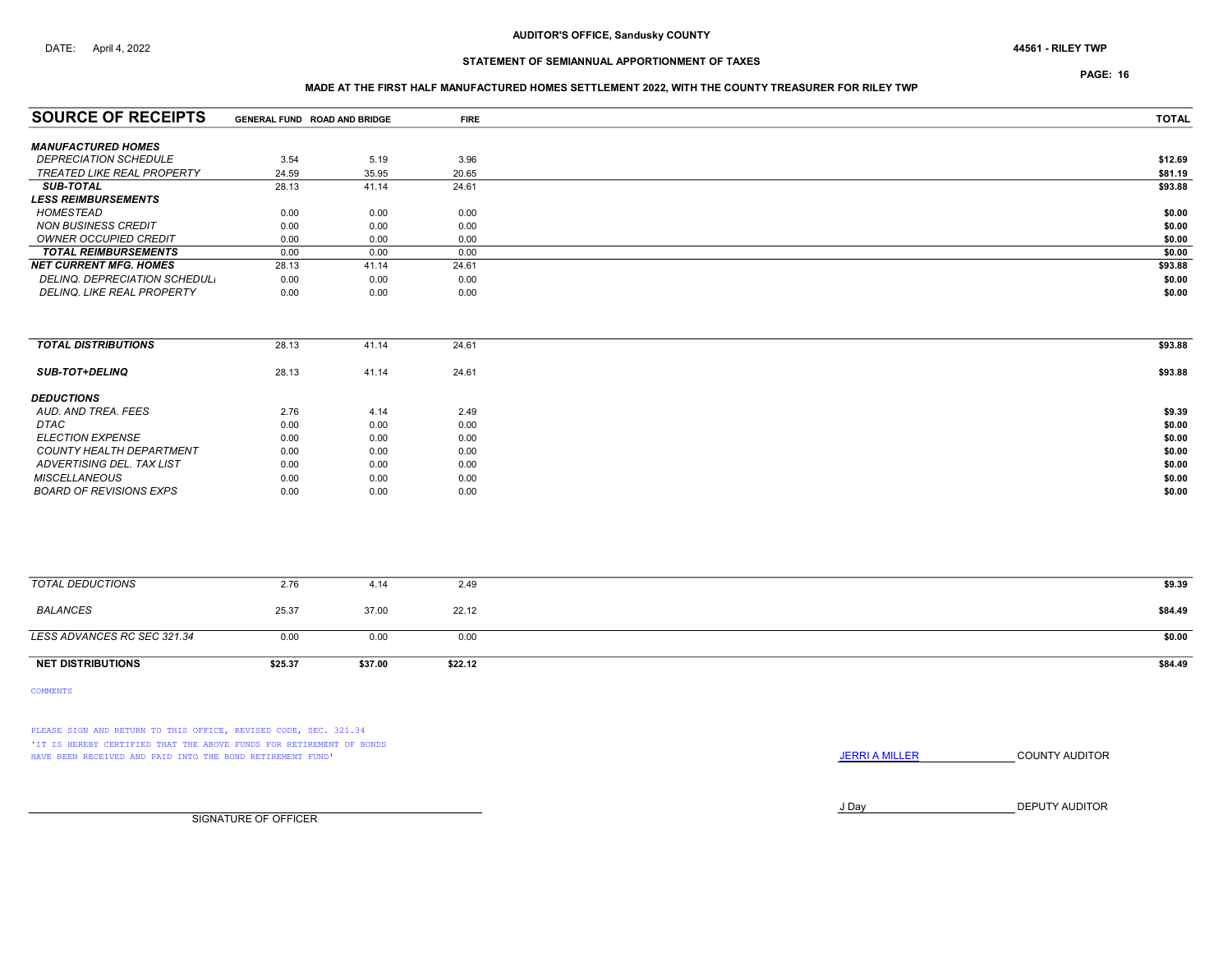PAGE: 17

### MADE AT THE FIRST HALF MANUFACTURED HOMES SETTLEMENT 2022, WITH THE COUNTY TREASURER FOR SANDUSKY TWP

| <b>SOURCE OF RECEIPTS</b>       | GENERAL FUND ROAD AND BRIDGE CURRENT EXPENSE (OAD IMPROVEMENT |         |        |        | <b>FIRE</b> | <b>TOTAL</b> |
|---------------------------------|---------------------------------------------------------------|---------|--------|--------|-------------|--------------|
| <b>MANUFACTURED HOMES</b>       |                                                               |         |        |        |             |              |
| <b>DEPRECIATION SCHEDULE</b>    | 1.62                                                          | 2.38    | 0.63   | 0.63   | 1.25        | \$6.51       |
| TREATED LIKE REAL PROPERTY      | 17.74                                                         | 25.93   | 4.32   | 4.32   | 11.67       | \$63.98      |
| SUB-TOTAL                       | 19.36                                                         | 28.31   | 4.95   | 4.95   | 12.92       | \$70.49      |
| <b>LESS REIMBURSEMENTS</b>      |                                                               |         |        |        |             |              |
| <b>HOMESTEAD</b>                | 0.00                                                          | 0.00    | 0.00   | 0.00   | 0.00        | \$0.00       |
| <b>NON BUSINESS CREDIT</b>      | 0.00                                                          | 0.00    | 0.00   | 0.00   | 0.00        | \$0.00       |
| <b>OWNER OCCUPIED CREDIT</b>    | 0.00                                                          | 0.00    | 0.00   | 0.00   | 0.00        | \$0.00       |
| <b>TOTAL REIMBURSEMENTS</b>     | 0.00                                                          | 0.00    | 0.00   | 0.00   | 0.00        | \$0.00       |
| <b>NET CURRENT MFG. HOMES</b>   | 19.36                                                         | 28.31   | 4.95   | 4.95   | 12.92       | \$70.49      |
| DELINQ. DEPRECIATION SCHEDUL.   | 1.80                                                          | 2.63    | 0.69   | 0.69   | 1.38        | \$7.19       |
| DELINQ. LIKE REAL PROPERTY      | 0.00                                                          | 0.00    | 0.00   | 0.00   | 0.00        | \$0.00       |
|                                 |                                                               |         |        |        |             |              |
| <b>TOTAL DISTRIBUTIONS</b>      | 21.16                                                         | 30.94   | 5.64   | 5.64   | 14.30       | \$77.68      |
| <b>SUB-TOT+DELINQ</b>           | 21.16                                                         | 30.94   | 5.64   | 5.64   | 14.30       | \$77.68      |
| <b>DEDUCTIONS</b>               |                                                               |         |        |        |             |              |
| AUD. AND TREA. FEES             | 2.06                                                          | 3.12    | 0.57   | 0.57   | 1.45        | \$7.77       |
| <b>DTAC</b>                     | 0.18                                                          | 0.26    | 0.07   | 0.07   | 0.14        | \$0.72       |
| <b>ELECTION EXPENSE</b>         | 0.00                                                          | 0.00    | 0.00   | 0.00   | 0.00        | \$0.00       |
| <b>COUNTY HEALTH DEPARTMENT</b> | 0.00                                                          | 0.00    | 0.00   | 0.00   | 0.00        | \$0.00       |
| ADVERTISING DEL. TAX LIST       | 0.00                                                          | 0.00    | 0.00   | 0.00   | 0.00        | \$0.00       |
| <b>MISCELLANEOUS</b>            | 0.00                                                          | 0.00    | 0.00   | 0.00   | 0.00        | \$0.00       |
| <b>BOARD OF REVISIONS EXPS</b>  | 0.00                                                          | 0.00    | 0.00   | 0.00   | 0.00        | \$0.00       |
|                                 |                                                               |         |        |        |             |              |
| <b>TOTAL DEDUCTIONS</b>         | 2.24                                                          | 3.38    | 0.64   | 0.64   | 1.59        | \$8.49       |
| <b>BALANCES</b>                 | 18.92                                                         | 27.56   | 5.00   | 5.00   | 12.71       | \$69.19      |
| LESS ADVANCES RC SEC 321.34     | 0.00                                                          | 0.00    | 0.00   | 0.00   | 0.00        | \$0.00       |
| <b>NET DISTRIBUTIONS</b>        | \$18.92                                                       | \$27.56 | \$5.00 | \$5.00 | \$12.71     | \$69.19      |

COMMENTS

PLEASE SIGN AND RETURN TO THIS OFFICE, REVISED CODE, SEC. 321.34 'IT IS HEREBY CERTIFIED THAT THE ABOVE FUNDS FOR RETIREMENT OF BONDS HAVE BEEN RECEIVED AND PAID INTO THE BOND RETIREMENT FUND' **SECULTS** THE COUNTY AUDITOR

J Day DEPUTY AUDITOR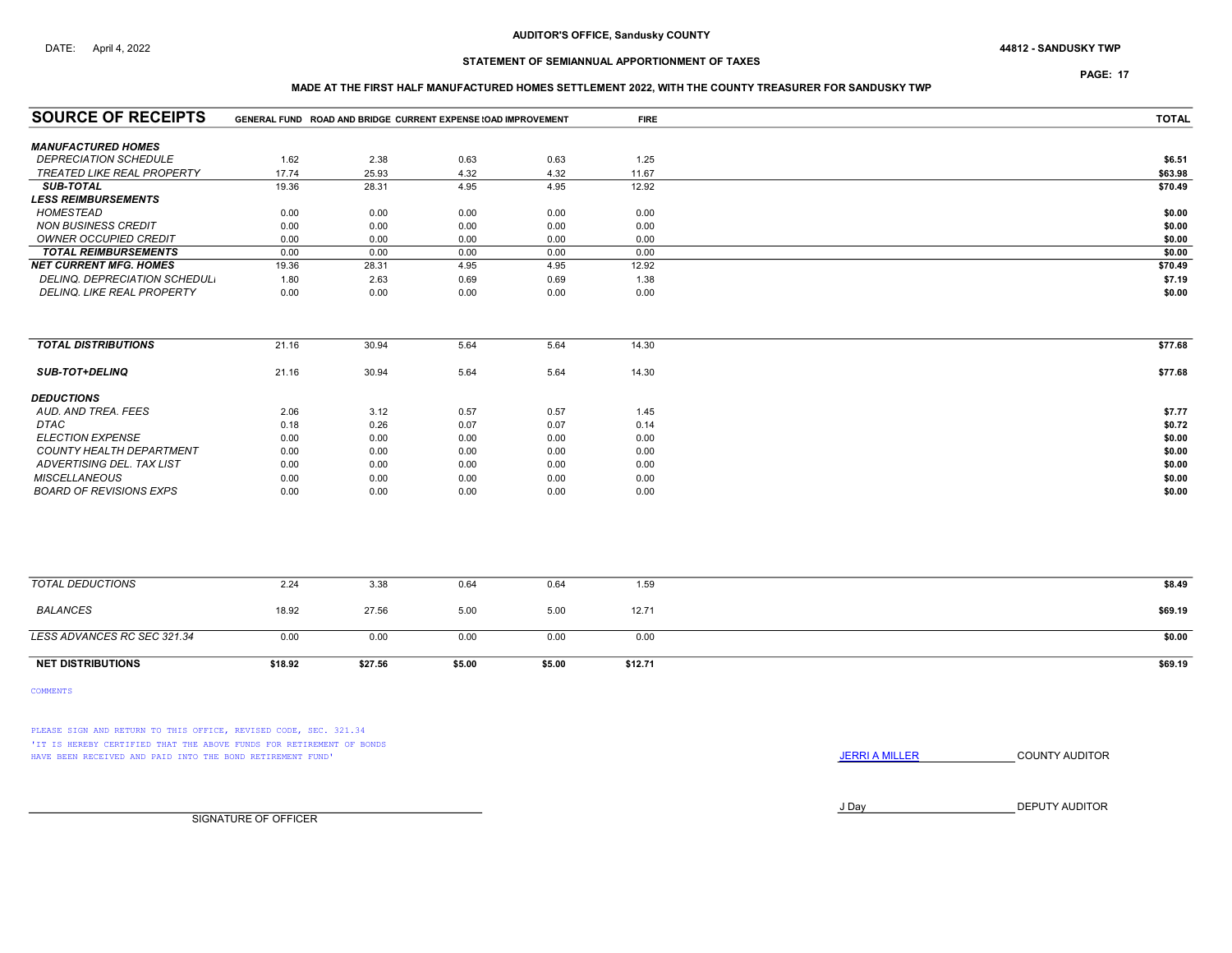# STATEMENT OF SEMIANNUAL APPORTIONMENT OF TAXES

### PAGE: 18

### MADE AT THE FIRST HALF MANUFACTURED HOMES SETTLEMENT 2022, WITH THE COUNTY TREASURER FOR SCOTT TWP

| <b>SOURCE OF RECEIPTS</b>         | FIRE & E.M.S. | GENERAL FUND ROAD AND BRIDGE |         | <b>FIRE</b> | GARBAGE | <b>TOTAL</b> |
|-----------------------------------|---------------|------------------------------|---------|-------------|---------|--------------|
| <b>MANUFACTURED HOMES</b>         |               |                              |         |             |         |              |
| <b>DEPRECIATION SCHEDULE</b>      | 57.76         | 42.34                        | 11.56   | 19.25       | 9.63    | \$140.54     |
| <b>TREATED LIKE REAL PROPERTY</b> | 52.08         | 46.22                        | 12.61   | 7.45        | 8.52    | \$126.88     |
| <b>SUB-TOTAL</b>                  | 109.84        | 88.56                        | 24.17   | 26.70       | 18.15   | \$267.42     |
| <b>LESS REIMBURSEMENTS</b>        |               |                              |         |             |         |              |
| <b>HOMESTEAD</b>                  | 0.00          | 0.00                         | 0.00    | 0.00        | 0.00    | \$0.00       |
| <b>NON BUSINESS CREDIT</b>        | 0.00          | 0.00                         | 0.00    | 0.00        | 0.00    | \$0.00       |
| OWNER OCCUPIED CREDIT             | 0.00          | 0.00                         | 0.00    | 0.00        | 0.00    | \$0.00       |
| <b>TOTAL REIMBURSEMENTS</b>       | 0.00          | 0.00                         | 0.00    | 0.00        | 0.00    | \$0.00       |
| <b>NET CURRENT MFG. HOMES</b>     | 109.84        | 88.56                        | 24.17   | 26.70       | 18.15   | \$267.42     |
| DELINQ. DEPRECIATION SCHEDUL.     | 8.47          | 6.22                         | 1.69    | 2.82        | 1.41    | \$20.61      |
| DELINQ. LIKE REAL PROPERTY        | 100.15        | 88.88                        | 24.24   | 14.34       | 16.40   | \$244.01     |
|                                   |               |                              |         |             |         |              |
| <b>TOTAL DISTRIBUTIONS</b>        | 218.46        | 183.66                       | 50.10   | 43.86       | 35.96   | \$532.04     |
| <b>SUB-TOT+DELINQ</b>             | 218.46        | 183.66                       | 50.10   | 43.86       | 35.96   | \$532.04     |
| <b>DEDUCTIONS</b>                 |               |                              |         |             |         |              |
| AUD. AND TREA. FEES               | 21.86         | 18.37                        | 5.00    | 4.37        | 3.61    | \$53.21      |
| <b>DTAC</b>                       | 10.86         | 9.53                         | 2.59    | 1.71        | 1.78    | \$26.47      |
| <b>ELECTION EXPENSE</b>           | 0.00          | 0.00                         | 0.00    | 0.00        | 0.00    | \$0.00       |
| COUNTY HEALTH DEPARTMENT          | 0.00          | 0.00                         | 0.00    | 0.00        | 0.00    | \$0.00       |
| ADVERTISING DEL. TAX LIST         | 0.00          | 0.00                         | 0.00    | 0.00        | 0.00    | \$0.00       |
| <b>MISCELLANEOUS</b>              | 0.00          | 0.00                         | 0.00    | 0.00        | 0.00    | \$0.00       |
| <b>BOARD OF REVISIONS EXPS</b>    | 0.00          | 0.00                         | 0.00    | 0.00        | 0.00    | \$0.00       |
|                                   |               |                              |         |             |         |              |
| <b>TOTAL DEDUCTIONS</b>           | 32.72         | 27.90                        | 7.59    | 6.08        | 5.39    | \$79.68      |
| <b>BALANCES</b>                   | 185.74        | 155.76                       | 42.51   | 37.78       | 30.57   | \$452.36     |
| LESS ADVANCES RC SEC 321.34       | 0.00          | 0.00                         | 0.00    | 0.00        | 0.00    | \$0.00       |
| <b>NET DISTRIBUTIONS</b>          | \$185.74      | \$155.76                     | \$42.51 | \$37.78     | \$30.57 | \$452.36     |

COMMENTS

PLEASE SIGN AND RETURN TO THIS OFFICE, REVISED CODE, SEC. 321.34 'IT IS HEREBY CERTIFIED THAT THE ABOVE FUNDS FOR RETIREMENT OF BONDS HAVE BEEN RECEIVED AND PAID INTO THE BOND RETIREMENT FUND' **SECULTS** THE COUNTY AUDITOR

J Day DEPUTY AUDITOR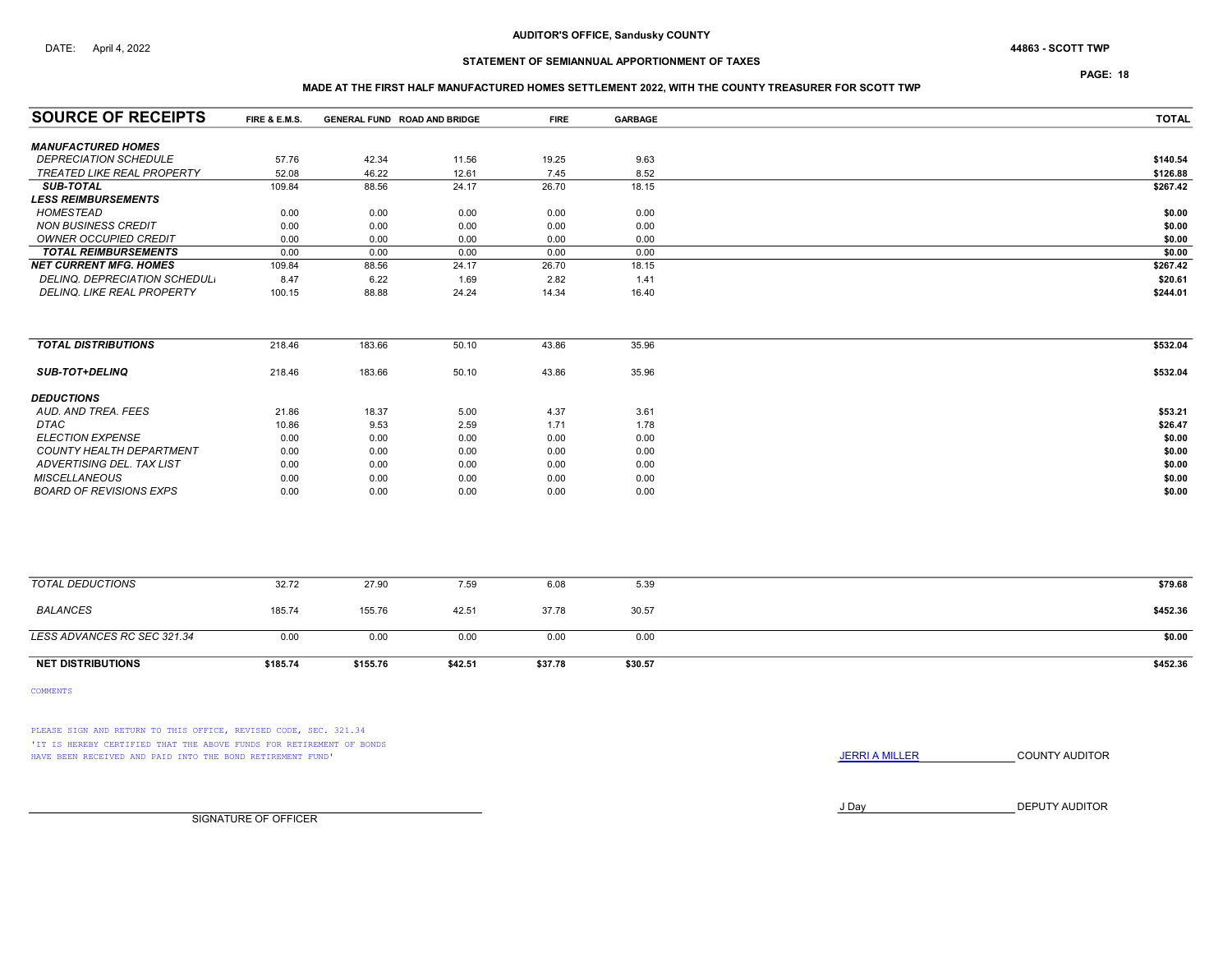# STATEMENT OF SEMIANNUAL APPORTIONMENT OF TAXES

## PAGE: 19

### MADE AT THE FIRST HALF MANUFACTURED HOMES SETTLEMENT 2022, WITH THE COUNTY TREASURER FOR TOWNSEND TWP

| <b>SOURCE OF RECEIPTS</b>         | <b>FIRE</b> | <b>FIRE</b> |          | GENERAL FUND ROAD AND BRIDGE (OAD IMPROVEMENT |          | <b>TOTAL</b> |
|-----------------------------------|-------------|-------------|----------|-----------------------------------------------|----------|--------------|
| <b>MANUFACTURED HOMES</b>         |             |             |          |                                               |          |              |
| <b>DEPRECIATION SCHEDULE</b>      | 2.52        | 3.36        | 1.85     | 1.01                                          | 2.52     | \$11.26      |
| <b>TREATED LIKE REAL PROPERTY</b> | 146.58      | 225.49      | 126.30   | 68.89                                         | 144.15   | \$711.41     |
| <b>SUB-TOTAL</b>                  | 149.10      | 228.85      | 128.15   | 69.90                                         | 146.67   | \$722.67     |
| <b>LESS REIMBURSEMENTS</b>        |             |             |          |                                               |          |              |
| <b>HOMESTEAD</b>                  | 0.00        | 0.00        | 0.00     | 0.00                                          | 0.00     | \$0.00       |
| <b>NON BUSINESS CREDIT</b>        | 0.00        | 0.00        | 0.00     | 0.00                                          | 0.00     | \$0.00       |
| OWNER OCCUPIED CREDIT             | 0.00        | 0.00        | 0.00     | 0.00                                          | 0.00     | \$0.00       |
| <b>TOTAL REIMBURSEMENTS</b>       | 0.00        | 0.00        | 0.00     | 0.00                                          | 0.00     | \$0.00       |
| <b>NET CURRENT MFG. HOMES</b>     | 149.10      | 228.85      | 128.15   | 69.90                                         | 146.67   | \$722.67     |
| DELINQ. DEPRECIATION SCHEDUL.     | 0.00        | 0.00        | 0.00     | 0.00                                          | 0.00     | \$0.00       |
| <b>DELINQ. LIKE REAL PROPERTY</b> | 325.23      | 500.30      | 280.21   | 152.84                                        | 319.83   | \$1,578.41   |
|                                   |             |             |          |                                               |          |              |
| <b>TOTAL DISTRIBUTIONS</b>        | 474.33      | 729.15      | 408.36   | 222.74                                        | 466.50   | \$2,301.08   |
| <b>SUB-TOT+DELINQ</b>             | 474.33      | 729.15      | 408.36   | 222.74                                        | 466.50   | \$2,301.08   |
| <b>DEDUCTIONS</b>                 |             |             |          |                                               |          |              |
| AUD. AND TREA. FEES               | 47.43       | 72.91       | 40.84    | 22.26                                         | 46.66    | \$230.10     |
| DTAC                              | 32.52       | 50.03       | 28.03    | 15.28                                         | 31.98    | \$157.84     |
| <b>ELECTION EXPENSE</b>           | 0.00        | 0.00        | 0.00     | 0.00                                          | 0.00     | \$0.00       |
| <b>COUNTY HEALTH DEPARTMENT</b>   | 0.00        | 0.00        | 0.00     | 0.00                                          | 0.00     | \$0.00       |
| ADVERTISING DEL. TAX LIST         | 0.00        | 0.00        | 0.00     | 0.00                                          | 0.00     | \$0.00       |
| <b>MISCELLANEOUS</b>              | 0.00        | 0.00        | 0.00     | 0.00                                          | 0.00     | \$0.00       |
| <b>BOARD OF REVISIONS EXPS</b>    | 0.00        | 0.00        | 0.00     | 0.00                                          | 0.00     | \$0.00       |
|                                   |             |             |          |                                               |          |              |
| <b>TOTAL DEDUCTIONS</b>           | 79.95       | 122.94      | 68.87    | 37.54                                         | 78.64    | \$387.94     |
| <b>BALANCES</b>                   | 394.38      | 606.21      | 339.49   | 185.20                                        | 387.86   | \$1,913.14   |
| LESS ADVANCES RC SEC 321.34       | 0.00        | 0.00        | 0.00     | 0.00                                          | 0.00     | \$0.00       |
| <b>NET DISTRIBUTIONS</b>          | \$394.38    | \$606.21    | \$339.49 | \$185.20                                      | \$387.86 | \$1,913.14   |

COMMENTS

PLEASE SIGN AND RETURN TO THIS OFFICE, REVISED CODE, SEC. 321.34 'IT IS HEREBY CERTIFIED THAT THE ABOVE FUNDS FOR RETIREMENT OF BONDS HAVE BEEN RECEIVED AND PAID INTO THE BOND RETIREMENT FUND' **SECULTS** THE COUNTY AUDITOR

J Day DEPUTY AUDITOR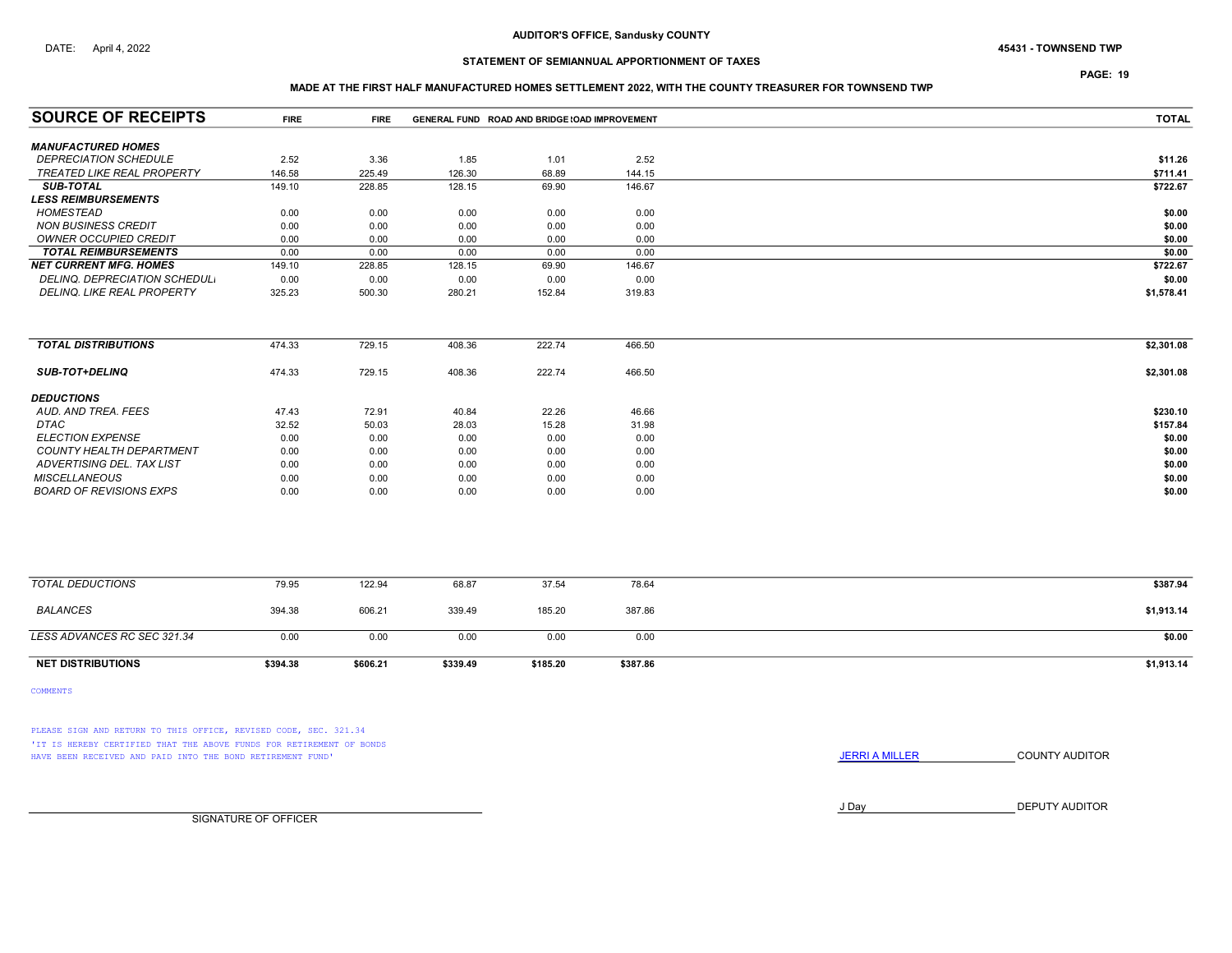# STATEMENT OF SEMIANNUAL APPORTIONMENT OF TAXES

PAGE: 20

### MADE AT THE FIRST HALF MANUFACTURED HOMES SETTLEMENT 2022, WITH THE COUNTY TREASURER FOR WOODVILLE TWP

| <b>SOURCE OF RECEIPTS</b>      |        | <b>CEMETERY Y MEDICAL SERVICE</b><br><b>GENERAL FUND</b> |        |         | FIRE Y MEDICAL SERVICE ROAD AND BRIDGE |         | <b>TOTAL</b> |
|--------------------------------|--------|----------------------------------------------------------|--------|---------|----------------------------------------|---------|--------------|
| <b>MANUFACTURED HOMES</b>      |        |                                                          |        |         |                                        |         |              |
| <b>DEPRECIATION SCHEDULE</b>   | 0.35   | 0.00                                                     | 0.49   | 2.10    | 2.73                                   | 1.89    | \$7.56       |
| TREATED LIKE REAL PROPERTY     | 1.66   | 0.00                                                     | 2.51   | 7.53    | 11.27                                  | 9.67    | \$32.64      |
| <b>SUB-TOTAL</b>               | 2.01   | 0.00                                                     | 3.00   | 9.63    | 14.00                                  | 11.56   | \$40.20      |
| <b>LESS REIMBURSEMENTS</b>     |        |                                                          |        |         |                                        |         |              |
| <b>HOMESTEAD</b>               | 0.00   | 0.00                                                     | 0.00   | 0.00    | 0.00                                   | 0.00    | \$0.00       |
| <b>NON BUSINESS CREDIT</b>     | 0.00   | 0.00                                                     | 0.00   | 0.00    | 0.00                                   | 0.00    | \$0.00       |
| <b>OWNER OCCUPIED CREDIT</b>   | 0.00   | 0.00                                                     | 0.00   | 0.00    | 0.00                                   | 0.00    | \$0.00       |
| <b>TOTAL REIMBURSEMENTS</b>    | 0.00   | 0.00                                                     | 0.00   | 0.00    | 0.00                                   | 0.00    | \$0.00       |
| <b>NET CURRENT MFG. HOMES</b>  | 2.01   | 0.00                                                     | 3.00   | 9.63    | 14.00                                  | 11.56   | \$40.20      |
| DELINQ. DEPRECIATION SCHEDUL.  | 0.00   | 0.00                                                     | 0.00   | 0.00    | 0.00                                   | 0.00    | \$0.00       |
| DELINQ. LIKE REAL PROPERTY     | 2.35   | 0.00                                                     | 3.55   | 10.65   | 15.95                                  | 13.68   | \$46.18      |
|                                |        |                                                          |        |         |                                        |         |              |
| <b>TOTAL DISTRIBUTIONS</b>     | 4.36   | 0.00                                                     | 6.55   | 20.28   | 29.95                                  | 25.24   | \$86.38      |
| <b>SUB-TOT+DELINQ</b>          | 4.36   | 0.00                                                     | 6.55   | 20.28   | 29.95                                  | 25.24   | \$86.38      |
| <b>DEDUCTIONS</b>              |        |                                                          |        |         |                                        |         |              |
| AUD. AND TREA. FEES            | 0.43   | 0.00                                                     | 0.65   | 2.04    | 3.00                                   | 2.54    | \$8.66       |
| <b>DTAC</b>                    | 0.23   | 0.00                                                     | 0.35   | 1.07    | 1.59                                   | 1.37    | \$4.61       |
| <b>ELECTION EXPENSE</b>        | 0.00   | 0.00                                                     | 0.00   | 0.00    | 0.00                                   | 0.00    | \$0.00       |
| COUNTY HEALTH DEPARTMENT       | 0.00   | 0.00                                                     | 0.00   | 0.00    | 0.00                                   | 0.00    | \$0.00       |
| ADVERTISING DEL. TAX LIST      | 0.00   | 0.00                                                     | 0.00   | 0.00    | 0.00                                   | 0.00    | \$0.00       |
| <b>MISCELLANEOUS</b>           | 0.00   | 0.00                                                     | 0.00   | 0.00    | 0.00                                   | 0.00    | \$0.00       |
| <b>BOARD OF REVISIONS EXPS</b> | 0.00   | 0.00                                                     | 0.00   | 0.00    | 0.00                                   | 0.00    | \$0.00       |
|                                |        |                                                          |        |         |                                        |         |              |
| <b>TOTAL DEDUCTIONS</b>        | 0.66   | 0.00                                                     | 1.00   | 3.11    | 4.59                                   | 3.91    | \$13.27      |
| <b>BALANCES</b>                | 3.70   | 0.00                                                     | 5.55   | 17.17   | 25.36                                  | 21.33   | \$73.11      |
| LESS ADVANCES RC SEC 321.34    | 0.00   | 0.00                                                     | 0.00   | 0.00    | 0.00                                   | 0.00    | \$0.00       |
| <b>NET DISTRIBUTIONS</b>       | \$3.70 | \$0.00                                                   | \$5.55 | \$17.17 | \$25.36                                | \$21.33 | \$73.11      |

COMMENTS

PLEASE SIGN AND RETURN TO THIS OFFICE, REVISED CODE, SEC. 321.34 'IT IS HEREBY CERTIFIED THAT THE ABOVE FUNDS FOR RETIREMENT OF BONDS HAVE BEEN RECEIVED AND PAID INTO THE BOND RETIREMENT FUND' **SECULTS** THE COUNTY AUDITOR

J Day DEPUTY AUDITOR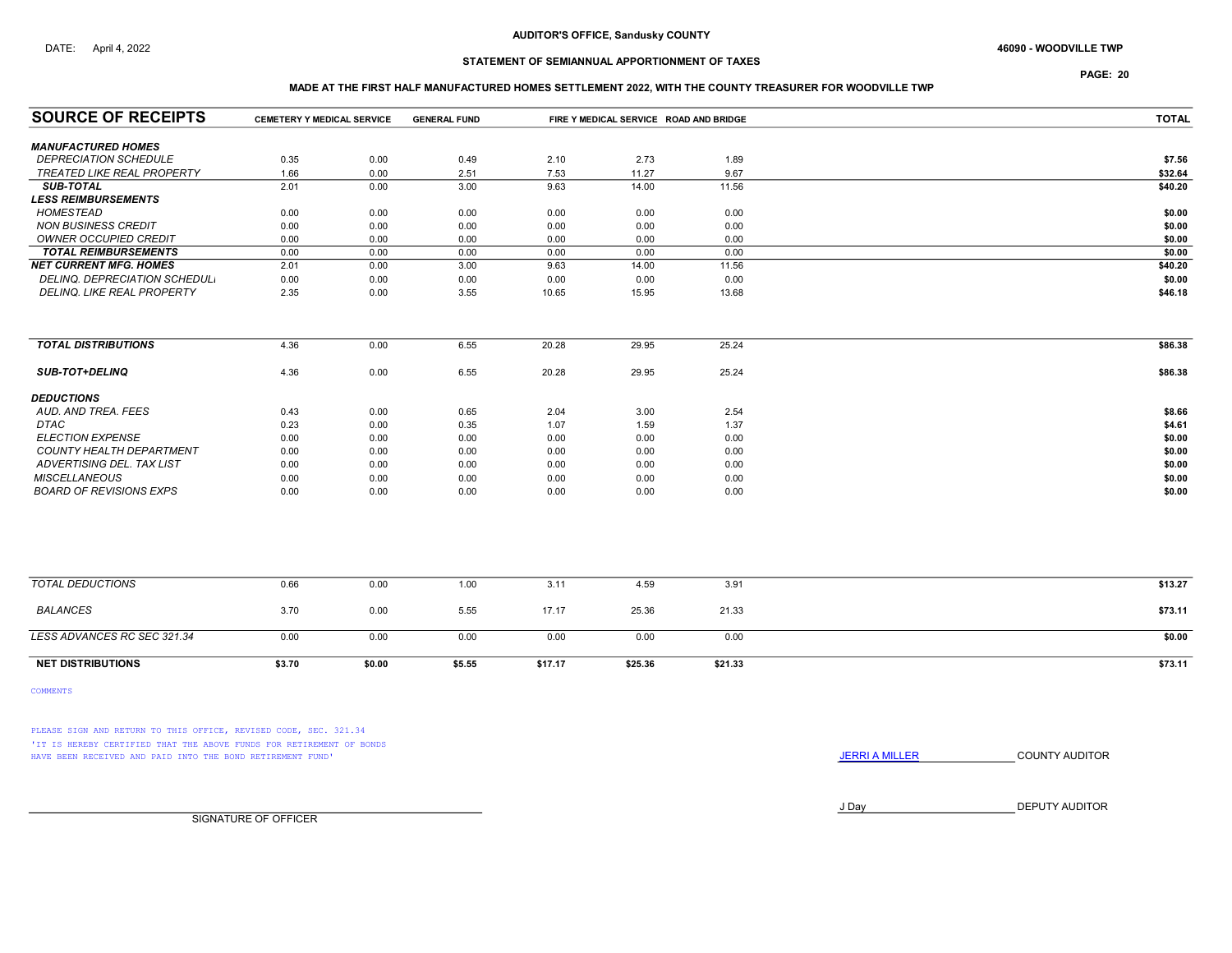PAGE: 21

### MADE AT THE FIRST HALF MANUFACTURED HOMES SETTLEMENT 2022, WITH THE COUNTY TREASURER FOR YORK TWP

| <b>SOURCE OF RECEIPTS</b>                                 | GENERAL FUND ROAD AND BRIDGE |         | <b>FIRE</b> |         | FIRE (OAD IMPROVEMENT | <b>TOTAL</b> |
|-----------------------------------------------------------|------------------------------|---------|-------------|---------|-----------------------|--------------|
|                                                           |                              |         |             |         |                       |              |
| <b>MANUFACTURED HOMES</b><br><b>DEPRECIATION SCHEDULE</b> | 30.24                        | 22.17   | 20.16       | 20.16   | 40.32                 | \$133.05     |
| TREATED LIKE REAL PROPERTY                                | 42.15                        | 30.91   | 11.04       | 21.69   | 49.05                 | \$154.84     |
| <b>SUB-TOTAL</b>                                          | 72.39                        | 53.08   | 31.20       | 41.85   | 89.37                 | \$287.89     |
| <b>LESS REIMBURSEMENTS</b>                                |                              |         |             |         |                       |              |
| HOMESTEAD                                                 | 0.00                         | 0.00    | 0.00        | 0.00    | 0.00                  | \$0.00       |
| <b>NON BUSINESS CREDIT</b>                                | 0.00                         | 0.00    | 0.00        | 0.00    | 0.00                  | \$0.00       |
| <b>OWNER OCCUPIED CREDIT</b>                              | 0.00                         | 0.00    | 0.00        | 0.00    | 0.00                  | \$0.00       |
| <b>TOTAL REIMBURSEMENTS</b>                               | 0.00                         | 0.00    | 0.00        | 0.00    | 0.00                  | \$0.00       |
| <b>NET CURRENT MFG. HOMES</b>                             | 72.39                        | 53.08   | 31.20       | 41.85   | 89.37                 | \$287.89     |
| <b>DELINQ. DEPRECIATION SCHEDUL.</b>                      | 0.00                         | 0.00    | 0.00        | 0.00    | 0.00                  | \$0.00       |
| DELINQ. LIKE REAL PROPERTY                                | 11.02                        | 8.08    | 2.88        | 5.67    | 12.82                 | \$40.47      |
|                                                           |                              |         |             |         |                       |              |
| <b>TOTAL DISTRIBUTIONS</b>                                | 83.41                        | 61.16   | 34.08       | 47.52   | 102.19                | \$328.36     |
| <b>SUB-TOT+DELINQ</b>                                     | 83.41                        | 61.16   | 34.08       | 47.52   | 102.19                | \$328.36     |
| <b>DEDUCTIONS</b>                                         |                              |         |             |         |                       |              |
| AUD. AND TREA. FEES                                       | 8.36                         | 6.12    | 3.40        | 4.75    | 10.20                 | \$32.83      |
| <b>DTAC</b>                                               | 1.10                         | 0.81    | 0.29        | 0.57    | 1.28                  | \$4.05       |
| <b>ELECTION EXPENSE</b>                                   | 0.00                         | 0.00    | 0.00        | 0.00    | 0.00                  | \$0.00       |
| <b>COUNTY HEALTH DEPARTMENT</b>                           | 0.00                         | 0.00    | 0.00        | 0.00    | 0.00                  | \$0.00       |
| ADVERTISING DEL. TAX LIST                                 | 0.00                         | 0.00    | 0.00        | 0.00    | 0.00                  | \$0.00       |
| <b>MISCELLANEOUS</b>                                      | 0.00                         | 0.00    | 0.00        | 0.00    | 0.00                  | \$0.00       |
| <b>BOARD OF REVISIONS EXPS</b>                            | 0.00                         | 0.00    | 0.00        | 0.00    | 0.00                  | \$0.00       |
|                                                           |                              |         |             |         |                       |              |
| <b>TOTAL DEDUCTIONS</b>                                   | 9.46                         | 6.93    | 3.69        | 5.32    | 11.48                 | \$36.88      |
| <b>BALANCES</b>                                           | 73.95                        | 54.23   | 30.39       | 42.20   | 90.71                 | \$291.48     |
| LESS ADVANCES RC SEC 321.34                               | 0.00                         | 0.00    | 0.00        | 0.00    | 0.00                  | \$0.00       |
| <b>NET DISTRIBUTIONS</b>                                  | \$73.95                      | \$54.23 | \$30.39     | \$42.20 | \$90.71               | \$291.48     |

COMMENTS

PLEASE SIGN AND RETURN TO THIS OFFICE, REVISED CODE, SEC. 321.34 'IT IS HEREBY CERTIFIED THAT THE ABOVE FUNDS FOR RETIREMENT OF BONDS HAVE BEEN RECEIVED AND PAID INTO THE BOND RETIREMENT FUND' **JERRIA MILLER COUNTY AUDITOR** 

J Day DEPUTY AUDITOR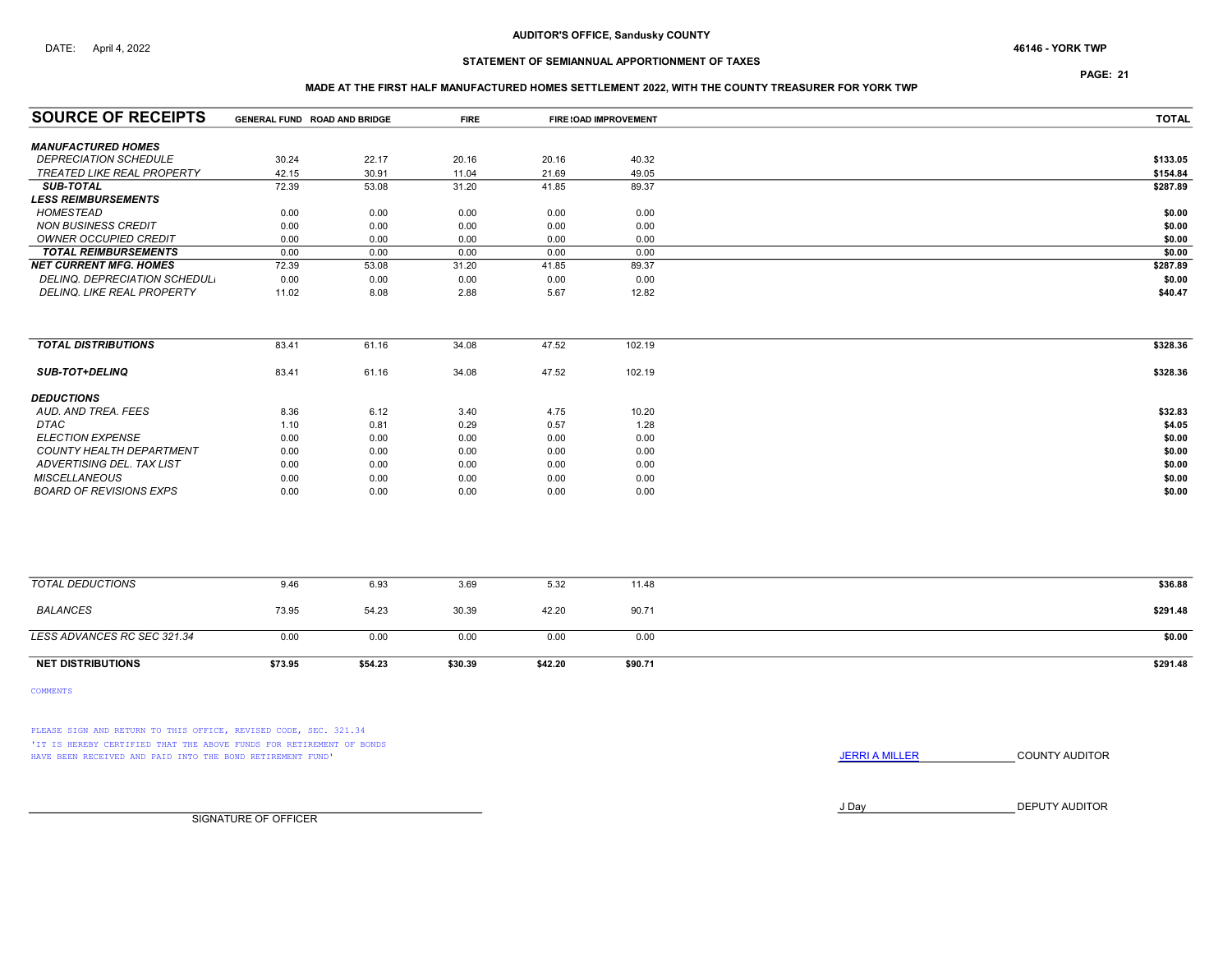PAGE: 22

### MADE AT THE FIRST HALF MANUFACTURED HOMES SETTLEMENT 2022, WITH THE COUNTY TREASURER FOR JACKSON TWP

| <b>SOURCE OF RECEIPTS</b> CURRENT EXPENSE JGE (OUTSIDE MUN.) |         |         | <b>GENERAL FUND</b> | <b>FIRE</b> | <b>TOTAL</b> |
|--------------------------------------------------------------|---------|---------|---------------------|-------------|--------------|
|                                                              |         |         |                     |             |              |
| <b>MANUFACTURED HOMES</b><br><b>DEPRECIATION SCHEDULE</b>    | 3.33    | 4.44    | 1.77                | 4.44        | \$13.98      |
| TREATED LIKE REAL PROPERTY                                   | 32.13   | 28.10   | 17.14               | 35.47       | \$112.84     |
| <b>SUB-TOTAL</b>                                             | 35.46   | 32.54   | 18.91               | 39.91       | \$126.82     |
| <b>LESS REIMBURSEMENTS</b>                                   |         |         |                     |             |              |
| <b>HOMESTEAD</b>                                             | 0.00    | 0.00    | 0.00                | 0.00        | \$0.00       |
| <b>NON BUSINESS CREDIT</b>                                   | 0.00    | 0.00    | 0.00                | 0.00        | \$0.00       |
| OWNER OCCUPIED CREDIT                                        | 0.00    | 0.00    | 0.00                | 0.00        | \$0.00       |
| <b>TOTAL REIMBURSEMENTS</b>                                  | 0.00    | 0.00    | 0.00                | 0.00        | \$0.00       |
| <b>NET CURRENT MFG. HOMES</b>                                | 35.46   | 32.54   | 18.91               | 39.91       | \$126.82     |
| DELINQ. DEPRECIATION SCHEDUL.                                | 0.58    | 0.77    | 0.31                | 0.77        | \$2.43       |
| <b>DELINQ. LIKE REAL PROPERTY</b>                            | 0.00    | 0.00    | 0.00                | 0.00        | \$0.00       |
|                                                              |         |         |                     |             |              |
| <b>TOTAL DISTRIBUTIONS</b>                                   | 36.04   | 33.31   | 19.22               | 40.68       | \$129.25     |
| <b>SUB-TOT+DELINQ</b>                                        | 36.04   | 33.31   | 19.22               | 40.68       | \$129.25     |
| <b>DEDUCTIONS</b>                                            |         |         |                     |             |              |
| AUD. AND TREA. FEES                                          | 3.58    | 3.33    | 1.95                | 4.06        | \$12.92      |
| <b>DTAC</b>                                                  | 0.06    | 0.08    | 0.03                | 0.08        | \$0.25       |
| <b>ELECTION EXPENSE</b>                                      | 0.00    | 0.00    | 0.00                | 0.00        | \$0.00       |
| <b>COUNTY HEALTH DEPARTMENT</b>                              | 0.00    | 0.00    | 0.00                | 0.00        | \$0.00       |
| ADVERTISING DEL. TAX LIST                                    | 0.00    | 0.00    | 0.00                | 0.00        | \$0.00       |
| <b>MISCELLANEOUS</b>                                         | 0.00    | 0.00    | 0.00                | 0.00        | \$0.00       |
| <b>BOARD OF REVISIONS EXPS</b>                               | 0.00    | 0.00    | 0.00                | 0.00        | \$0.00       |
|                                                              |         |         |                     |             |              |
| <b>TOTAL DEDUCTIONS</b>                                      | 3.64    | 3.41    | 1.98                | 4.14        | \$13.17      |
| <b>BALANCES</b>                                              | 32.40   | 29.90   | 17.24               | 36.54       | \$116.08     |
| LESS ADVANCES RC SEC 321.34                                  | 0.00    | 0.00    | 0.00                | 0.00        | \$0.00       |
| <b>NET DISTRIBUTIONS</b>                                     | \$32.40 | \$29.90 | \$17.24             | \$36.54     | \$116.08     |

COMMENTS

PLEASE SIGN AND RETURN TO THIS OFFICE, REVISED CODE, SEC. 321.34 'IT IS HEREBY CERTIFIED THAT THE ABOVE FUNDS FOR RETIREMENT OF BONDS HAVE BEEN RECEIVED AND PAID INTO THE BOND RETIREMENT FUND' **JERRIA MILLER COUNTY AUDITOR** 

J Day DEPUTY AUDITOR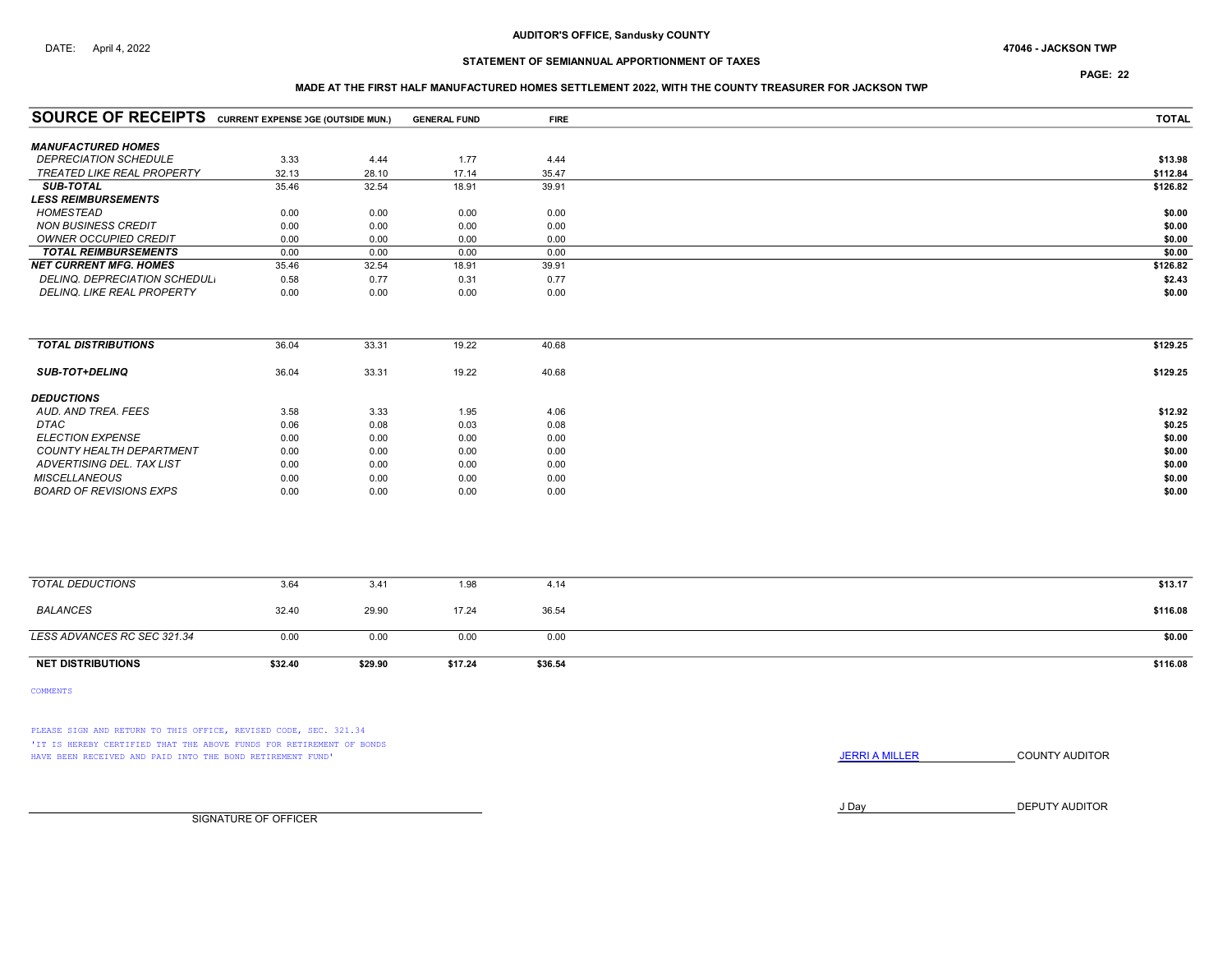PAGE: 23

## MADE AT THE FIRST HALF MANUFACTURED HOMES SETTLEMENT 2022, WITH THE COUNTY TREASURER FOR MADISON TWP

| <b>SOURCE OF RECEIPTS</b>                                 |         | FIRE ROAD AND BRIDGE | <b>GENERAL FUND CURRENT EXPENSE</b> |         | <b>CEMETERY</b> | <b>TOTAL</b> |
|-----------------------------------------------------------|---------|----------------------|-------------------------------------|---------|-----------------|--------------|
|                                                           |         |                      |                                     |         |                 |              |
| <b>MANUFACTURED HOMES</b><br><b>DEPRECIATION SCHEDULE</b> | 29.49   | 37.18                | 6.41                                | 12.82   | 12.82           | \$98.72      |
| TREATED LIKE REAL PROPERTY                                | 30.93   | 36.67                | 7.36                                | 5.45    | 8.23            | \$88.64      |
| <b>SUB-TOTAL</b>                                          | 60.42   | 73.85                | 13.77                               | 18.27   | 21.05           | \$187.36     |
| <b>LESS REIMBURSEMENTS</b>                                |         |                      |                                     |         |                 |              |
| <b>HOMESTEAD</b>                                          | 0.00    | 0.00                 | 0.00                                | 0.00    | 0.00            | \$0.00       |
| <b>NON BUSINESS CREDIT</b>                                | 0.00    | 0.00                 | 0.00                                | 0.00    | 0.00            | \$0.00       |
| OWNER OCCUPIED CREDIT                                     | 0.00    | 0.00                 | 0.00                                | 0.00    | 0.00            | \$0.00       |
| <b>TOTAL REIMBURSEMENTS</b>                               | 0.00    | 0.00                 | 0.00                                | 0.00    | 0.00            | \$0.00       |
| <b>NET CURRENT MFG. HOMES</b>                             | 60.42   | 73.85                | 13.77                               | 18.27   | 21.05           | \$187.36     |
| DELINQ. DEPRECIATION SCHEDUL.                             | 19.58   | 24.67                | 4.26                                | 8.51    | 8.51            | \$65.53      |
| DELINQ. LIKE REAL PROPERTY                                | 1.63    | 2.24                 | 0.39                                | 0.29    | 0.43            | \$4.98       |
|                                                           |         |                      |                                     |         |                 |              |
| <b>TOTAL DISTRIBUTIONS</b>                                | 81.63   | 100.76               | 18.42                               | 27.07   | 29.99           | \$257.87     |
| <b>SUB-TOT+DELINQ</b>                                     | 81.63   | 100.76               | 18.42                               | 27.07   | 29.99           | \$257.87     |
| <b>DEDUCTIONS</b>                                         |         |                      |                                     |         |                 |              |
| AUD, AND TREA, FEES                                       | 8.17    | 10.09                | 1.84                                | 2.69    | 2.99            | \$25.78      |
| <b>DTAC</b>                                               | 2.12    | 2.69                 | 0.46                                | 0.88    | 0.89            | \$7.04       |
| <b>ELECTION EXPENSE</b>                                   | 0.00    | 0.00                 | 0.00                                | 0.00    | 0.00            | \$0.00       |
| <b>COUNTY HEALTH DEPARTMENT</b>                           | 0.00    | 0.00                 | 0.00                                | 0.00    | 0.00            | \$0.00       |
| ADVERTISING DEL. TAX LIST                                 | 0.00    | 0.00                 | 0.00                                | 0.00    | 0.00            | \$0.00       |
| <b>MISCELLANEOUS</b>                                      | 0.00    | 0.00                 | 0.00                                | 0.00    | 0.00            | \$0.00       |
| <b>BOARD OF REVISIONS EXPS</b>                            | 0.00    | 0.00                 | 0.00                                | 0.00    | 0.00            | \$0.00       |
|                                                           |         |                      |                                     |         |                 |              |
| <b>TOTAL DEDUCTIONS</b>                                   | 10.29   | 12.78                | 2.30                                | 3.57    | 3.88            | \$32.82      |
| <b>BALANCES</b>                                           | 71.34   | 87.98                | 16.12                               | 23.50   | 26.11           | \$225.05     |
| LESS ADVANCES RC SEC 321.34                               | 0.00    | 0.00                 | 0.00                                | 0.00    | 0.00            | \$0.00       |
| <b>NET DISTRIBUTIONS</b>                                  | \$71.34 | \$87.98              | \$16.12                             | \$23.50 | \$26.11         | \$225.05     |

COMMENTS

PLEASE SIGN AND RETURN TO THIS OFFICE, REVISED CODE, SEC. 321.34 'IT IS HEREBY CERTIFIED THAT THE ABOVE FUNDS FOR RETIREMENT OF BONDS HAVE BEEN RECEIVED AND PAID INTO THE BOND RETIREMENT FUND' **SECULTS** THE COUNTY AUDITOR

J Day DEPUTY AUDITOR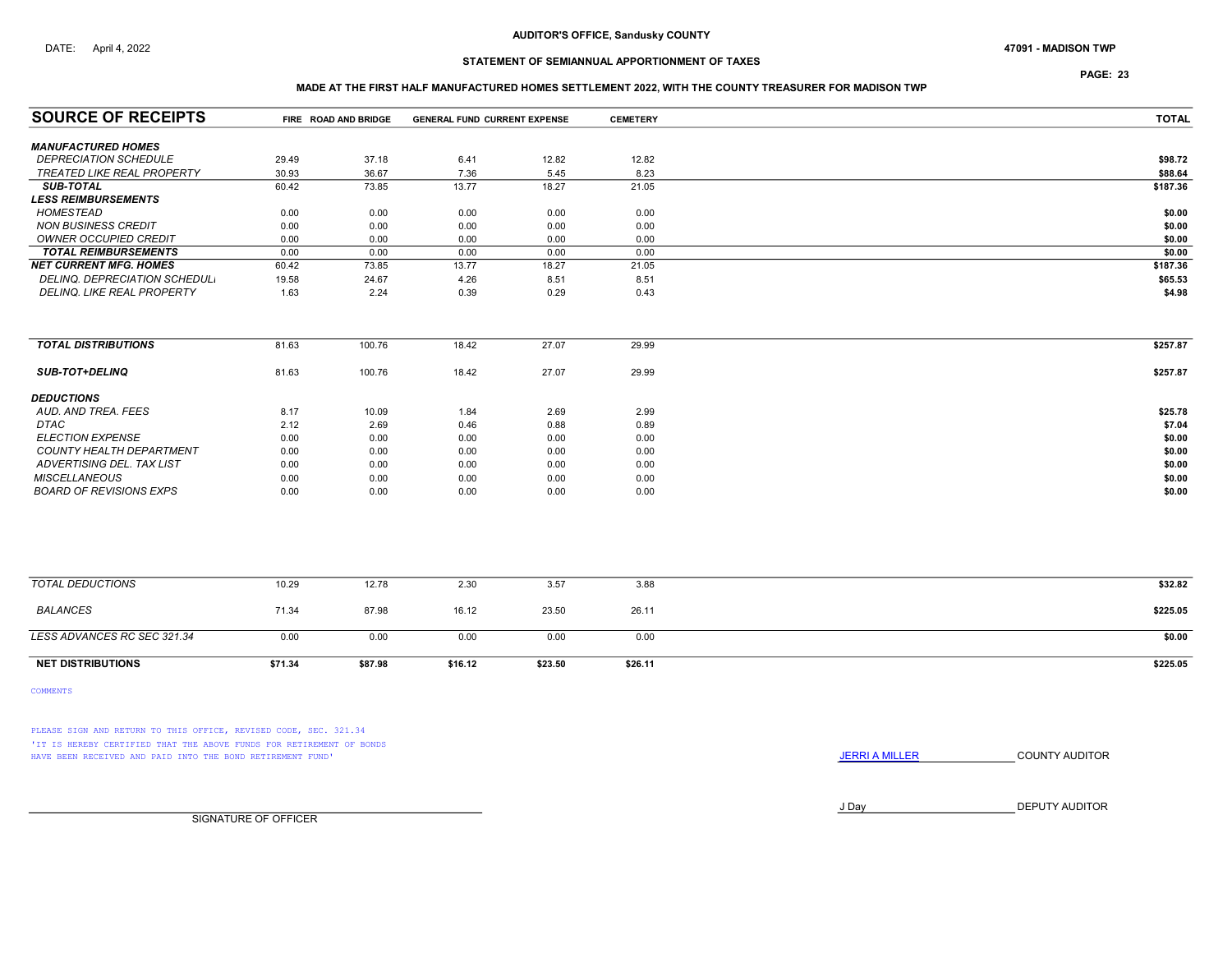## DATE: April 4, 2022 47178 - WASHINGTON TWP

# STATEMENT OF SEMIANNUAL APPORTIONMENT OF TAXES

PAGE: 24

### MADE AT THE FIRST HALF MANUFACTURED HOMES SETTLEMENT 2022, WITH THE COUNTY TREASURER FOR WASHINGTON TWP

| <b>SOURCE OF RECEIPTS</b>       | <b>FIRE</b> |         | FIRE ROAD AND BRIDGE | <b>GENERAL FUND</b> | <b>TOTAL</b> |
|---------------------------------|-------------|---------|----------------------|---------------------|--------------|
|                                 |             |         |                      |                     |              |
| <b>MANUFACTURED HOMES</b>       |             |         |                      |                     |              |
| <b>DEPRECIATION SCHEDULE</b>    | 22.66       | 14.36   | 41.39                | 6.05                | \$84.46      |
| TREATED LIKE REAL PROPERTY      | 52.30       | 38.38   | 87.22                | 16.43               | \$194.33     |
| <b>SUB-TOTAL</b>                | 74.96       | 52.74   | 128.61               | 22.48               | \$278.79     |
| <b>LESS REIMBURSEMENTS</b>      |             |         |                      |                     |              |
| <b>HOMESTEAD</b>                | 0.00        | 0.00    | 0.00                 | 0.00                | \$0.00       |
| <b>NON BUSINESS CREDIT</b>      | 0.00        | 0.00    | 0.00                 | 0.00                | \$0.00       |
| <b>OWNER OCCUPIED CREDIT</b>    | 0.00        | 0.00    | 0.00                 | 0.00                | \$0.00       |
| <b>TOTAL REIMBURSEMENTS</b>     | 0.00        | 0.00    | 0.00                 | 0.00                | \$0.00       |
| <b>NET CURRENT MFG. HOMES</b>   | 74.96       | 52.74   | 128.61               | 22.48               | \$278.79     |
| DELINQ. DEPRECIATION SCHEDUL.   | 13.57       | 8.60    | 25.34                | 3.62                | \$51.13      |
| DELINQ. LIKE REAL PROPERTY      | 0.00        | 0.00    | 0.00                 | 0.00                | \$0.00       |
|                                 |             |         |                      |                     |              |
| <b>TOTAL DISTRIBUTIONS</b>      | 88.53       | 61.34   | 153.95               | 26.10               | \$329.92     |
| <b>SUB-TOT+DELINQ</b>           | 88.53       | 61.34   | 153.95               | 26.10               | \$329.92     |
|                                 |             |         |                      |                     |              |
| <b>DEDUCTIONS</b>               |             |         |                      |                     |              |
| AUD. AND TREA. FEES             | 8.92        | 6.17    | 15.55                | 2.67                | \$33.31      |
| DTAC                            | 1.36        | 0.86    | 2.53                 | 0.36                | \$5.11       |
| <b>ELECTION EXPENSE</b>         | 0.00        | 0.00    | 0.00                 | 0.00                | \$0.00       |
| <b>COUNTY HEALTH DEPARTMENT</b> | 0.00        | 0.00    | 0.00                 | 0.00                | \$0.00       |
| ADVERTISING DEL. TAX LIST       | 0.00        | 0.00    | 0.00                 | 0.00                | \$0.00       |
| <b>MISCELLANEOUS</b>            | 0.00        | 0.00    | 0.00                 | 0.00                | \$0.00       |
| <b>BOARD OF REVISIONS EXPS</b>  | 0.00        | 0.00    | 0.00                 | 0.00                | \$0.00       |
|                                 |             |         |                      |                     |              |
|                                 |             |         |                      |                     |              |
|                                 |             |         |                      |                     |              |
| <b>TOTAL DEDUCTIONS</b>         | 10.28       | 7.03    | 18.08                | 3.03                | \$38.42      |
| <b>BALANCES</b>                 | 78.25       | 54.31   | 135.87               | 23.07               | \$291.50     |
|                                 |             |         |                      |                     |              |
| LESS ADVANCES RC SEC 321.34     | 0.00        | 0.00    | 0.00                 | 0.00                | \$0.00       |
| <b>NET DISTRIBUTIONS</b>        | \$78.25     | \$54.31 | \$135.87             | \$23.07             | \$291.50     |

COMMENTS

PLEASE SIGN AND RETURN TO THIS OFFICE, REVISED CODE, SEC. 321.34 'IT IS HEREBY CERTIFIED THAT THE ABOVE FUNDS FOR RETIREMENT OF BONDS HAVE BEEN RECEIVED AND PAID INTO THE BOND RETIREMENT FUND' **SECULTS** THE COUNTY AUDITOR

J Day DEPUTY AUDITOR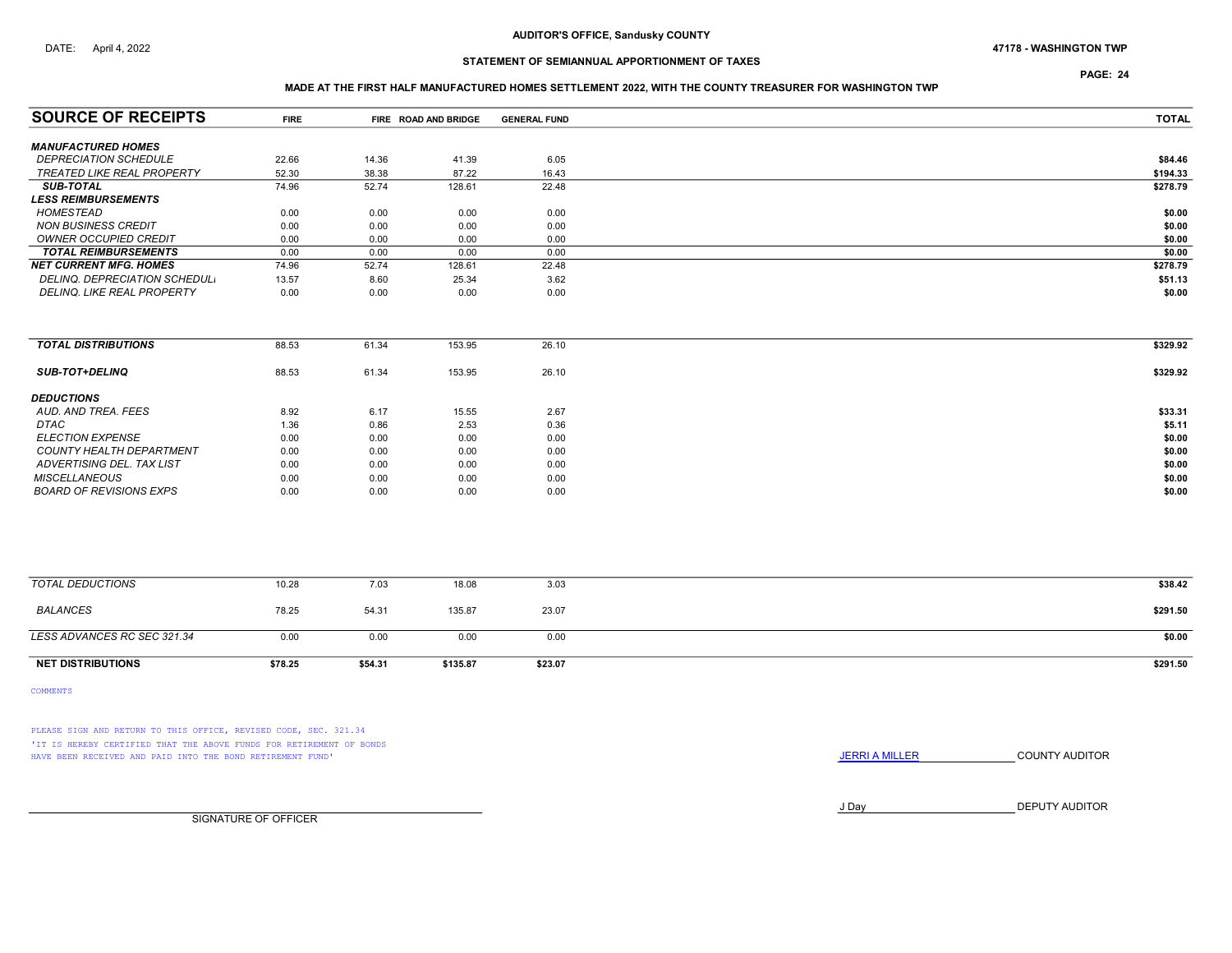# STATEMENT OF SEMIANNUAL APPORTIONMENT OF TAXES

PAGE: 25

### MADE AT THE FIRST HALF MANUFACTURED HOMES SETTLEMENT 2022, WITH THE COUNTY TREASURER FOR BELLEVUE CITY

| <b>SOURCE OF RECEIPTS</b>         | <b>FIREMAN'S FUND</b> | <b>GENERAL FUND</b> | POLICE PENSION MBULANCE & E.M.S. |         | <b>RECREATIONAL</b> | <b>RECREATIONAL</b> | <b>RECREATIONAL</b> | <b>TOTAL</b> |
|-----------------------------------|-----------------------|---------------------|----------------------------------|---------|---------------------|---------------------|---------------------|--------------|
| <b>MANUFACTURED HOMES</b>         |                       |                     |                                  |         |                     |                     |                     |              |
| <b>DEPRECIATION SCHEDULE</b>      | 0.00                  | 0.00                | 0.00                             | 0.00    | 0.00                | 0.00                | 0.00                | \$0.00       |
| <b>TREATED LIKE REAL PROPERTY</b> | 5.23                  | 34.82               | 5.22                             | 15.05   | 6.92                | 13.84               | 6.92                | \$88.00      |
| <b>SUB-TOTAL</b>                  | 5.23                  | 34.82               | 5.22                             | 15.05   | 6.92                | 13.84               | 6.92                | \$88.00      |
| <b>LESS REIMBURSEMENTS</b>        |                       |                     |                                  |         |                     |                     |                     |              |
| <b>HOMESTEAD</b>                  | 0.00                  | 0.00                | 0.00                             | 0.00    | 0.00                | 0.00                | 0.00                | \$0.00       |
| <b>NON BUSINESS CREDIT</b>        | 0.00                  | 0.00                | 0.00                             | 0.00    | 0.00                | 0.00                | 0.00                | \$0.00       |
| <b>OWNER OCCUPIED CREDIT</b>      | 0.00                  | 0.00                | 0.00                             | 0.00    | 0.00                | 0.00                | 0.00                | \$0.00       |
| <b>TOTAL REIMBURSEMENTS</b>       | 0.00                  | 0.00                | 0.00                             | 0.00    | 0.00                | 0.00                | 0.00                | \$0.00       |
| <b>NET CURRENT MFG. HOMES</b>     | 5.23                  | 34.82               | 5.22                             | 15.05   | 6.92                | 13.84               | 6.92                | \$88.00      |
| DELINQ. DEPRECIATION SCHEDUL.     | 0.00                  | 0.00                | 0.00                             | 0.00    | 0.00                | 0.00                | 0.00                | \$0.00       |
| DELINQ. LIKE REAL PROPERTY        | 12.11                 | 80.72               | 12.11                            | 34.90   | 16.05               | 32.09               | 16.05               | \$204.03     |
| <b>TOTAL DISTRIBUTIONS</b>        | 17.34                 | 115.54              | 17.33                            | 49.95   | 22.97               | 45.93               | 22.97               | \$292.03     |
|                                   |                       |                     |                                  |         |                     |                     |                     |              |
| <b>SUB-TOT+DELINQ</b>             | 17.34                 | 115.54              | 17.33                            | 49.95   | 22.97               | 45.93               | 22.97               | \$292.03     |
| <b>DEDUCTIONS</b>                 |                       |                     |                                  |         |                     |                     |                     |              |
| AUD. AND TREA. FEES               | 1.84                  | 12.30               | 1.83                             | 5.33    | 2.45                | 4.88                | 2.45                | \$31.08      |
| <b>DTAC</b>                       | 1.22                  | 8.07                | 1.21                             | 3.49    | 1.60                | 3.21                | 1.60                | \$20.40      |
| <b>ELECTION EXPENSE</b>           | 0.00                  | 0.00                | 0.00                             | 0.00    | 0.00                | 0.00                | 0.00                | \$0.00       |
| COUNTY HEALTH DEPARTMENT          | 0.00                  | 0.00                | 0.00                             | 0.00    | 0.00                | 0.00                | 0.00                | \$0.00       |
| ADVERTISING DEL. TAX LIST         | 0.00                  | 0.00                | 0.00                             | 0.00    | 0.00                | 0.00                | 0.00                | \$0.00       |
| <b>MISCELLANEOUS</b>              | 0.00                  | 0.00                | 0.00                             | 0.00    | 0.00                | 0.00                | 0.00                | \$0.00       |
| <b>BOARD OF REVISIONS EXPS</b>    | 0.00                  | 0.00                | 0.00                             | 0.00    | 0.00                | 0.00                | 0.00                | \$0.00       |
|                                   |                       |                     |                                  |         |                     |                     |                     |              |
| <b>TOTAL DEDUCTIONS</b>           | 3.06                  | 20.37               | 3.04                             | 8.82    | 4.05                | 8.09                | 4.05                | \$51.48      |
| <b>BALANCES</b>                   | 14.28                 | 95.17               | 14.29                            | 41.13   | 18.92               | 37.84               | 18.92               | \$240.55     |
| LESS ADVANCES RC SEC 321.34       | 0.00                  | 0.00                | 0.00                             | 0.00    | 0.00                | 0.00                | 0.00                | \$0.00       |
| <b>NET DISTRIBUTIONS</b>          | \$14.28               | \$95.17             | \$14.29                          | \$41.13 | \$18.92             | \$37.84             | \$18.92             | \$240.55     |

COMMENTS

PLEASE SIGN AND RETURN TO THIS OFFICE, REVISED CODE, SEC. 321.34 'IT IS HEREBY CERTIFIED THAT THE ABOVE FUNDS FOR RETIREMENT OF BONDS HAVE BEEN RECEIVED AND PAID INTO THE BOND RETIREMENT FUND' **SECULTS** THE COUNTY AUDITOR

J Day DEPUTY AUDITOR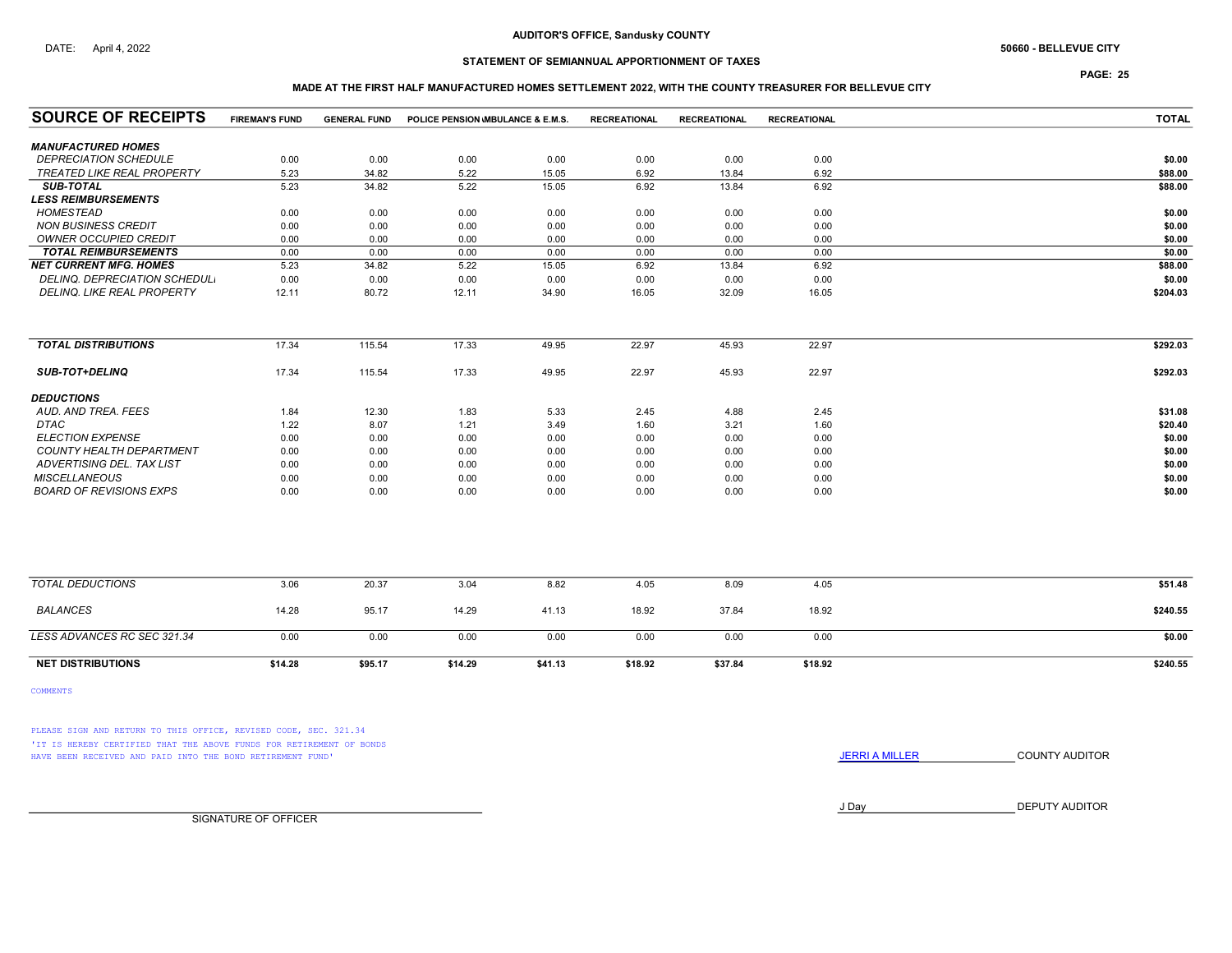PAGE: 26

### MADE AT THE FIRST HALF MANUFACTURED HOMES SETTLEMENT 2022, WITH THE COUNTY TREASURER FOR BURGOON CORP

|       | <b>GENERAL FUND</b>                                                        | <b>TOTAL</b> |
|-------|----------------------------------------------------------------------------|--------------|
|       |                                                                            |              |
| 0.00  | 0.00                                                                       | \$0.00       |
| 61.85 | 13.39                                                                      | \$75.24      |
| 61.85 | 13.39                                                                      | \$75.24      |
|       |                                                                            |              |
| 0.00  | 0.00                                                                       | \$0.00       |
| 0.00  | 0.00                                                                       | \$0.00       |
| 0.00  | 0.00                                                                       | \$0.00       |
| 0.00  | 0.00                                                                       | \$0.00       |
| 61.85 | 13.39                                                                      | \$75.24      |
| 0.00  | 0.00                                                                       | \$0.00       |
| 0.00  | 0.00                                                                       | \$0.00       |
|       | <b>SOURCE OF RECEIPTS CURRENT EXPENSE</b><br>DELINQ. DEPRECIATION SCHEDUL. |              |

| <b>TOTAL DISTRIBUTIONS</b> | 61.85 | 13.39 | \$75.24 |
|----------------------------|-------|-------|---------|
| <b>SUB-TOT+DELINQ</b>      | 61.85 | 13.39 | \$75.24 |
| <b>DEDUCTIONS</b>          |       |       |         |
| AUD. AND TREA. FEES        | 6.17  | 1.35  | \$7.52  |
| DTAC                       | 0.00  | 0.00  | \$0.00  |
| <b>ELECTION EXPENSE</b>    | 0.00  | 0.00  | \$0.00  |
| COUNTY HEALTH DEPARTMENT   | 0.00  | 0.00  | \$0.00  |
| ADVERTISING DEL. TAX LIST  | 0.00  | 0.00  | \$0.00  |
| <b>MISCELLANEOUS</b>       | 0.00  | 0.00  | \$0.00  |
| BOARD OF REVISIONS EXPS    | 0.00  | 0.00  | \$0.00  |

| TOTAL DEDUCTIONS            | 6.17    | 1.35    | \$7.52  |
|-----------------------------|---------|---------|---------|
| <b>BALANCES</b>             | 55.68   | 12.04   | \$67.72 |
| LESS ADVANCES RC SEC 321.34 | 0.00    | 0.00    | \$0.00  |
| <b>NET DISTRIBUTIONS</b>    | \$55.68 | \$12.04 | \$67.72 |

COMMENTS

PLEASE SIGN AND RETURN TO THIS OFFICE, REVISED CODE, SEC. 321.34 'IT IS HEREBY CERTIFIED THAT THE ABOVE FUNDS FOR RETIREMENT OF BONDS HAVE BEEN RECEIVED AND PAID INTO THE BOND RETIREMENT FUND' **SECULTS** THE COUNTY AUDITOR

J Day DEPUTY AUDITOR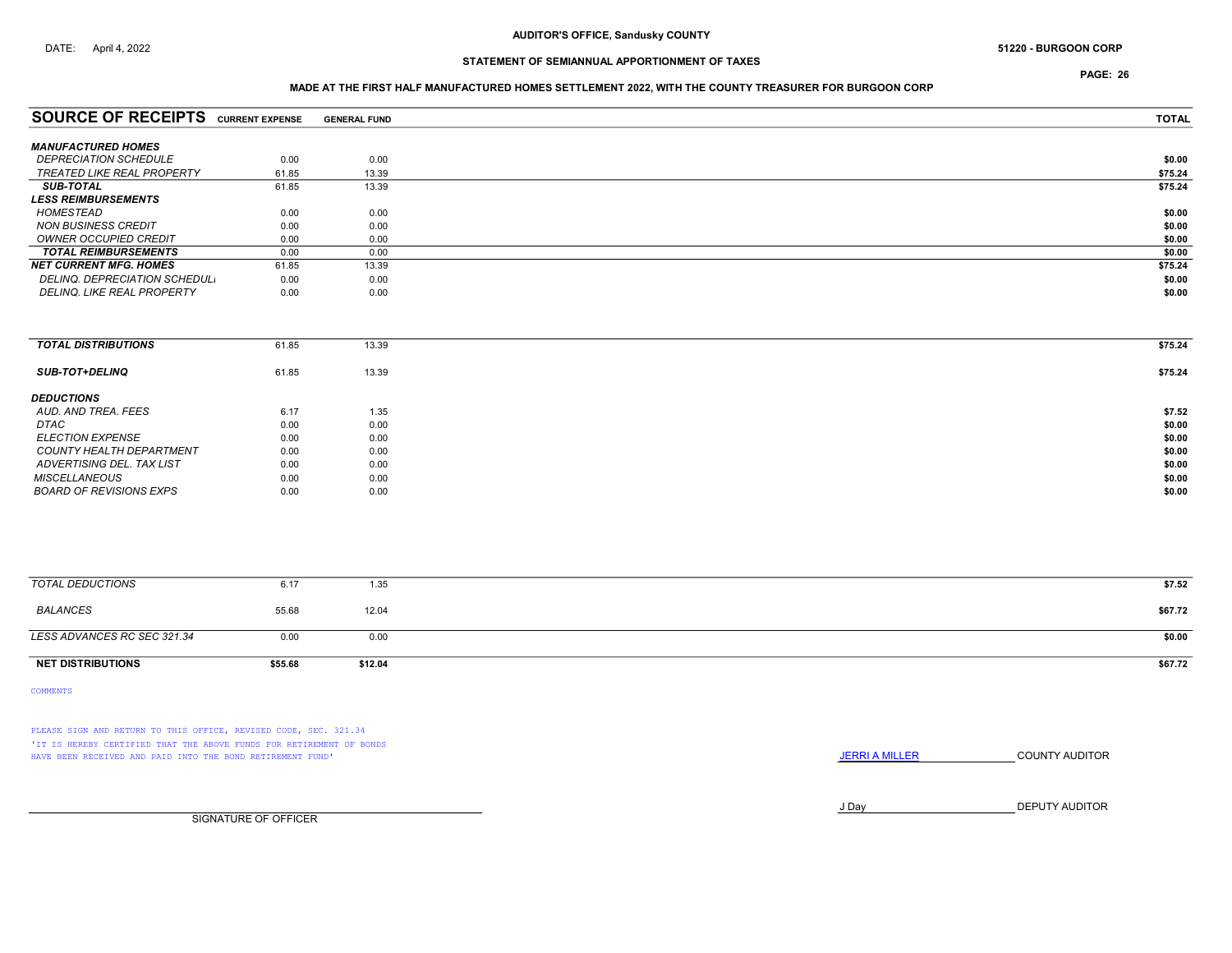PAGE: 27

### MADE AT THE FIRST HALF MANUFACTURED HOMES SETTLEMENT 2022, WITH THE COUNTY TREASURER FOR CLYDE CITY

| <b>SOURCE OF RECEIPTS</b>         | <b>GENERAL FUND</b> | <b>POLICE PENSION</b> | <b>TOTAL</b> |
|-----------------------------------|---------------------|-----------------------|--------------|
|                                   |                     |                       |              |
| <b>MANUFACTURED HOMES</b>         |                     |                       |              |
| <b>DEPRECIATION SCHEDULE</b>      | 22.70               | 2.35                  | \$25.05      |
| <b>TREATED LIKE REAL PROPERTY</b> | 704.84              | 72.92                 | \$777.76     |
| <b>SUB-TOTAL</b>                  | 727.54              | 75.27                 | \$802.81     |
| <b>LESS REIMBURSEMENTS</b>        |                     |                       |              |
| HOMESTEAD                         | 0.00                | 0.00                  | \$0.00       |
| <b>NON BUSINESS CREDIT</b>        | 0.00                | 0.00                  | \$0.00       |
| OWNER OCCUPIED CREDIT             | 0.00                | 0.00                  | \$0.00       |
| <b>TOTAL REIMBURSEMENTS</b>       | 0.00                | 0.00                  | \$0.00       |
| <b>NET CURRENT MFG. HOMES</b>     | 727.54              | 75.27                 | \$802.81     |
| DELINQ. DEPRECIATION SCHEDUL.     | 15.44               | 1.60                  | \$17.04      |
| DELINQ, LIKE REAL PROPERTY        | 306.69              | 31.73                 | \$338.42     |
|                                   |                     |                       |              |

| 1,049.67 | 108.60 | \$1,158.27 |
|----------|--------|------------|
| 1,049.67 | 108.60 | \$1,158.27 |
|          |        |            |
| 107.70   | 11.12  | \$118.82   |
| 32.21    | 3.33   | \$35.54    |
| 0.00     | 0.00   | \$0.00     |
| 0.00     | 0.00   | \$0.00     |
| 0.00     | 0.00   | \$0.00     |
| 0.00     | 0.00   | \$0.00     |
| 0.00     | 0.00   | \$0.00     |
|          |        |            |

| TOTAL DEDUCTIONS            | 139.91   | 14.45   | \$154.36   |
|-----------------------------|----------|---------|------------|
| BALANCES                    | 909.76   | 94.15   | \$1,003.91 |
| LESS ADVANCES RC SEC 321.34 | 0.00     | 0.00    | \$0.00     |
| <b>NET DISTRIBUTIONS</b>    | \$909.76 | \$94.15 | \$1,003.91 |

COMMENTS

PLEASE SIGN AND RETURN TO THIS OFFICE, REVISED CODE, SEC. 321.34 'IT IS HEREBY CERTIFIED THAT THE ABOVE FUNDS FOR RETIREMENT OF BONDS HAVE BEEN RECEIVED AND PAID INTO THE BOND RETIREMENT FUND' **JERRIA MILLER COUNTY AUDITOR** 

J Day DEPUTY AUDITOR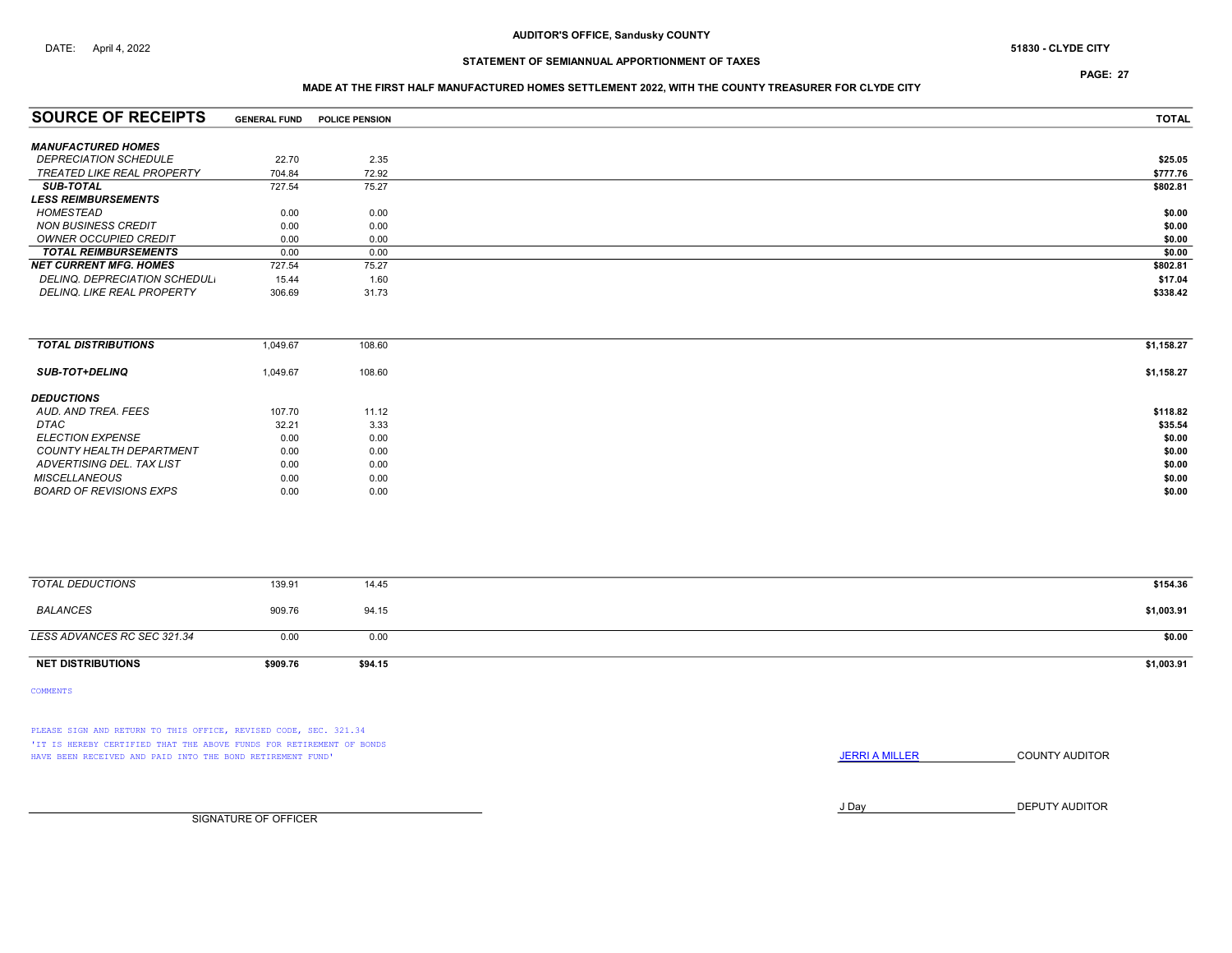PAGE: 28

### MADE AT THE FIRST HALF MANUFACTURED HOMES SETTLEMENT 2022, WITH THE COUNTY TREASURER FOR FREMONT CITY

| <b>GENERAL FUND</b> | <b>TOTAL</b> |
|---------------------|--------------|
|                     |              |
|                     |              |
| 74.84               | \$74.84      |
| 1,295.33            | \$1,295.33   |
| 1.370.17            | \$1,370.17   |
|                     |              |
| 0.00                | \$0.00       |
| 0.00                | \$0.00       |
| 0.00                | \$0.00       |
| 0.00                | \$0.00       |
| 1.370.17            | \$1,370.17   |
| 7.09                | \$7.09       |
| 431.61              | \$431.61     |
|                     |              |

| <b>TOTAL DISTRIBUTIONS</b> | 1,808.87 | \$1,808.87 |
|----------------------------|----------|------------|
| <b>SUB-TOT+DELINQ</b>      | 1,808.87 | \$1,808.87 |
| <b>DEDUCTIONS</b>          |          |            |
| AUD. AND TREA. FEES        | 180.86   | \$180.86   |
| DTAC                       | 43.87    | \$43.87    |
| <b>ELECTION EXPENSE</b>    | 0.00     | \$0.00     |
| COUNTY HEALTH DEPARTMENT   | 0.00     | \$0.00     |
| ADVERTISING DEL. TAX LIST  | 0.00     | \$0.00     |
| <b>MISCELLANEOUS</b>       | 0.00     | \$0.00     |
| BOARD OF REVISIONS EXPS    | 0.00     | \$0.00     |

| TOTAL DEDUCTIONS            | 224.73     | \$224.73   |
|-----------------------------|------------|------------|
| BALANCES                    | 1,584.14   | \$1,584.14 |
| LESS ADVANCES RC SEC 321.34 | 0.00       | \$0.00     |
| <b>NET DISTRIBUTIONS</b>    | \$1,584.14 | \$1,584.14 |

COMMENTS

PLEASE SIGN AND RETURN TO THIS OFFICE, REVISED CODE, SEC. 321.34 'IT IS HEREBY CERTIFIED THAT THE ABOVE FUNDS FOR RETIREMENT OF BONDS HAVE BEEN RECEIVED AND PAID INTO THE BOND RETIREMENT FUND' **SECULTS THE COUNTY AUDITOR JERRI A MILLER COUNTY AUDITOR** 

J Day DEPUTY AUDITOR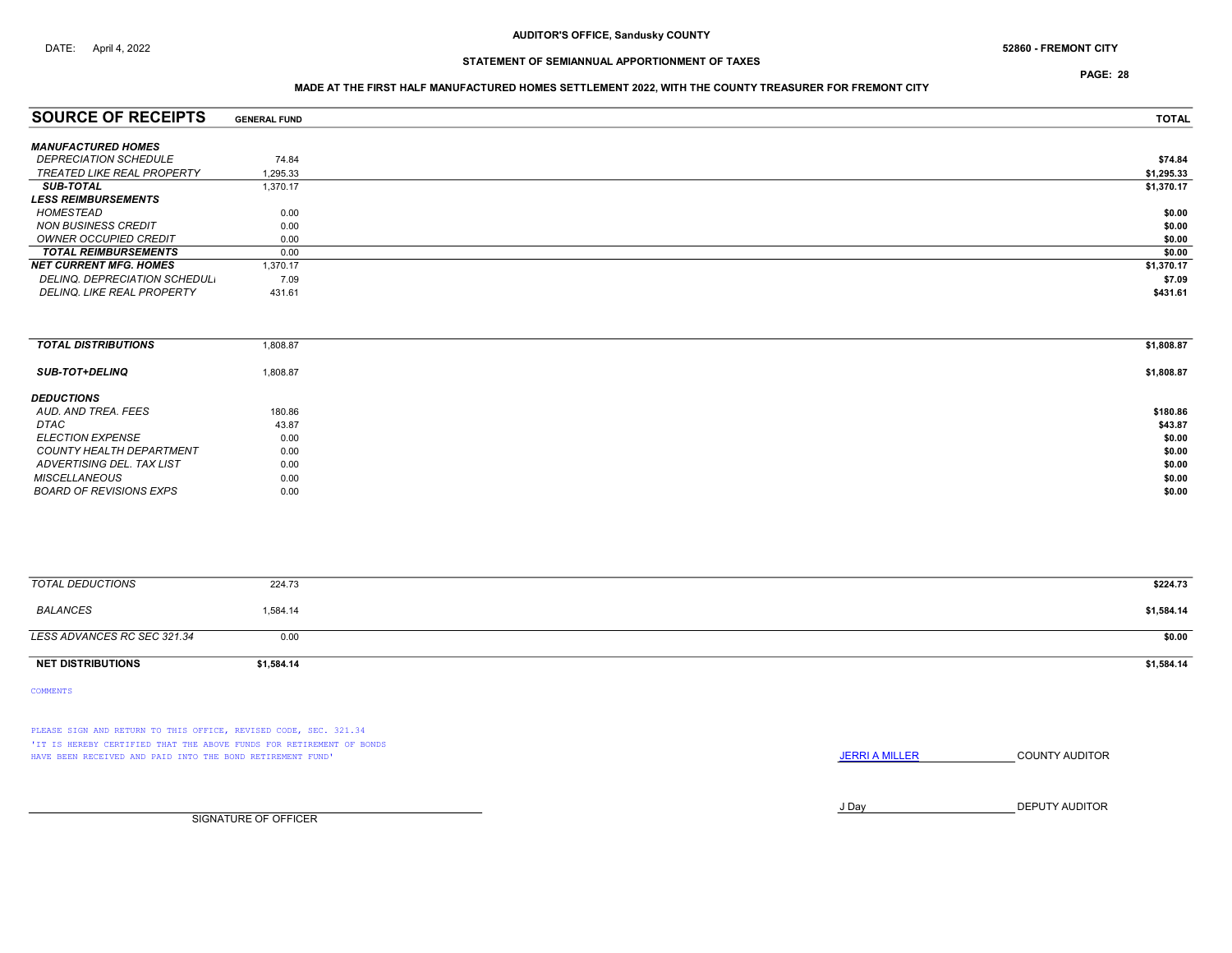PAGE: 29

### MADE AT THE FIRST HALF MANUFACTURED HOMES SETTLEMENT 2022, WITH THE COUNTY TREASURER FOR GIBSONBURG CORP

| <b>SOURCE OF RECEIPTS</b>           | <b>GENERAL FUND</b> | <b>TOTAL</b> |
|-------------------------------------|---------------------|--------------|
| <b>MANUFACTURED HOMES</b>           |                     |              |
|                                     |                     |              |
| <i><b>DEPRECIATION SCHEDULE</b></i> | 0.00                | \$0.00       |
| TREATED LIKE REAL PROPERTY          | 6.84                | \$6.84       |
| <b>SUB-TOTAL</b>                    | 6.84                | \$6.84       |
| <i><b>LESS REIMBURSEMENTS</b></i>   |                     |              |
| HOMESTEAD                           | 0.00                | \$0.00       |
| <b>NON BUSINESS CREDIT</b>          | 0.00                | \$0.00       |
| OWNER OCCUPIED CREDIT               | 0.00                | \$0.00       |
| <b>TOTAL REIMBURSEMENTS</b>         | 0.00                | \$0.00       |
| NET CURRENT MFG. HOMES              | 6.84                | \$6.84       |
| DELINQ. DEPRECIATION SCHEDUL.       | 0.00                | \$0.00       |
| <b>DELINQ. LIKE REAL PROPERTY</b>   | 0.00                | \$0.00       |
|                                     |                     |              |

| <b>TOTAL DISTRIBUTIONS</b>      | 6.84 | \$6.84 |
|---------------------------------|------|--------|
|                                 |      |        |
|                                 |      |        |
| <b>SUB-TOT+DELINQ</b>           | 6.84 | \$6.84 |
|                                 |      |        |
| <b>DEDUCTIONS</b>               |      |        |
| AUD. AND TREA. FEES             | 0.68 | \$0.68 |
| <b>DTAC</b>                     |      |        |
|                                 | 0.00 | \$0.00 |
| <i>ELECTION EXPENSE</i>         | 0.00 | \$0.00 |
| <b>COUNTY HEALTH DEPARTMENT</b> | 0.00 | \$0.00 |
| ADVERTISING DEL. TAX LIST       | 0.00 | \$0.00 |
|                                 |      |        |
| <b>MISCELLANEOUS</b>            | 0.00 | \$0.00 |
| BOARD OF REVISIONS EXPS         | 0.00 | \$0.00 |
|                                 |      |        |

| <b>TOTAL DEDUCTIONS</b>     | 0.68   | \$0.68 |
|-----------------------------|--------|--------|
| BALANCES                    | 6.16   | \$6.16 |
| LESS ADVANCES RC SEC 321.34 | 0.00   | \$0.00 |
| <b>NET DISTRIBUTIONS</b>    | \$6.16 | \$6.16 |

COMMENTS

PLEASE SIGN AND RETURN TO THIS OFFICE, REVISED CODE, SEC. 321.34 'IT IS HEREBY CERTIFIED THAT THE ABOVE FUNDS FOR RETIREMENT OF BONDS HAVE BEEN RECEIVED AND PAID INTO THE BOND RETIREMENT FUND' **SECULTS** THE COUNTY AUDITOR

J Day DEPUTY AUDITOR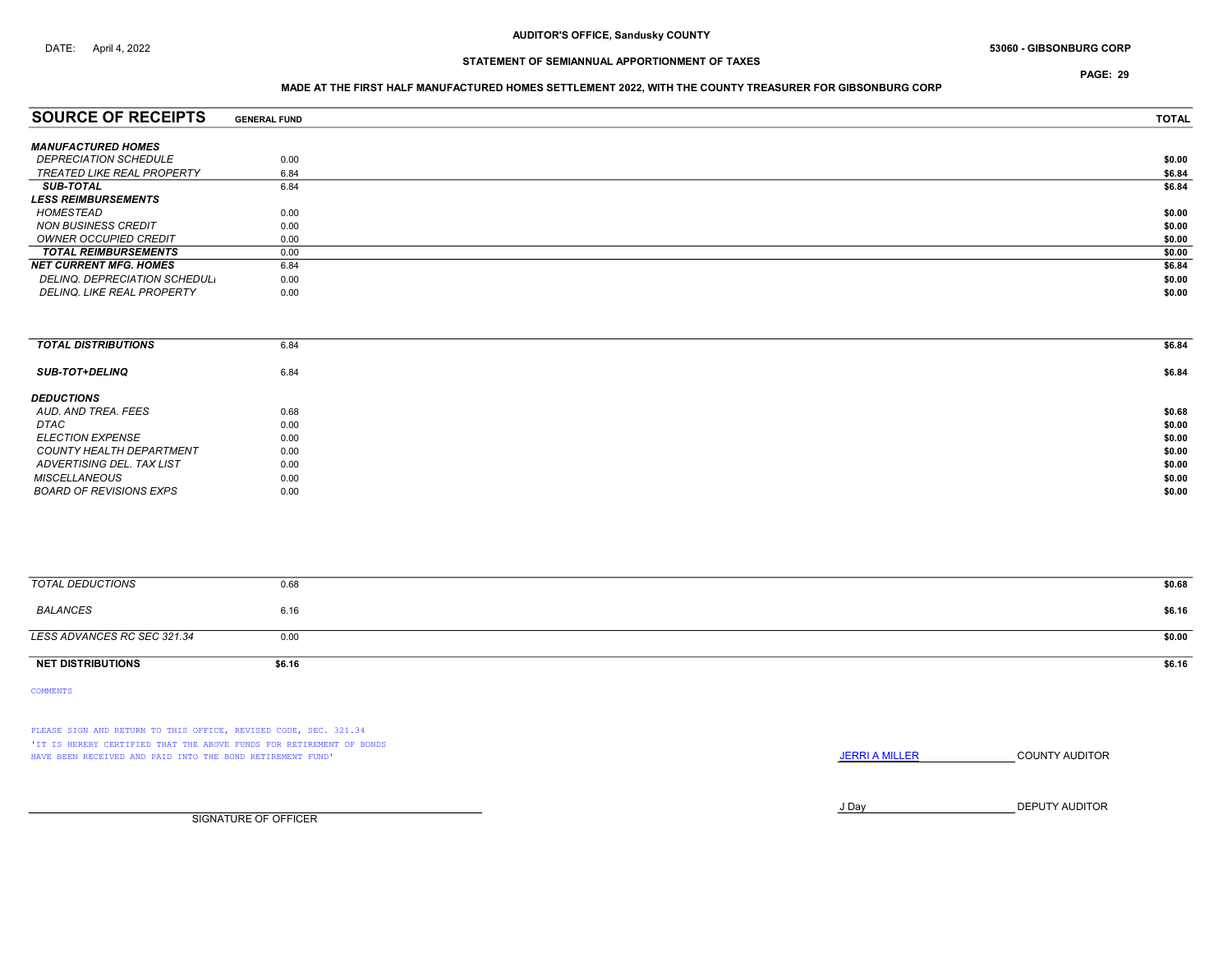## DATE: April 4, 2022 **S3280 - GREEN SPRINGS CORP** 53280 - GREEN SPRINGS CORP

# STATEMENT OF SEMIANNUAL APPORTIONMENT OF TAXES

# PAGE: 30

### MADE AT THE FIRST HALF MANUFACTURED HOMES SETTLEMENT 2022, WITH THE COUNTY TREASURER FOR GREEN SPRINGS CORP

| <b>SOURCE OF RECEIPTS</b>         | FIRE & E.M.S. | <b>POLICE</b> | <b>GENERAL FUND</b> | <b>POLICE</b> | <b>TOTAL</b> |
|-----------------------------------|---------------|---------------|---------------------|---------------|--------------|
| <b>MANUFACTURED HOMES</b>         |               |               |                     |               |              |
| <b>DEPRECIATION SCHEDULE</b>      | 21.89         | 29.68         | 16.39               | 13.29         | \$81.25      |
| <b>TREATED LIKE REAL PROPERTY</b> | 809.22        | 1,097.52      | 647.57              | 443.65        | \$2,997.96   |
| <b>SUB-TOTAL</b>                  | 831.11        | 1,127.20      | 663.96              | 456.94        | \$3,079.21   |
| <b>LESS REIMBURSEMENTS</b>        |               |               |                     |               |              |
| <b>HOMESTEAD</b>                  | 0.00          | 0.00          | 0.00                | 0.00          | \$0.00       |
| <b>NON BUSINESS CREDIT</b>        | 0.00          | 0.00          | 0.00                | 0.00          | \$0.00       |
| <b>OWNER OCCUPIED CREDIT</b>      | 0.00          | 0.00          | 0.00                | 0.00          | \$0.00       |
| <b>TOTAL REIMBURSEMENTS</b>       | 0.00          | 0.00          | 0.00                | 0.00          | \$0.00       |
| <b>NET CURRENT MFG. HOMES</b>     | 831.11        | 1,127.20      | 663.96              | 456.94        | \$3,079.21   |
| DELINQ. DEPRECIATION SCHEDUL.     | 0.00          | 0.00          | 0.00                | 0.00          | \$0.00       |
| DELINQ. LIKE REAL PROPERTY        | 268.21        | 363.77        | 214.63              | 147.04        | \$993.65     |
|                                   |               |               |                     |               |              |
|                                   |               |               |                     |               |              |
| <b>TOTAL DISTRIBUTIONS</b>        | 1,099.32      | 1,490.97      | 878.59              | 603.98        | \$4,072.86   |
| <b>SUB-TOT+DELINQ</b>             | 1,099.32      | 1,490.97      | 878.59              | 603.98        | \$4,072.86   |
| <b>DEDUCTIONS</b>                 |               |               |                     |               |              |
| AUD. AND TREA. FEES               | 109.94        | 149.10        | 87.86               | 60.40         | \$407.30     |
| DTAC                              | 26.82         | 36.38         | 21.46               | 14.71         | \$99.37      |
| <b>ELECTION EXPENSE</b>           | 0.00          | 0.00          | 0.00                | 0.00          | \$0.00       |
| COUNTY HEALTH DEPARTMENT          | 0.00          | 0.00          | 0.00                | 0.00          | \$0.00       |
| ADVERTISING DEL. TAX LIST         | 0.00          | 0.00          | 0.00                | 0.00          | \$0.00       |
| <b>MISCELLANEOUS</b>              | 0.00          | 0.00          | 0.00                | 0.00          | \$0.00       |
| <b>BOARD OF REVISIONS EXPS</b>    | 0.00          | 0.00          | 0.00                | 0.00          | \$0.00       |
|                                   |               |               |                     |               |              |

| <b>NET DISTRIBUTIONS</b>    | \$962.56 | \$1,305.49 | \$769.27 | \$528.87 | \$3,566.19 |
|-----------------------------|----------|------------|----------|----------|------------|
| LESS ADVANCES RC SEC 321.34 | 0.00     | 0.00       | 0.00     | 0.00     | \$0.00     |
| BALANCES                    | 962.56   | 1,305.49   | 769.27   | 528.87   | \$3,566.19 |
| TOTAL DEDUCTIONS            | 136.76   | 185.48     | 109.32   | 75.11    | \$506.67   |
|                             |          |            |          |          |            |

COMMENTS

PLEASE SIGN AND RETURN TO THIS OFFICE, REVISED CODE, SEC. 321.34 'IT IS HEREBY CERTIFIED THAT THE ABOVE FUNDS FOR RETIREMENT OF BONDS HAVE BEEN RECEIVED AND PAID INTO THE BOND RETIREMENT FUND' **SECULTS** THE COUNTY AUDITOR

J Day DEPUTY AUDITOR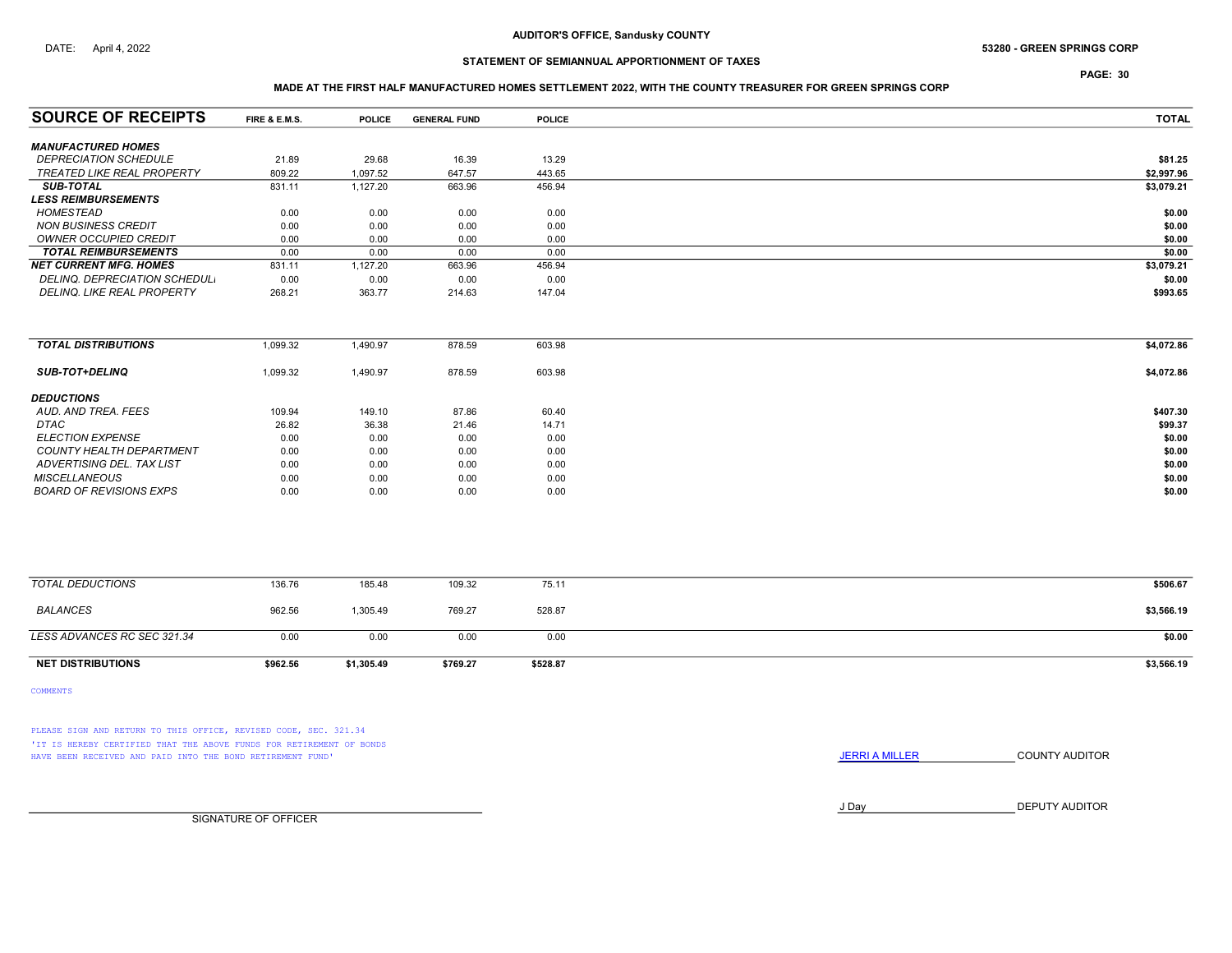PAGE: 31

### MADE AT THE FIRST HALF MANUFACTURED HOMES SETTLEMENT 2022, WITH THE COUNTY TREASURER FOR HELENA CORP

| <b>SOURCE OF RECEIPTS</b>         | <b>CURRENT EXPENSE</b> | <b>GENERAL FUND</b> | <b>TOTAL</b> |
|-----------------------------------|------------------------|---------------------|--------------|
|                                   |                        |                     |              |
| <b>MANUFACTURED HOMES</b>         |                        |                     |              |
| <b>DEPRECIATION SCHEDULE</b>      | 0.00                   | 0.00                | \$0.00       |
| TREATED LIKE REAL PROPERTY        | 28.31                  | 31.81               | \$60.12      |
| <b>SUB-TOTAL</b>                  | 28.31                  | 31.81               | \$60.12      |
| <b>LESS REIMBURSEMENTS</b>        |                        |                     |              |
| HOMESTEAD                         | 0.00                   | 0.00                | \$0.00       |
| NON BUSINESS CREDIT               | 0.00                   | 0.00                | \$0.00       |
| OWNER OCCUPIED CREDIT             | 0.00                   | 0.00                | \$0.00       |
| <b>TOTAL REIMBURSEMENTS</b>       | 0.00                   | 0.00                | \$0.00       |
| <b>NET CURRENT MFG. HOMES</b>     | 28.31                  | 31.81               | \$60.12      |
| DELINQ. DEPRECIATION SCHEDUL.     | 0.00                   | 0.00                | \$0.00       |
| <b>DELINQ. LIKE REAL PROPERTY</b> | 0.00                   | 0.00                | \$0.00       |
|                                   |                        |                     |              |

| 28.31 | 31.81 | \$60.12 |
|-------|-------|---------|
| 28.31 | 31.81 | \$60.12 |
|       |       |         |
| 2.83  | 3.18  | \$6.01  |
| 0.00  | 0.00  | \$0.00  |
| 0.00  | 0.00  | \$0.00  |
| 0.00  | 0.00  | \$0.00  |
| 0.00  | 0.00  | \$0.00  |
| 0.00  | 0.00  | \$0.00  |
| 0.00  | 0.00  | \$0.00  |
|       |       |         |

| TOTAL DEDUCTIONS            | 2.83    | 3.18    | \$6.01  |
|-----------------------------|---------|---------|---------|
| BALANCES                    | 25.48   | 28.63   | \$54.11 |
| LESS ADVANCES RC SEC 321.34 | 0.00    | 0.00    | \$0.00  |
| <b>NET DISTRIBUTIONS</b>    | \$25.48 | \$28.63 | \$54.11 |

COMMENTS

PLEASE SIGN AND RETURN TO THIS OFFICE, REVISED CODE, SEC. 321.34 'IT IS HEREBY CERTIFIED THAT THE ABOVE FUNDS FOR RETIREMENT OF BONDS HAVE BEEN RECEIVED AND PAID INTO THE BOND RETIREMENT FUND' **SECULTS** THE COUNTY AUDITOR

J Day DEPUTY AUDITOR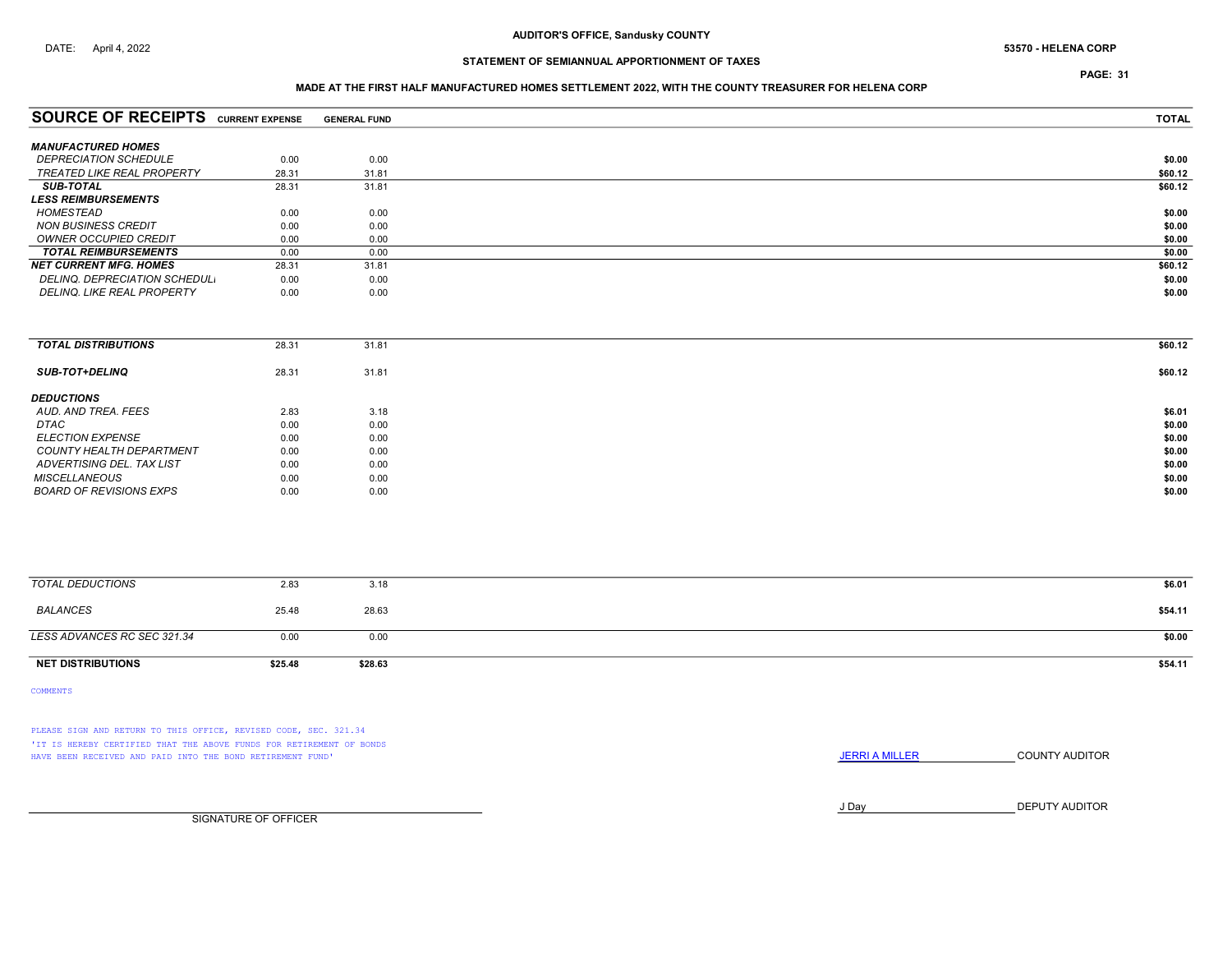PAGE: 32

### MADE AT THE FIRST HALF MANUFACTURED HOMES SETTLEMENT 2022, WITH THE COUNTY TREASURER FOR LINDSEY CORP

| <b>SOURCE OF RECEIPTS</b>         | <b>CURRENT EXPENSE</b> | <b>GENERAL FUND</b> | <b>TOTAL</b> |
|-----------------------------------|------------------------|---------------------|--------------|
|                                   |                        |                     |              |
| <b>MANUFACTURED HOMES</b>         |                        |                     |              |
| <b>DEPRECIATION SCHEDULE</b>      | 1.32                   | 0.92                | \$2.24       |
| TREATED LIKE REAL PROPERTY        | 0.00                   | 0.00                | \$0.00       |
| <b>SUB-TOTAL</b>                  | 1.32                   | 0.92                | \$2.24       |
| <b>LESS REIMBURSEMENTS</b>        |                        |                     |              |
| HOMESTEAD                         | 0.00                   | 0.00                | \$0.00       |
| <b>NON BUSINESS CREDIT</b>        | 0.00                   | 0.00                | \$0.00       |
| OWNER OCCUPIED CREDIT             | 0.00                   | 0.00                | \$0.00       |
| <b>TOTAL REIMBURSEMENTS</b>       | 0.00                   | 0.00                | \$0.00       |
| <b>NET CURRENT MFG. HOMES</b>     | 1.32                   | 0.92                | \$2.24       |
| DELINQ. DEPRECIATION SCHEDUL.     | 0.00                   | 0.00                | \$0.00       |
| <b>DELINQ. LIKE REAL PROPERTY</b> | 0.00                   | 0.00                | \$0.00       |
|                                   |                        |                     |              |

| <b>TOTAL DISTRIBUTIONS</b> | 1.32 | 0.92 | \$2.24 |
|----------------------------|------|------|--------|
| <b>SUB-TOT+DELINQ</b>      | 1.32 | 0.92 | \$2.24 |
| <b>DEDUCTIONS</b>          |      |      |        |
| AUD. AND TREA. FEES        | 0.12 | 0.10 | \$0.22 |
| DTAC                       | 0.00 | 0.00 | \$0.00 |
| <b>ELECTION EXPENSE</b>    | 0.00 | 0.00 | \$0.00 |
| COUNTY HEALTH DEPARTMENT   | 0.00 | 0.00 | \$0.00 |
| ADVERTISING DEL. TAX LIST  | 0.00 | 0.00 | \$0.00 |
| <b>MISCELLANEOUS</b>       | 0.00 | 0.00 | \$0.00 |
| BOARD OF REVISIONS EXPS    | 0.00 | 0.00 | \$0.00 |
|                            |      |      |        |

| <b>NET DISTRIBUTIONS</b>    | \$1.20 | \$0.82 | \$2.02 |
|-----------------------------|--------|--------|--------|
| LESS ADVANCES RC SEC 321.34 | 0.00   | 0.00   | \$0.00 |
| BALANCES                    | 1.20   | 0.82   | \$2.02 |
| TOTAL DEDUCTIONS            | 0.12   | 0.10   | \$0.22 |
|                             |        |        |        |

COMMENTS

PLEASE SIGN AND RETURN TO THIS OFFICE, REVISED CODE, SEC. 321.34 'IT IS HEREBY CERTIFIED THAT THE ABOVE FUNDS FOR RETIREMENT OF BONDS HAVE BEEN RECEIVED AND PAID INTO THE BOND RETIREMENT FUND' **SECULTS** THE COUNTY AUDITOR

J Day DEPUTY AUDITOR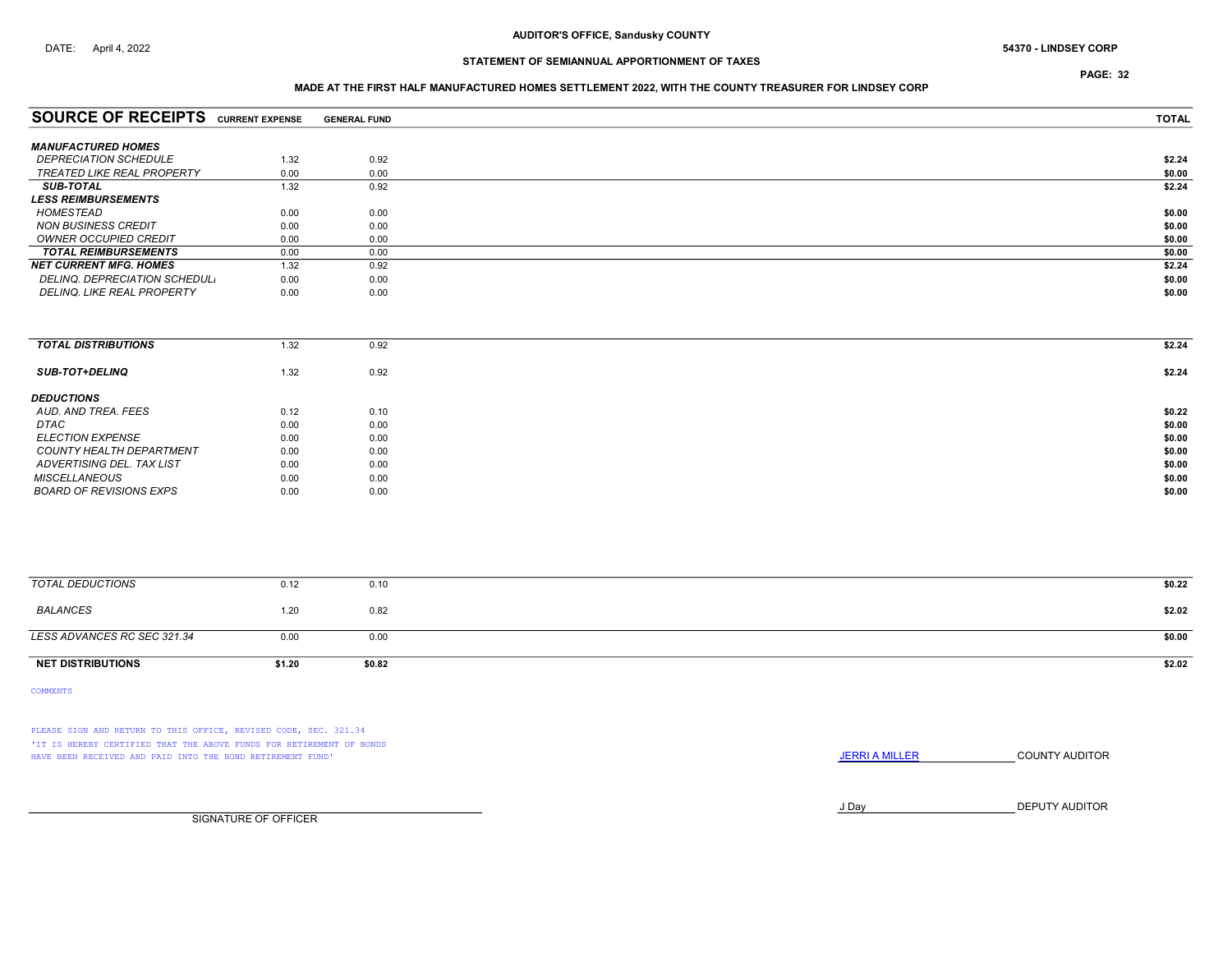# DATE: April 4, 2022 **S9280 - WOODVILLE CORP**

# STATEMENT OF SEMIANNUAL APPORTIONMENT OF TAXES

PAGE: 33

### MADE AT THE FIRST HALF MANUFACTURED HOMES SETTLEMENT 2022, WITH THE COUNTY TREASURER FOR WOODVILLE CORP

| <b>SOURCE OF RECEIPTS</b>         | <b>CURRENT EXPENSE</b> | <b>GENERAL FUND</b> | <b>POLICE PENSION</b> | <b>TOTAL</b> |
|-----------------------------------|------------------------|---------------------|-----------------------|--------------|
|                                   |                        |                     |                       |              |
| <b>MANUFACTURED HOMES</b>         |                        |                     |                       |              |
| <b>DEPRECIATION SCHEDULE</b>      | 0.00                   | 0.00                | 0.00                  | \$0.00       |
| <b>TREATED LIKE REAL PROPERTY</b> | 0.00                   | 0.00                | 0.00                  | \$0.00       |
| <b>SUB-TOTAL</b>                  | 0.00                   | 0.00                | 0.00                  | \$0.00       |
| <b>LESS REIMBURSEMENTS</b>        |                        |                     |                       |              |
| HOMESTEAD                         | 0.00                   | 0.00                | 0.00                  | \$0.00       |
| <b>NON BUSINESS CREDIT</b>        | 0.00                   | 0.00                | 0.00                  | \$0.00       |
| <b>OWNER OCCUPIED CREDIT</b>      | 0.00                   | 0.00                | 0.00                  | \$0.00       |
| <b>TOTAL REIMBURSEMENTS</b>       | 0.00                   | 0.00                | 0.00                  | \$0.00       |
| <b>NET CURRENT MFG. HOMES</b>     | 0.00                   | 0.00                | 0.00                  | \$0.00       |
| DELINQ. DEPRECIATION SCHEDUL.     | 0.00                   | 0.00                | 0.00                  | \$0.00       |
| <b>DELINQ. LIKE REAL PROPERTY</b> | 0.00                   | 0.00                | 0.00                  | \$0.00       |

| <b>TOTAL DISTRIBUTIONS</b> | 0.00 | 0.00 | 0.00 | \$0.00 |
|----------------------------|------|------|------|--------|
| <b>SUB-TOT+DELINQ</b>      | 0.00 | 0.00 | 0.00 | \$0.00 |
| <b>DEDUCTIONS</b>          |      |      |      |        |
| AUD. AND TREA. FEES        | 0.00 | 0.00 | 0.00 | \$0.00 |
| DTAC                       | 0.00 | 0.00 | 0.00 | \$0.00 |
| <b>ELECTION EXPENSE</b>    | 0.00 | 0.00 | 0.00 | \$0.00 |
| COUNTY HEALTH DEPARTMENT   | 0.00 | 0.00 | 0.00 | \$0.00 |
| ADVERTISING DEL. TAX LIST  | 0.00 | 0.00 | 0.00 | \$0.00 |
| <b>MISCELLANEOUS</b>       | 0.00 | 0.00 | 0.00 | \$0.00 |
| BOARD OF REVISIONS EXPS    | 0.00 | 0.00 | 0.00 | \$0.00 |

| <b>NET DISTRIBUTIONS</b>    | \$0.00 | \$0.00 | \$0.00 | \$0.00 |
|-----------------------------|--------|--------|--------|--------|
| LESS ADVANCES RC SEC 321.34 | 0.00   | 0.00   | 0.00   | \$0.00 |
| BALANCES                    | 0.00   | 0.00   | 0.00   | \$0.00 |
| TOTAL DEDUCTIONS            | 0.00   | 0.00   | 0.00   | \$0.00 |
|                             |        |        |        |        |

COMMENTS

PLEASE SIGN AND RETURN TO THIS OFFICE, REVISED CODE, SEC. 321.34 'IT IS HEREBY CERTIFIED THAT THE ABOVE FUNDS FOR RETIREMENT OF BONDS HAVE BEEN RECEIVED AND PAID INTO THE BOND RETIREMENT FUND' **SECULTS** THE COUNTY AUDITOR

J Day DEPUTY AUDITOR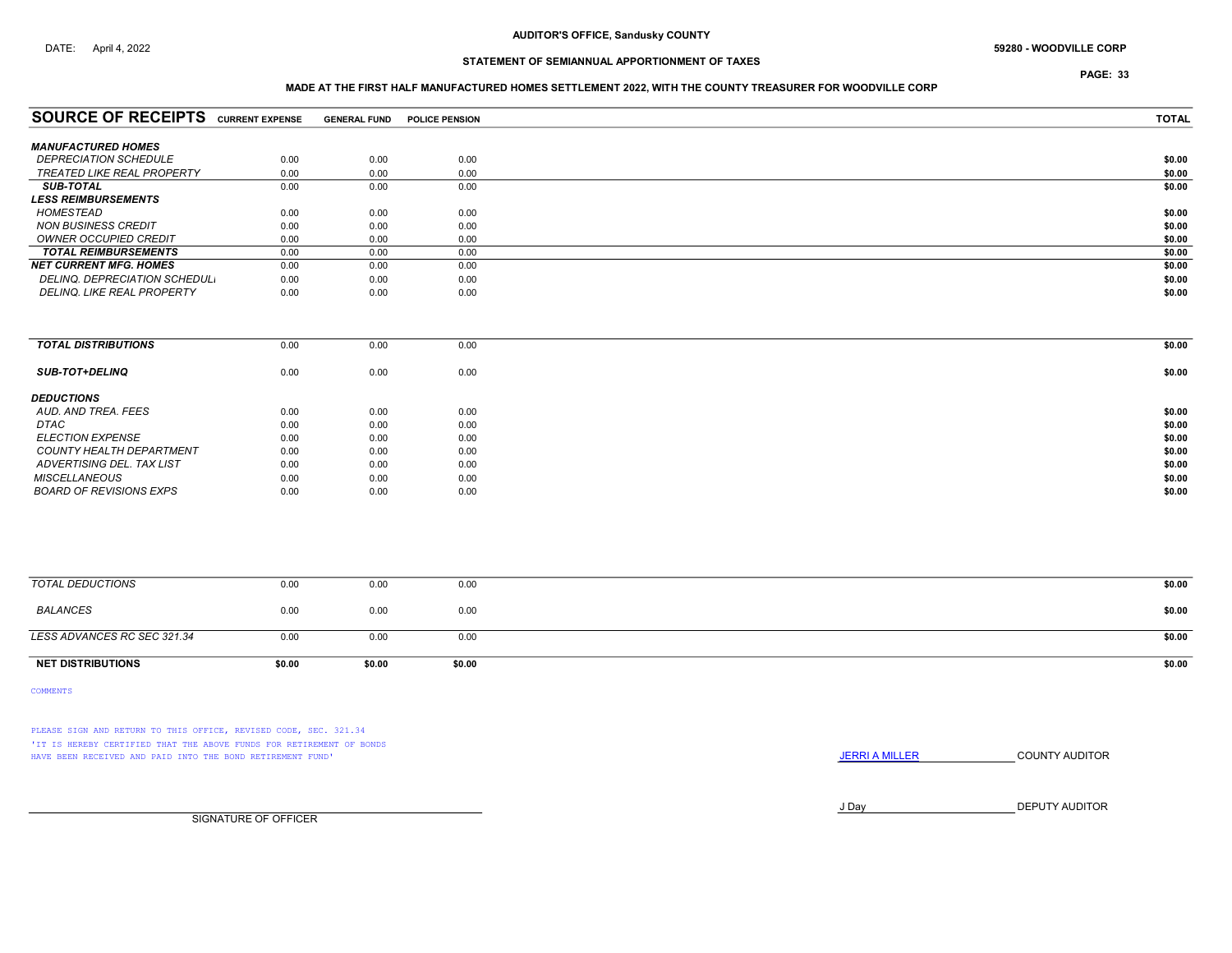PAGE: 34

### MADE AT THE FIRST HALF MANUFACTURED HOMES SETTLEMENT 2022, WITH THE COUNTY TREASURER FOR BIRCHARD PUBLIC LIBRARY

| <b>SOURCE OF RECEIPTS CURRENT EXPENSE</b> |          | <b>TOTAL</b> |
|-------------------------------------------|----------|--------------|
|                                           |          |              |
| <b>MANUFACTURED HOMES</b>                 |          |              |
| <b>DEPRECIATION SCHEDULE</b>              | 105.21   | \$105.21     |
| TREATED LIKE REAL PROPERTY                | 1.026.18 | \$1,026.18   |
| <b>SUB-TOTAL</b>                          | 1,131.39 | \$1,131.39   |
| <b>LESS REIMBURSEMENTS</b>                |          |              |
| HOMESTEAD                                 | 0.00     | \$0.00       |
| NON BUSINESS CREDIT                       | 0.00     | \$0.00       |
| OWNER OCCUPIED CREDIT                     | 0.00     | \$0.00       |
| <b>TOTAL REIMBURSEMENTS</b>               | 0.00     | \$0.00       |
| <b>NET CURRENT MFG. HOMES</b>             | 1,131.39 | \$1,131.39   |
| DELINQ, DEPRECIATION SCHEDUL.             | 56.42    | \$56.42      |
| <b>DELINQ. LIKE REAL PROPERTY</b>         | 439.58   | \$439.58     |
|                                           |          |              |

| <b>TOTAL DISTRIBUTIONS</b>     | 1,627.39 | \$1,627.39 |
|--------------------------------|----------|------------|
| <b>SUB-TOT+DELINQ</b>          | 1,627.39 | \$1,627.39 |
| <b>DEDUCTIONS</b>              |          |            |
| AUD, AND TREA, FEES            | 162.82   | \$162.82   |
| DTAC                           | 49.60    | \$49.60    |
| <b>ELECTION EXPENSE</b>        | 0.00     | \$0.00     |
| COUNTY HEALTH DEPARTMENT       | 0.00     | \$0.00     |
| ADVERTISING DEL. TAX LIST      | 0.00     | \$0.00     |
| <b>MISCELLANEOUS</b>           | 0.00     | \$0.00     |
| <b>BOARD OF REVISIONS EXPS</b> | 0.00     | \$0.00     |

| TOTAL DEDUCTIONS            | 212.42     | \$212.42   |
|-----------------------------|------------|------------|
| BALANCES                    | 1,414.97   | \$1,414.97 |
| LESS ADVANCES RC SEC 321.34 | 0.00       | \$0.00     |
| <b>NET DISTRIBUTIONS</b>    | \$1,414.97 | \$1,414.97 |

COMMENTS

PLEASE SIGN AND RETURN TO THIS OFFICE, REVISED CODE, SEC. 321.34 'IT IS HEREBY CERTIFIED THAT THE ABOVE FUNDS FOR RETIREMENT OF BONDS HAVE BEEN RECEIVED AND PAID INTO THE BOND RETIREMENT FUND' **SECULTS** THE COUNTY AUDITOR

J Day DEPUTY AUDITOR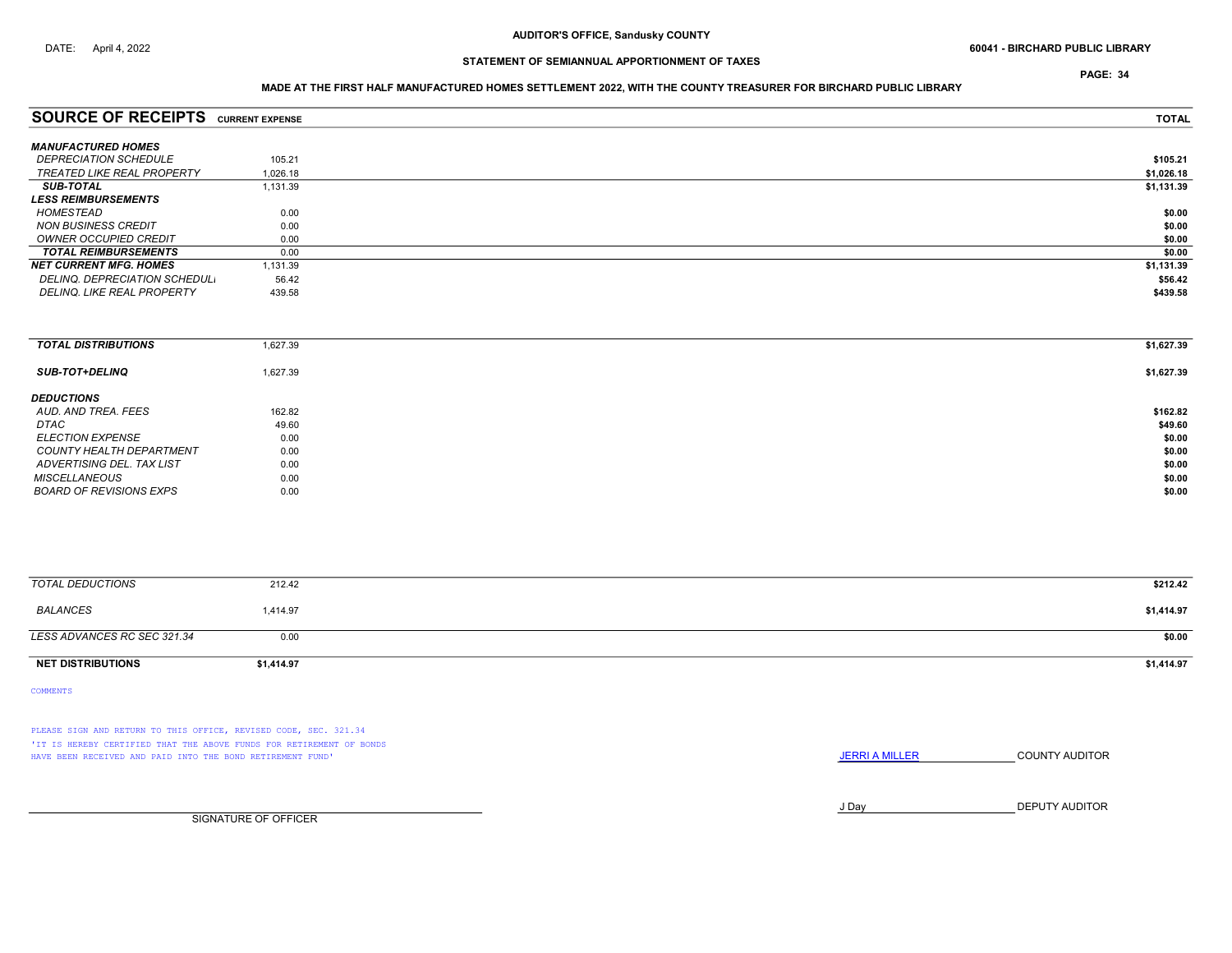PAGE: 35

# STATEMENT OF SEMIANNUAL APPORTIONMENT OF TAXES

### MADE AT THE FIRST HALF MANUFACTURED HOMES SETTLEMENT 2022, WITH THE COUNTY TREASURER FOR SANDUSKY COUNTY HEALTH DISTRIC

| <b>SOURCE OF RECEIPTS CURRENT EXPENSE</b> |        | <b>TOTAL</b> |
|-------------------------------------------|--------|--------------|
| <b>MANUFACTURED HOMES</b>                 |        |              |
| <i><b>DEPRECIATION SCHEDULE</b></i>       | 86.77  | \$86.77      |
| <b>TREATED LIKE REAL PROPERTY</b>         | 750.80 | \$750.80     |
| <b>SUB-TOTAL</b>                          | 837.57 | \$837.57     |
| <b>LESS REIMBURSEMENTS</b>                |        |              |
| HOMESTEAD                                 | 0.00   | \$0.00       |
| <b>NON BUSINESS CREDIT</b>                | 0.00   | \$0.00       |
| OWNER OCCUPIED CREDIT                     | 0.00   | \$0.00       |
| <b>TOTAL REIMBURSEMENTS</b>               | 0.00   | \$0.00       |
| <b>NET CURRENT MFG. HOMES</b>             | 837.57 | \$837.57     |
| DELINQ. DEPRECIATION SCHEDUL.             | 37.92  | \$37.92      |
| <b>DELINQ. LIKE REAL PROPERTY</b>         | 351.51 | \$351.51     |
|                                           |        |              |

| <b>TOTAL DISTRIBUTIONS</b>     | 1.227.00 | \$1,227.00 |
|--------------------------------|----------|------------|
| <b>SUB-TOT+DELINQ</b>          | 1,227.00 | \$1,227.00 |
| <b>DEDUCTIONS</b>              |          |            |
| AUD, AND TREA, FEES            | 123.21   | \$123.21   |
| DTAC                           | 38.95    | \$38.95    |
| <b>ELECTION EXPENSE</b>        | 0.00     | \$0.00     |
| COUNTY HEALTH DEPARTMENT       | 0.00     | \$0.00     |
| ADVERTISING DEL. TAX LIST      | 0.00     | \$0.00     |
| <b>MISCELLANEOUS</b>           | 0.00     | \$0.00     |
| <b>BOARD OF REVISIONS EXPS</b> | 0.00     | \$0.00     |

| TOTAL DEDUCTIONS            | 162.16     | \$162.16   |
|-----------------------------|------------|------------|
| BALANCES                    | 1,064.84   | \$1,064.84 |
| LESS ADVANCES RC SEC 321.34 | 0.00       | \$0.00     |
| <b>NET DISTRIBUTIONS</b>    | \$1,064.84 | \$1,064.84 |

COMMENTS

PLEASE SIGN AND RETURN TO THIS OFFICE, REVISED CODE, SEC. 321.34 'IT IS HEREBY CERTIFIED THAT THE ABOVE FUNDS FOR RETIREMENT OF BONDS HAVE BEEN RECEIVED AND PAID INTO THE BOND RETIREMENT FUND' **SECULTS** THE COUNTY AUDITOR

J Day DEPUTY AUDITOR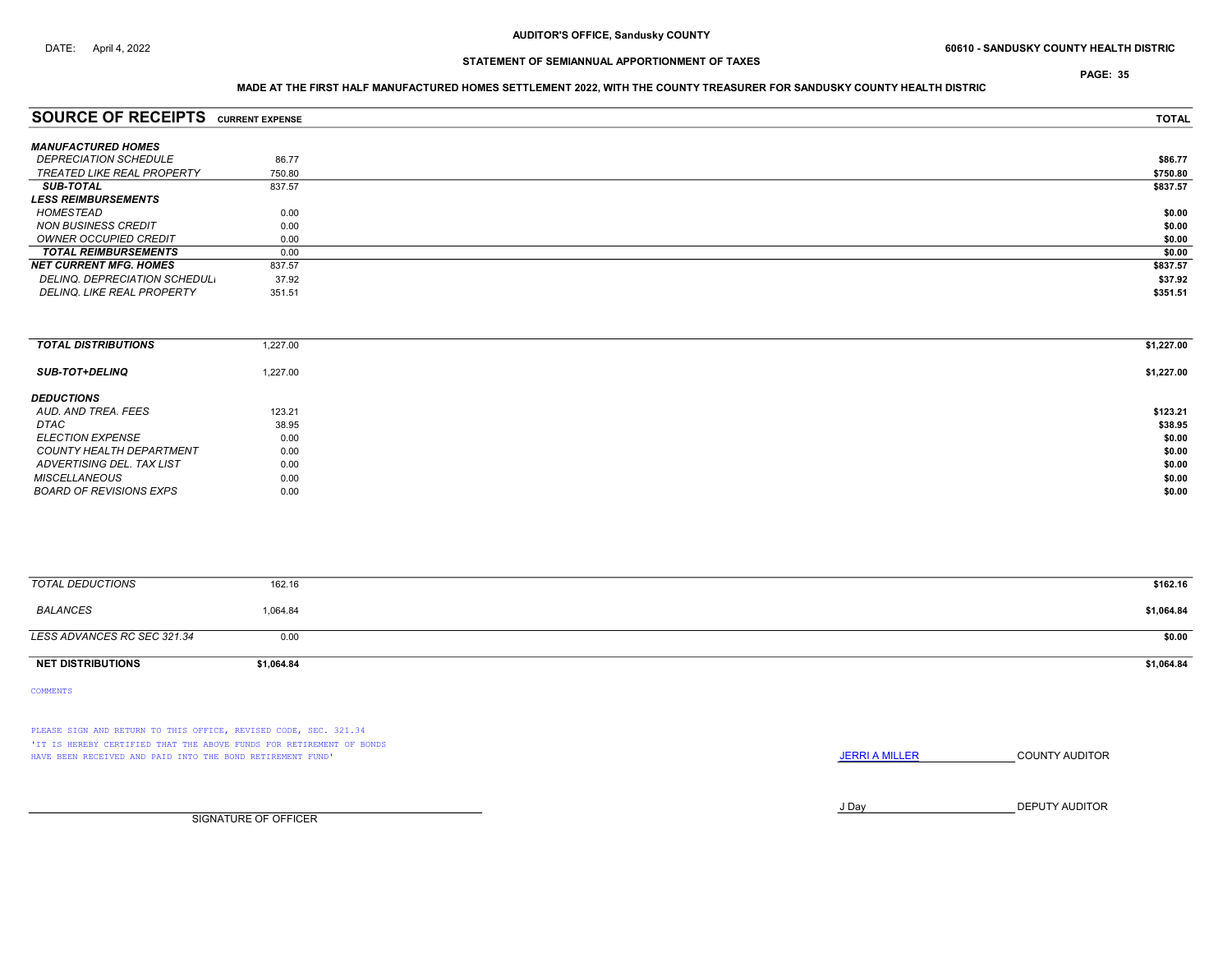PAGE: 36

### MADE AT THE FIRST HALF MANUFACTURED HOMES SETTLEMENT 2022, WITH THE COUNTY TREASURER FOR SANDUSKY COUNTY 911

| <b>SOURCE OF RECEIPTISNTENANCE/OPERATION</b> |        | <b>TOTAL</b> |
|----------------------------------------------|--------|--------------|
| <b>MANUFACTURED HOMES</b>                    |        |              |
| <i><b>DEPRECIATION SCHEDULE</b></i>          | 50.77  | \$50.77      |
| <b>TREATED LIKE REAL PROPERTY</b>            | 406.14 | \$406.14     |
| <b>SUB-TOTAL</b>                             | 456.91 | \$456.91     |
| <b>LESS REIMBURSEMENTS</b>                   |        |              |
| HOMESTEAD                                    | 0.00   | \$0.00       |
| <b>NON BUSINESS CREDIT</b>                   | 0.00   | \$0.00       |
| OWNER OCCUPIED CREDIT                        | 0.00   | \$0.00       |
| <b>TOTAL REIMBURSEMENTS</b>                  | 0.00   | \$0.00       |
| <b>NET CURRENT MFG. HOMES</b>                | 456.91 | \$456.91     |
| DELINQ, DEPRECIATION SCHEDUL.                | 22.76  | \$22.76      |
| <b>DELINQ. LIKE REAL PROPERTY</b>            | 196.17 | \$196.17     |
|                                              |        |              |

| <b>TOTAL DISTRIBUTIONS</b> | 675.84 | \$675.84 |
|----------------------------|--------|----------|
| <b>SUB-TOT+DELINQ</b>      | 675.84 | \$675.84 |
| <b>DEDUCTIONS</b>          |        |          |
| AUD. AND TREA. FEES        | 67.89  | \$67.89  |
| DTAC                       | 21.90  | \$21.90  |
| <b>ELECTION EXPENSE</b>    | 0.00   | \$0.00   |
| COUNTY HEALTH DEPARTMENT   | 0.00   | \$0.00   |
| ADVERTISING DEL. TAX LIST  | 0.00   | \$0.00   |
| <b>MISCELLANEOUS</b>       | 0.00   | \$0.00   |
| BOARD OF REVISIONS EXPS    | 0.00   | \$0.00   |
|                            |        |          |

| TOTAL DEDUCTIONS            | 89.79    | \$89.79  |
|-----------------------------|----------|----------|
| BALANCES                    | 586.05   | \$586.05 |
| LESS ADVANCES RC SEC 321.34 | 0.00     | \$0.00   |
| <b>NET DISTRIBUTIONS</b>    | \$586.05 | \$586.05 |

COMMENTS

PLEASE SIGN AND RETURN TO THIS OFFICE, REVISED CODE, SEC. 321.34 'IT IS HEREBY CERTIFIED THAT THE ABOVE FUNDS FOR RETIREMENT OF BONDS HAVE BEEN RECEIVED AND PAID INTO THE BOND RETIREMENT FUND' **SECULTS** THE COUNTY AUDITOR

J Day DEPUTY AUDITOR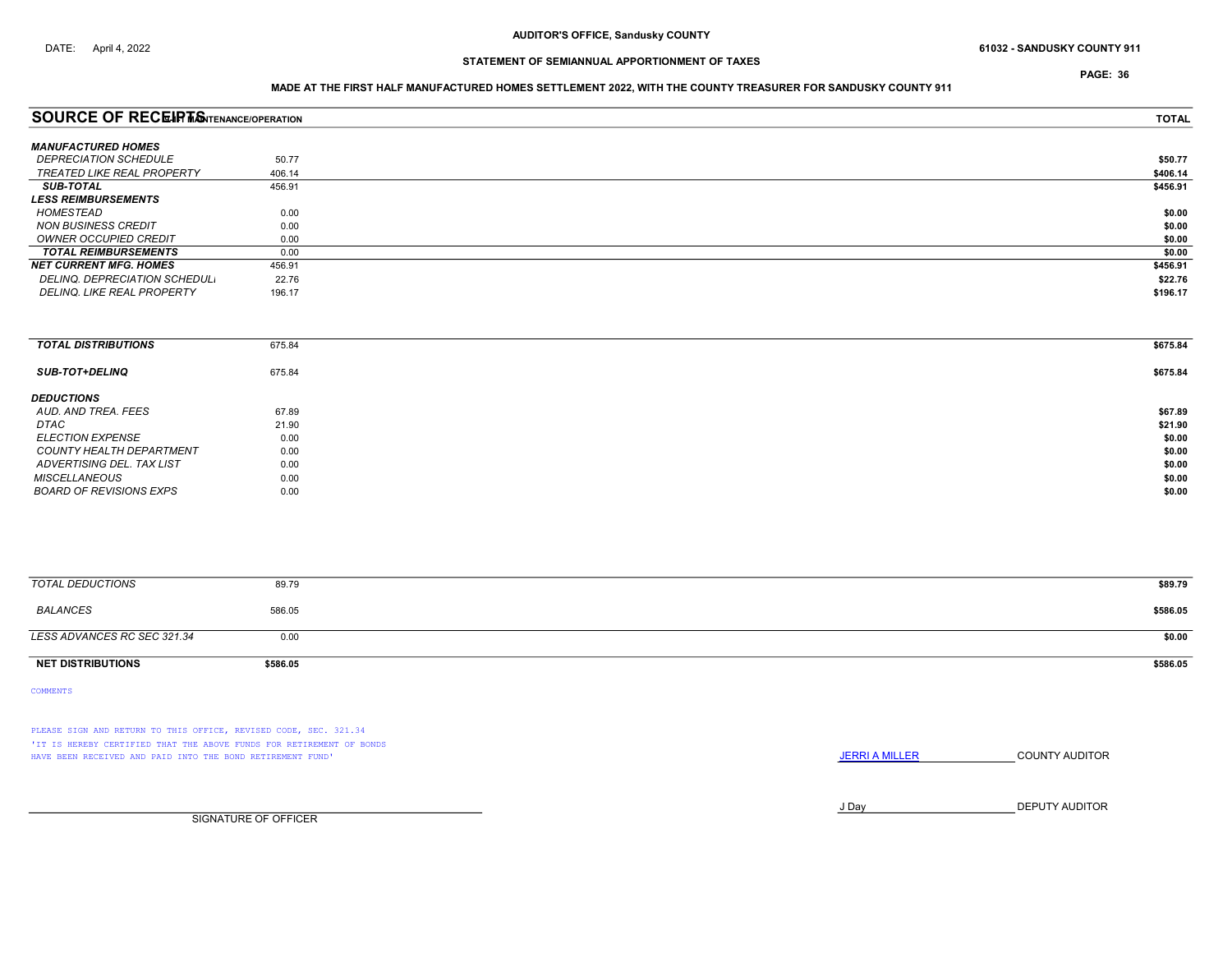PAGE: 37

## MADE AT THE FIRST HALF MANUFACTURED HOMES SETTLEMENT 2022, WITH THE COUNTY TREASURER FOR CLYDE PUBLIC LIBRARY DISTRICT

| <b>SOURCE OF RECEIPTS CURRENT EXPENSE</b> |        | <b>TOTAL</b> |
|-------------------------------------------|--------|--------------|
|                                           |        |              |
| <b>MANUFACTURED HOMES</b>                 |        |              |
| <i><b>DEPRECIATION SCHEDULE</b></i>       | 80.64  | \$80.64      |
| TREATED LIKE REAL PROPERTY                | 674.92 | \$674.92     |
| <b>SUB-TOTAL</b>                          | 755.56 | \$755.56     |
| <b>LESS REIMBURSEMENTS</b>                |        |              |
| HOMESTEAD                                 | 0.00   | \$0.00       |
| NON BUSINESS CREDIT                       | 0.00   | \$0.00       |
| OWNER OCCUPIED CREDIT                     | 0.00   | \$0.00       |
| <b>TOTAL REIMBURSEMENTS</b>               | 0.00   | \$0.00       |
| <b>NET CURRENT MFG. HOMES</b>             | 755.56 | \$755.56     |
| DELINQ. DEPRECIATION SCHEDUL.             | 29.13  | \$29.13      |
| <b>DELINQ. LIKE REAL PROPERTY</b>         | 376.57 | \$376.57     |
|                                           |        |              |

| <b>TOTAL DISTRIBUTIONS</b> | 1,161.26 | \$1,161.26 |
|----------------------------|----------|------------|
| <b>SUB-TOT+DELINQ</b>      | 1,161.26 | \$1,161.26 |
| <b>DEDUCTIONS</b>          |          |            |
| AUD. AND TREA. FEES        | 117.48   | \$117.48   |
| DTAC                       | 40.57    | \$40.57    |
| <i>ELECTION EXPENSE</i>    | 0.00     | \$0.00     |
| COUNTY HEALTH DEPARTMENT   | 0.00     | \$0.00     |
| ADVERTISING DEL. TAX LIST  | 0.00     | \$0.00     |
| <b>MISCELLANEOUS</b>       | 0.00     | \$0.00     |
| BOARD OF REVISIONS EXPS    | 0.00     | \$0.00     |

| <b>TOTAL DEDUCTIONS</b>     | 158.05     | \$158.05   |
|-----------------------------|------------|------------|
| BALANCES                    | 1,003.21   | \$1,003.21 |
| LESS ADVANCES RC SEC 321.34 | 0.00       | \$0.00     |
| <b>NET DISTRIBUTIONS</b>    | \$1,003.21 | \$1,003.21 |

COMMENTS

PLEASE SIGN AND RETURN TO THIS OFFICE, REVISED CODE, SEC. 321.34 'IT IS HEREBY CERTIFIED THAT THE ABOVE FUNDS FOR RETIREMENT OF BONDS HAVE BEEN RECEIVED AND PAID INTO THE BOND RETIREMENT FUND' **SECULTS** THE COUNTY AUDITOR

J Day DEPUTY AUDITOR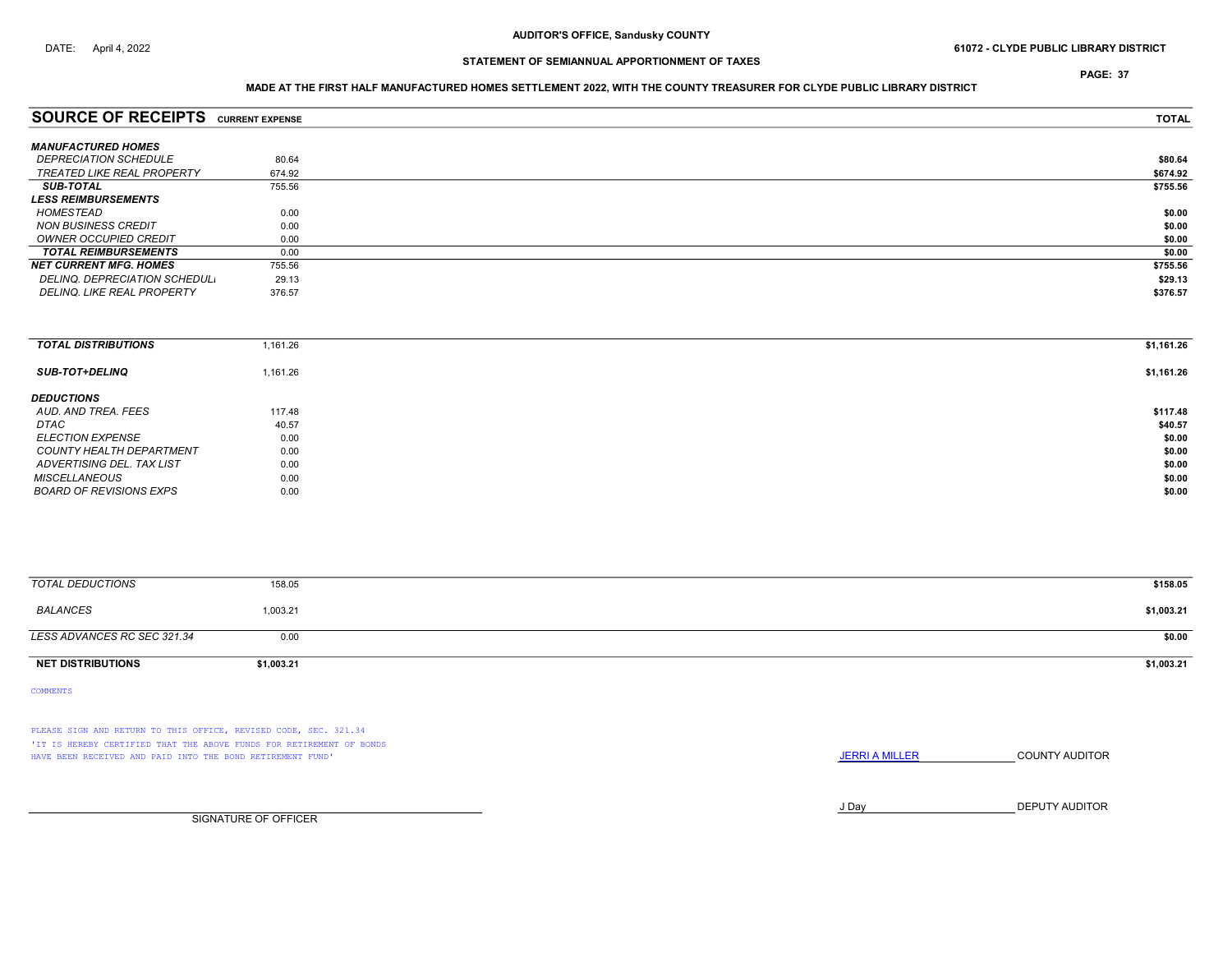PAGE: 38

## STATEMENT OF SEMIANNUAL APPORTIONMENT OF TAXES

### MADE AT THE FIRST HALF MANUFACTURED HOMES SETTLEMENT 2022, WITH THE COUNTY TREASURER FOR BELLEVUE PUBLIC LIBRARY DISTRI

| <b>SOURCE OF RECEIPTS CURRENT EXPENSE</b> |       | <b>TOTAL</b> |
|-------------------------------------------|-------|--------------|
| <b>MANUFACTURED HOMES</b>                 |       |              |
| <i><b>DEPRECIATION SCHEDULE</b></i>       | 14.56 | \$14.56      |
| TREATED LIKE REAL PROPERTY                | 29.84 | \$29.84      |
| <b>SUB-TOTAL</b>                          | 44.40 | \$44.40      |
| <b>LESS REIMBURSEMENTS</b>                |       |              |
| HOMESTEAD                                 | 0.00  | \$0.00       |
| <b>NON BUSINESS CREDIT</b>                | 0.00  | \$0.00       |
| OWNER OCCUPIED CREDIT                     | 0.00  | \$0.00       |
| <b>TOTAL REIMBURSEMENTS</b>               | 0.00  | \$0.00       |
| <b>NET CURRENT MFG. HOMES</b>             |       |              |
|                                           | 44.40 | \$44.40      |
| DELINQ. DEPRECIATION SCHEDUL.             | 0.00  | \$0.00       |
| <b>DELINQ. LIKE REAL PROPERTY</b>         | 37.65 | \$37.65      |

| <b>TOTAL DISTRIBUTIONS</b>     | 82.05 | \$82.05 |
|--------------------------------|-------|---------|
| <b>SUB-TOT+DELINQ</b>          | 82.05 | \$82.05 |
| <b>DEDUCTIONS</b>              |       |         |
| AUD. AND TREA. FEES            | 8.48  | \$8.48  |
| <b>DTAC</b>                    | 3.77  | \$3.77  |
| <i>ELECTION EXPENSE</i>        | 0.00  | \$0.00  |
| COUNTY HEALTH DEPARTMENT       | 0.00  | \$0.00  |
| ADVERTISING DEL. TAX LIST      | 0.00  | \$0.00  |
| <b>MISCELLANEOUS</b>           | 0.00  | \$0.00  |
| <b>BOARD OF REVISIONS EXPS</b> | 0.00  | \$0.00  |
|                                |       |         |

| <b>TOTAL DEDUCTIONS</b>     | 12.25   | \$12.25 |
|-----------------------------|---------|---------|
| BALANCES                    | 69.80   | \$69.80 |
| LESS ADVANCES RC SEC 321.34 | 0.00    | \$0.00  |
| <b>NET DISTRIBUTIONS</b>    | \$69.80 | \$69.80 |

COMMENTS

PLEASE SIGN AND RETURN TO THIS OFFICE, REVISED CODE, SEC. 321.34 'IT IS HEREBY CERTIFIED THAT THE ABOVE FUNDS FOR RETIREMENT OF BONDS HAVE BEEN RECEIVED AND PAID INTO THE BOND RETIREMENT FUND' **SECULTS** THE COUNTY AUDITOR

J Day DEPUTY AUDITOR